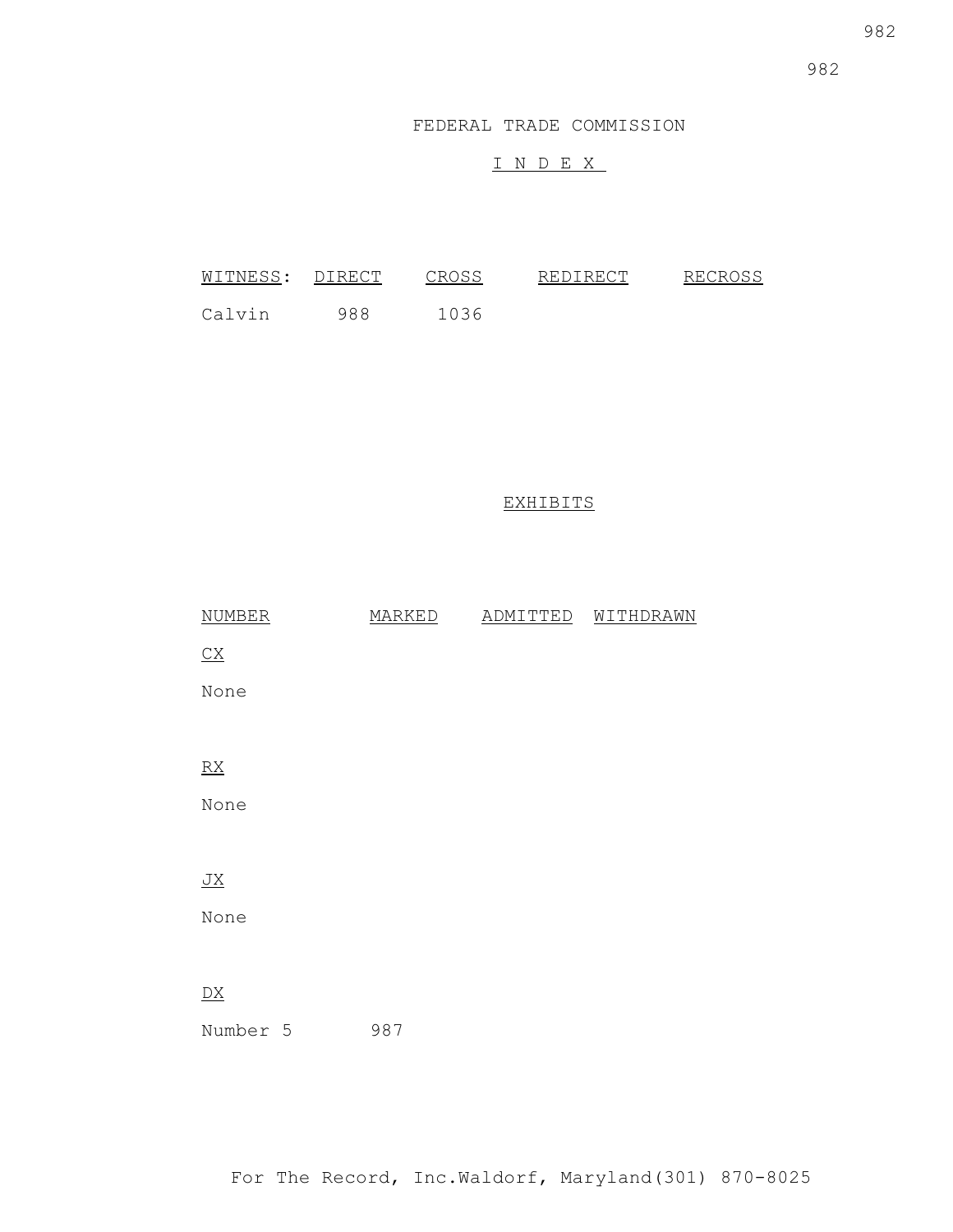## FEDERAL TRADE COMMISSION

In the Matter of:  $)$ Rambus, Inc. (a) Docket No. 9302 ------------------------------)

> Tuesday, May 6, 2003 1:00 a.m.

> > **TRIAL VOLUME 5 PART 1 PUBLIC RECORD**

BEFORE THE HONORABLE STEPHEN J. McGUIRE

Chief Administrative Law Judge

Federal Trade Commission

600 Pennsylvania Avenue, N.W.

Washington, D.C.

Reported by: Sally Jo Bowling, RPR

For The Record, Inc.Waldorf, Maryland(301) 870-8025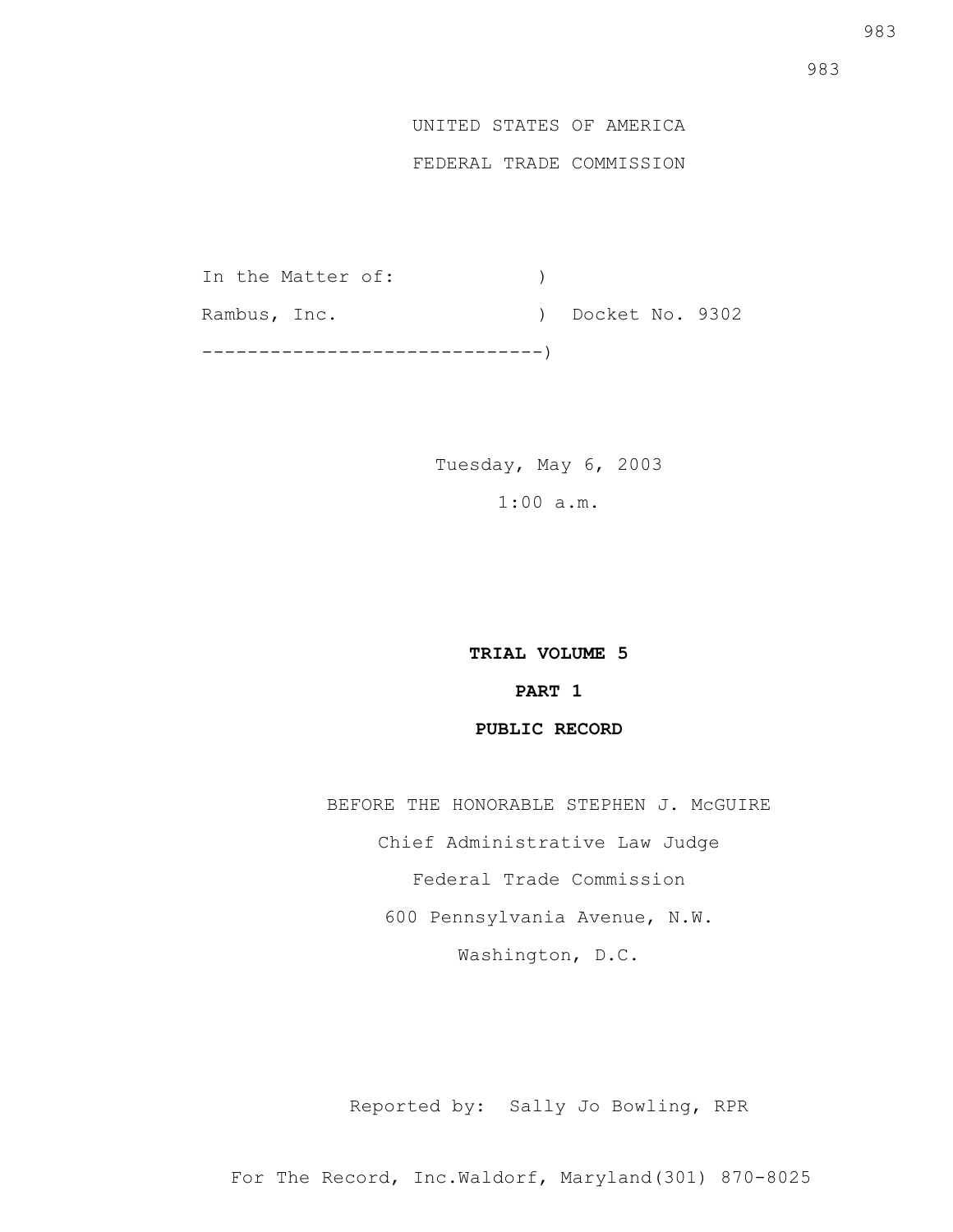### ON BEHALF OF THE FEDERAL TRADE COMMISSION:

**M. SEAN ROYALL, Attorney GEOFFREY OLIVER, Attorney JOHN C. WEBER, Attorney JEROME SWINDELL, Attorney** Federal Trade Commission 601 New Jersey Avenue, N.W. Washington, D.C. 20580-0000 (202) 326-3663

ON BEHALF OF THE RESPONDENT:

**GREGORY P. STONE, Attorney STEVEN M. PERRY, Attorney PETER A. DETRE, Attorney SEAN GATES, Attorney** Munger, Tolles & Olson LLP 355 South Grand Avenue, 35th Floor Los Angeles, California 90071-1560 (213) 683-9255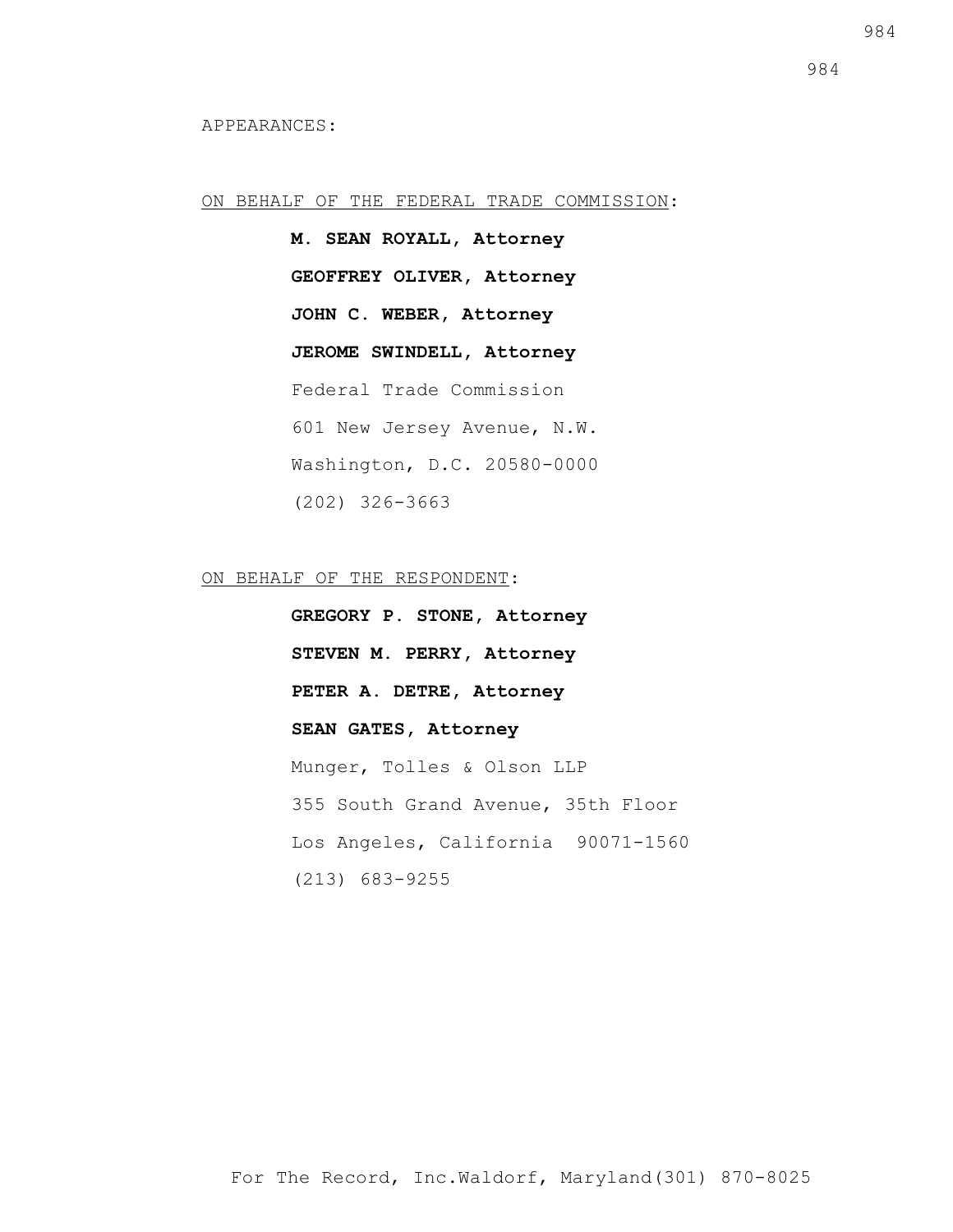APPEARANCES:

ON BEHALF OF THE RESPONDENT:

# **A. DOUGLAS MELAMED, Attorney**

Wilmer, Cutler & Pickering 2445 M Street, N.W. Washington, D.C. 20037-1420 (202) 663-6090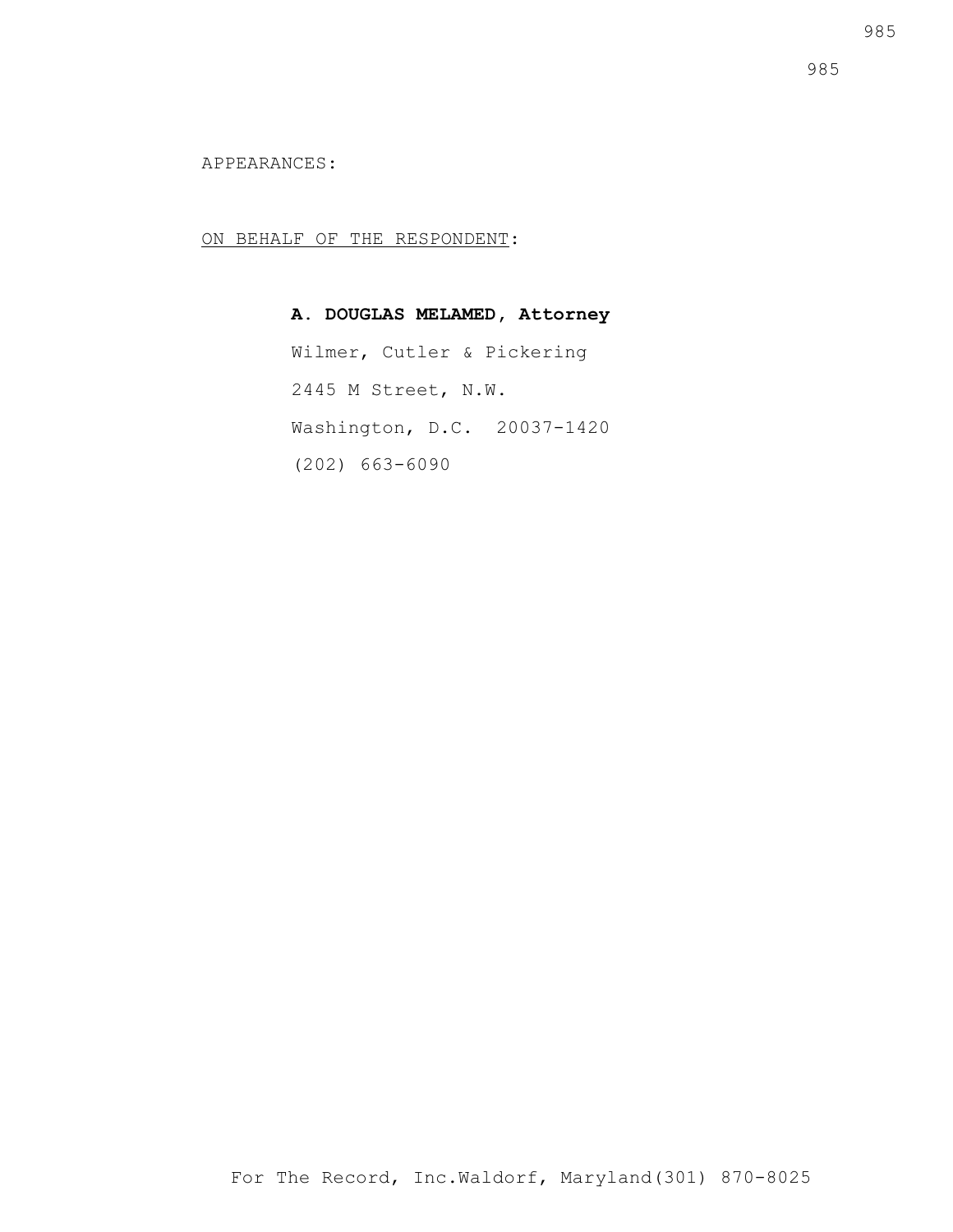#### **P R O C E E D I N G S**

**- - - - - -**

 JUDGE McGUIRE: This hearing is now in order and convened at 1:00 p.m. Before we continue the presentation of the case in chief by complaint counsel, are there any housekeeping chores we need to address today?

Mr. Oliver?

 MR. OLIVER: Yes, Your Honor. I have here a copy of the demonstratives that we used in our opening statement, I have provided a copy to respondent. At this time we would like to have a copy of this marked as a demonstrative exhibit for the record, and I would also like to offer you a courtesy copy if you would like to have one.

> JUDGE McGUIRE: That will be marked as DX-5? MR. OLIVER: I believe we're up to 5 now. JUDGE McGUIRE: Mr. Stone?

 MR. STONE: Your Honor, if we could mark as DX-6 the demonstrative I marked yesterday and use that number, I will correct it consistent with the witness.

 JUDGE McGUIRE: Just to be clear, tell us which one that was.

MR. STONE: That was the timeline of patents and

For The Record, Inc.Waldorf, Maryland(301) 870-8025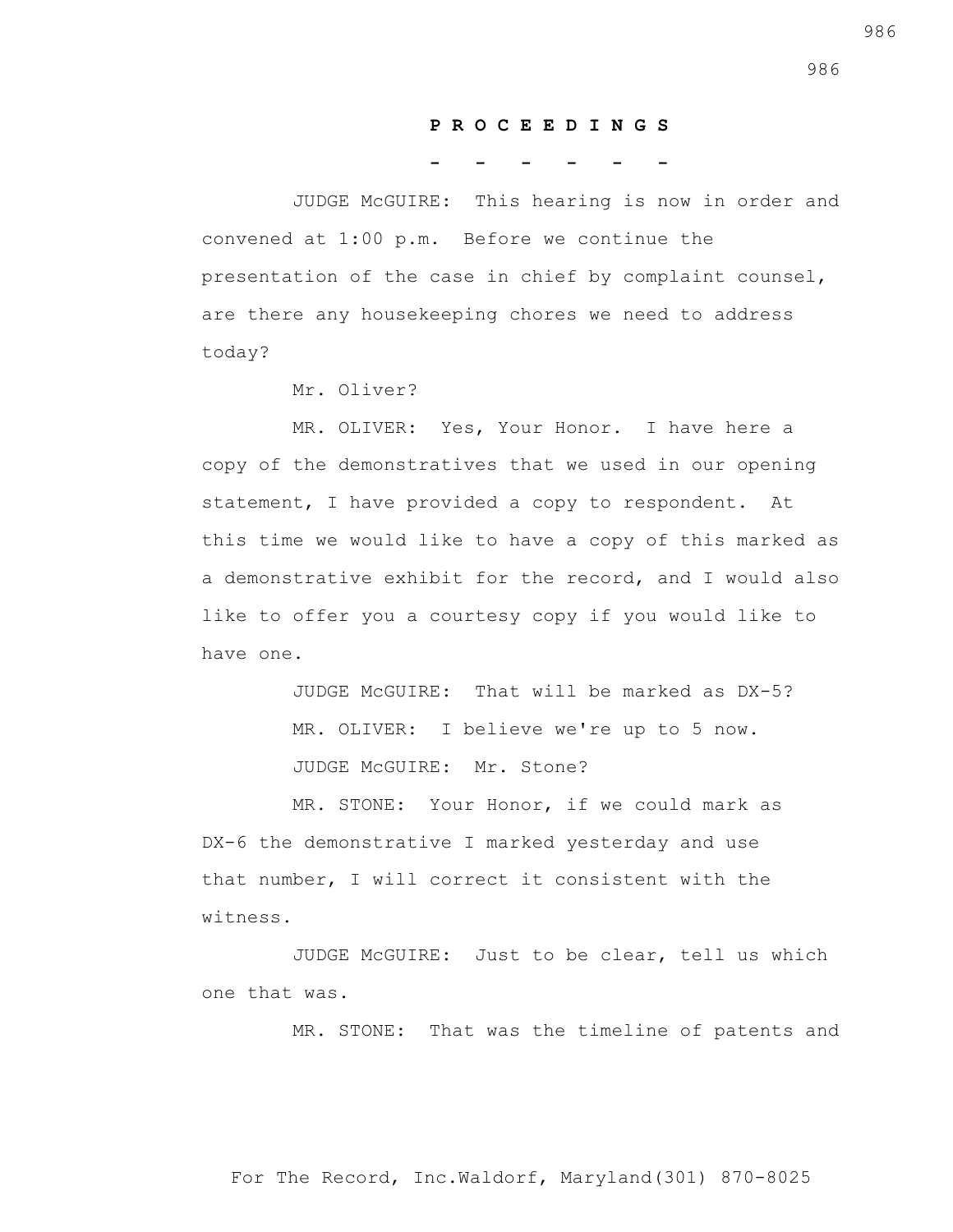meetings to discuss DDL.

MR. OLIVER: May I approach, Your Honor?

JUDGE McGUIRE: Yes. Thank you very much.

 **(DX Exhibit Number 5 was marked for** 

### **identification.)**

 JUDGE McGUIRE: Is there anything else we need to discuss?

MR. OLIVER: I don't think so, Your Honor.

 JUDGE McGUIRE: Then Mr. Oliver, you may call your next witness.

 MR. OLIVER: Actually, Mr. Jerome Swindell will be handling the next witness.

JUDGE McGUIRE: Okay, Mr. Swindell.

MR. SWINDELL: Thank you, Your Honor.

JUDGE McGUIRE: Go ahead, Mr. Swindell.

 MR. SWINDELL: At this time, Your Honor, complaint counsel calls Sam Calvin, formerly of Intel.

 JUDGE McGUIRE: Mr. Calvin, if you would approach and be sworn by the court reporter. Whereupon--

### **SAMUEL E. CALVIN**

a witness, called for examination, having been first duly sworn, was examined and testified as follows:

 JUDGE McGUIRE: Sir, if you would have a seat right over there. Go ahead, Mr. Swindell.

987

For The Record, Inc.Waldorf, Maryland(301) 870-8025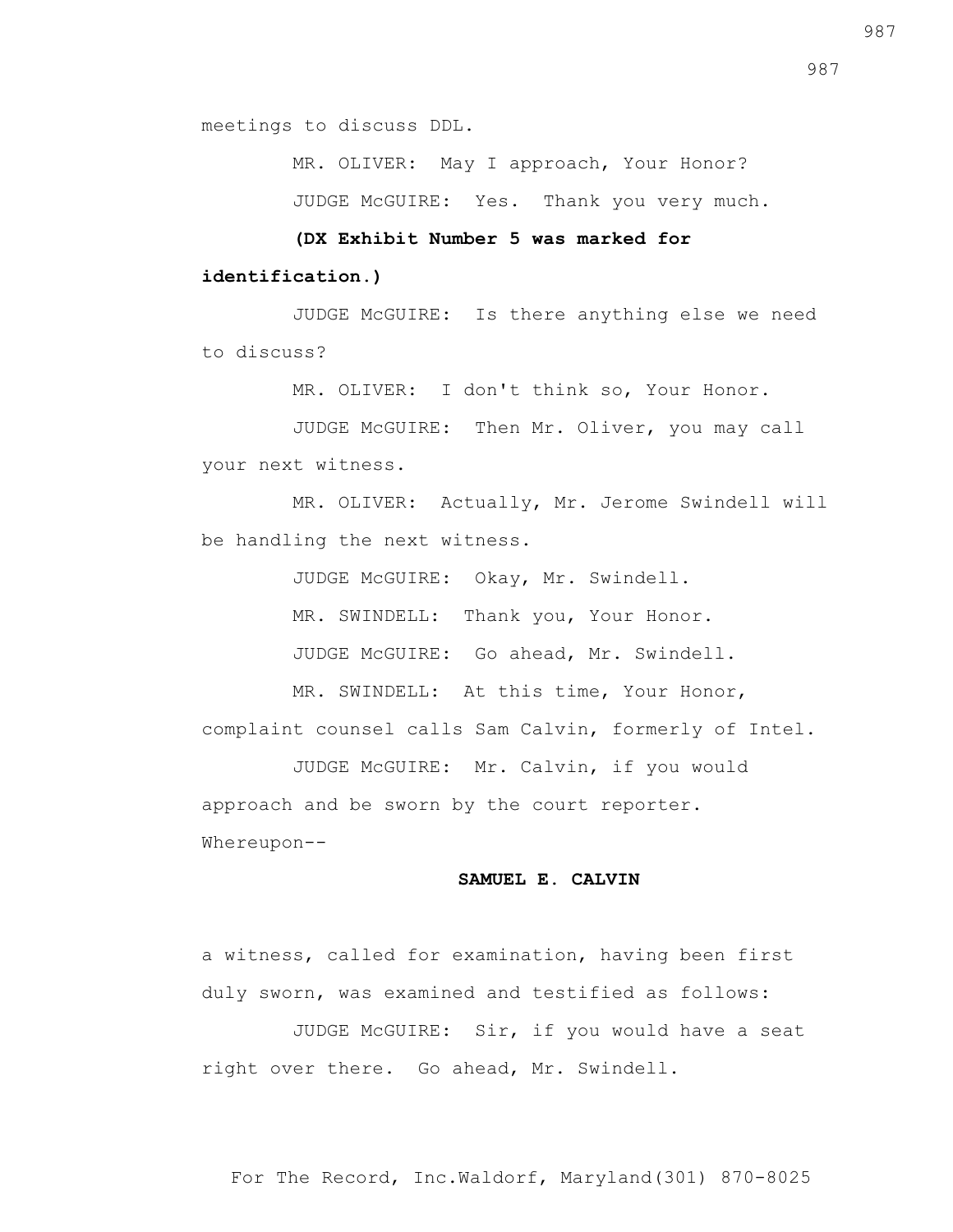### **DIRECT EXAMINATION**

BY MR. SWINDELL:

Q. Thank you, Your Honor.

 Good afternoon, Mr. Calvin. Could you please state your full name for the record.

A. My full legal name is Samuel Earnest Calvin.

Q. Are you employed at this time, Mr. Calvin?

 A. I recently retired from Intel within the past several months.

Q. And how long did you work at Intel?

A. Twelve years.

Q. So, you started in about 1998?

A.  $19$  -- I started in --

Q. I mean 1988, I'm sorry.

 A. Actually there's another catch to that. I started in 1991, a second time. I had a brief tenure with a joint company that Intel was involved with in 1988 to '89.

Q. What was the name of the joint company?

 A. BIIN, B I I N, it's an acronym, I don't know what it stands for, but it was a joint venture, joint partnership.

Q. Who was the joint venture partner?

A. With Siemens of Germany.

Q. Well, when you started at BIIN is it?

988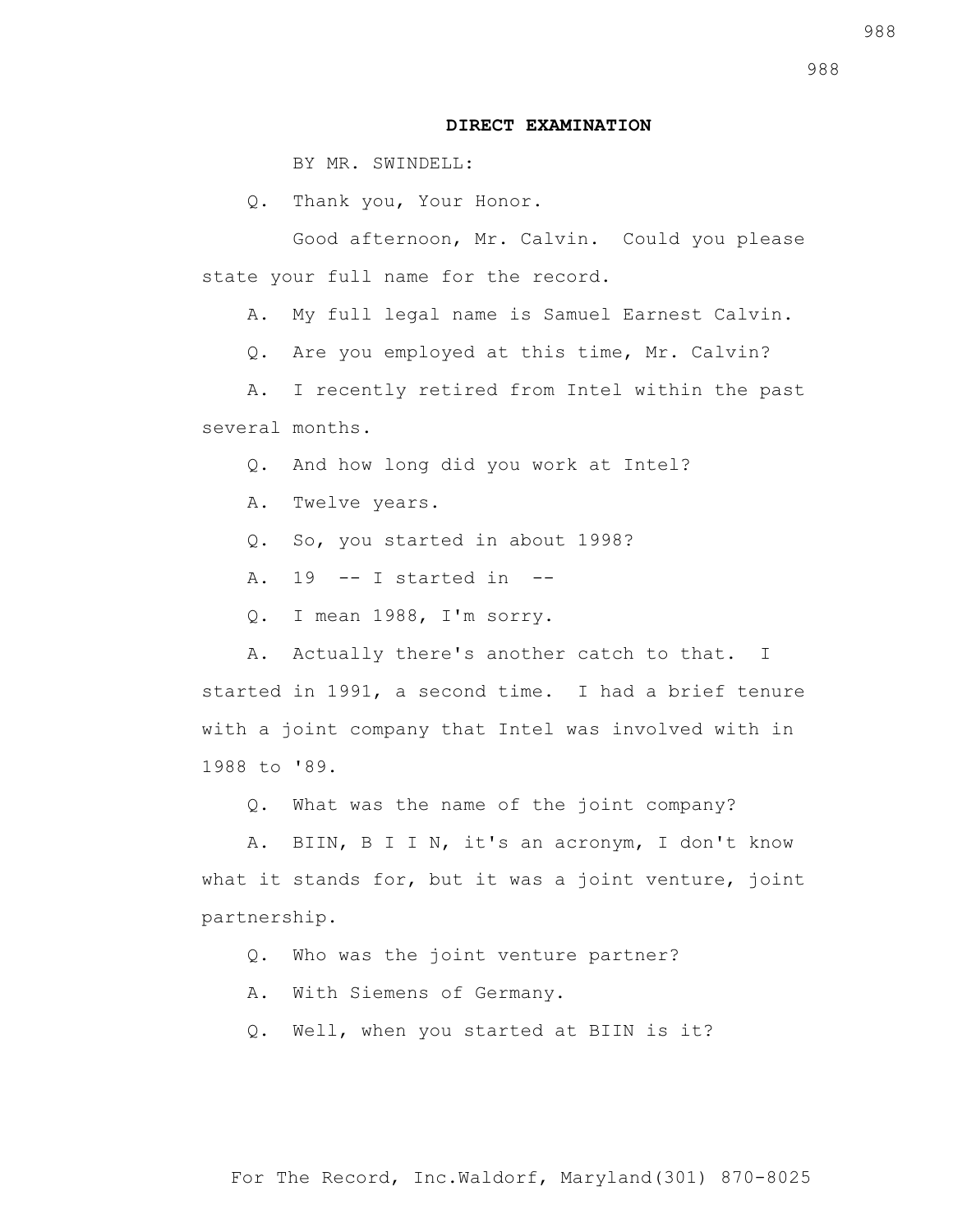A. Yes, BIIN.

 Q. When you started at BIIN, what were your responsibilities in that position?

 A. At BIIN, I was hired specifically to develop a high-speed bus, a bus being a communication port between various cards that were plugged into main frames, that type of thing.

Q. And how long did you stay at that job? At BIIN?

A. Just over a year.

Q. And what did you do after that year?

 A. I left because the partnership dissolved at the end of that year that I was there, so late in '89 to 1990, I was almost immediately hired by Sequent Computer Company.

Q. And how long did you stay at Sequent?

A. Two years.

Q. So that would bring us up to 1991?

A. 1991, that's correct.

Q. That would bring you back to Intel?

A. Yes, that was exactly when I went back.

 Q. When you went back to Intel in 1991, what position did you take?

A. By title or by description?

 Q. Well, let's go with the description of what your job functions were.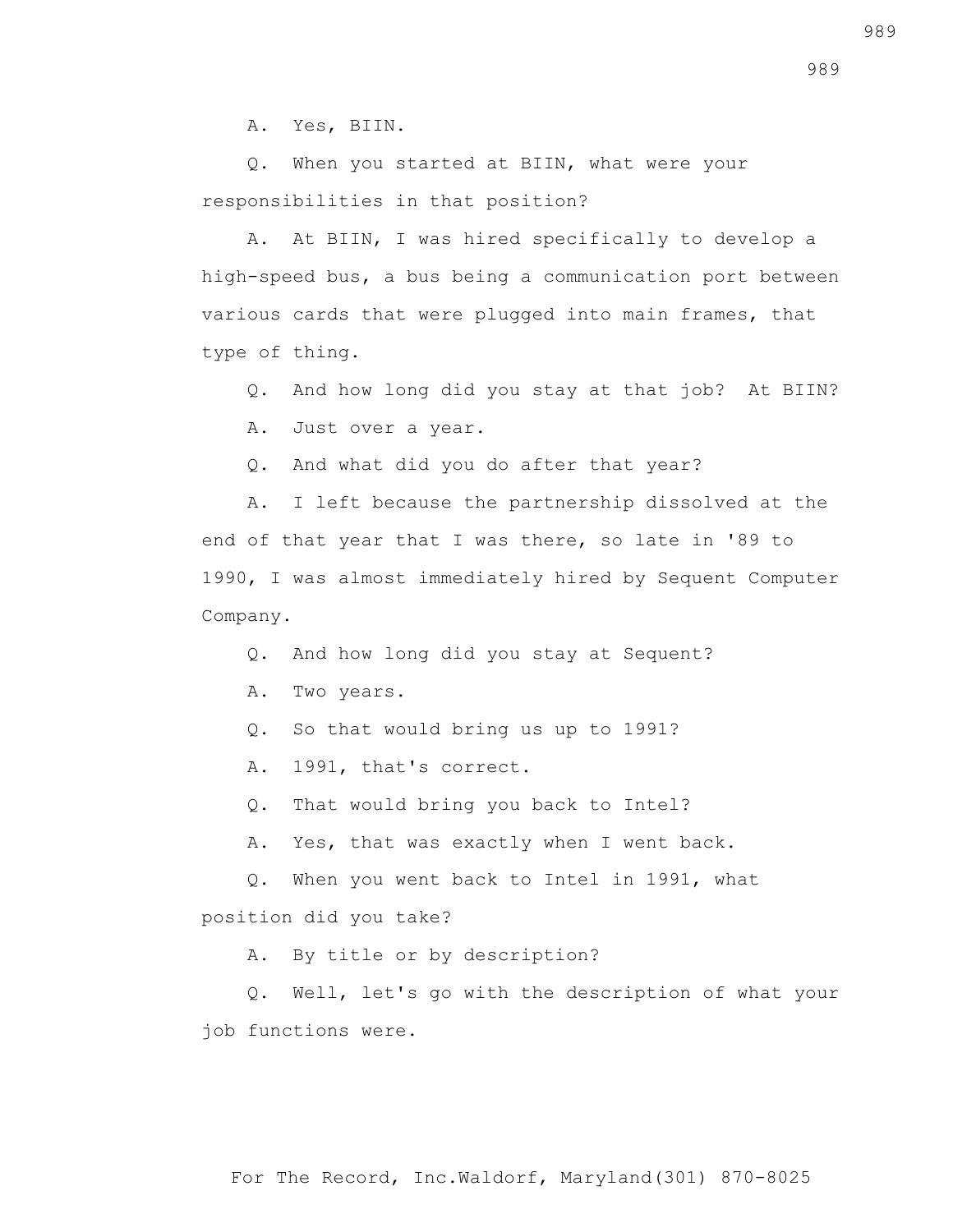A. Again, I was as one aspect of the job I was going to be working on high-speed bus development for a future line of products.

 Q. A future line of products, what sort of products were they?

A. They were microprocessor-based products.

 Q. When you say microprocessor-based products, what does that mean?

 A. Depending on whether it's a PC like you have in your home or whether it's something like a server that you see in the industrial setting or even a workstation to a large mainframe, microprocessors are always involved, and handling the communications, in calculations and handling data transfers, that type of thing. So, there has to be a communication between one processor or many, depending on what's there, and also on other elements, like memory and so forth.

 Q. And how long did you stay there at that position in Intel?

 A. I was involved in some aspect of bus development until 1997.

Q. And what did you do in 1997?

 A. I transferred by choice to the site at Chandler, Chandler, Arizona. And so in moving to that facility, I changed job descriptions.

990

990

For The Record, Inc.Waldorf, Maryland(301) 870-8025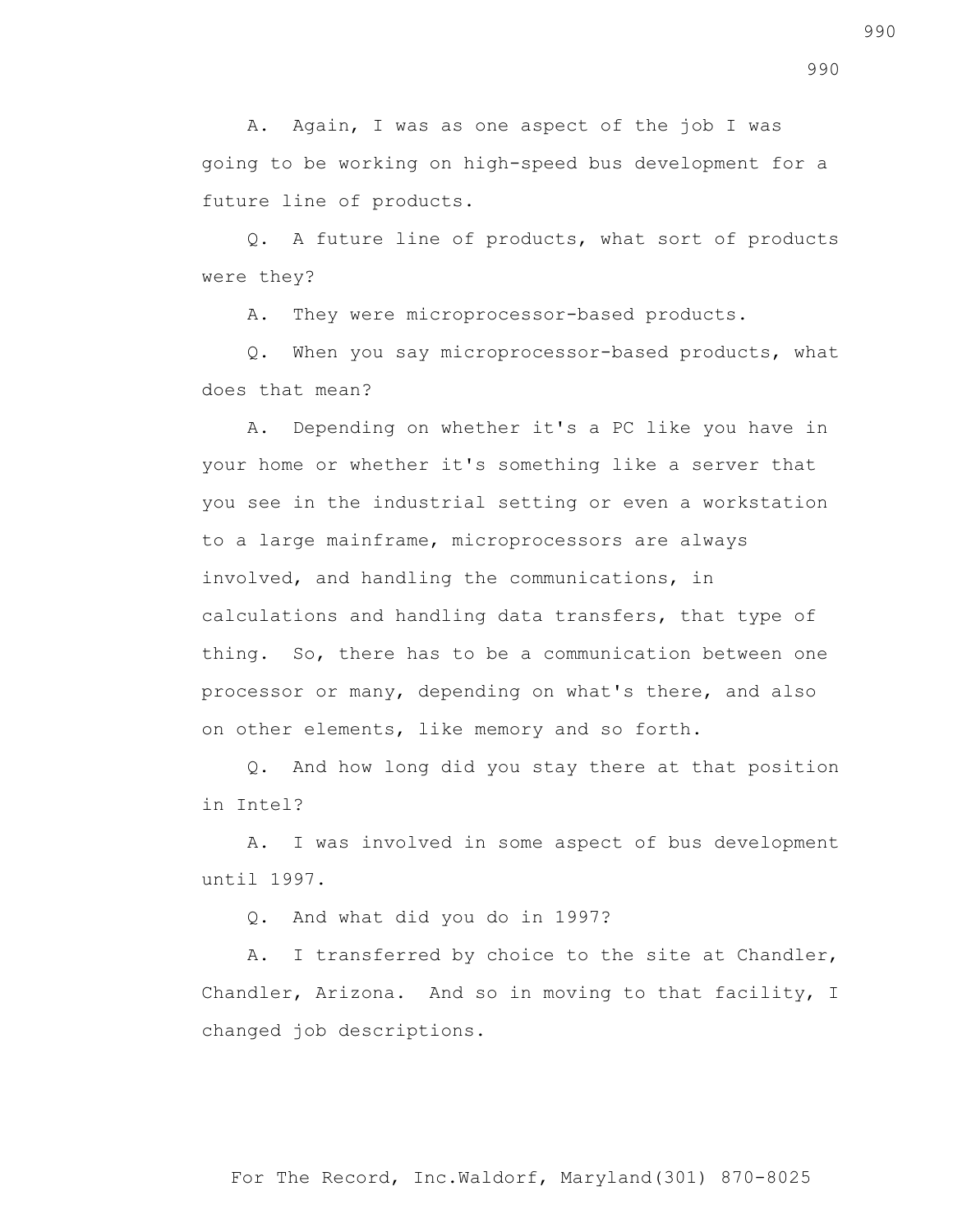Q. Let me go back a little bit. The position you were at from '91 to '97, was there a particular organization within Intel that had a title that you could give us?

 A. Yes. In the more global scheme, I was part of what was called MD-6, microprocessor division 6, later became known as that, or MPG in a more global level, and MPG was the microprocessor group that was the local group for all microprocessor developments.

 Q. And then you moved to a position at Intel within Arizona?

A. That's correct.

Q. And was there a name of that group?

 A. Yes, it's ATD, that's the assembly technology division. What I switched from was developing more at the microprocessor level to more of the final packaged part level.

 Q. The final packaged part level. Could you explain that?

 A. Yes, the thing that you would ship out the door or send to various computer users at -- or I should say manufacturers.

Q. So, this would be the final packaged CPU?

 A. Yes, it's what goes out the door and can plug into the system. So, we had the responsibility for

991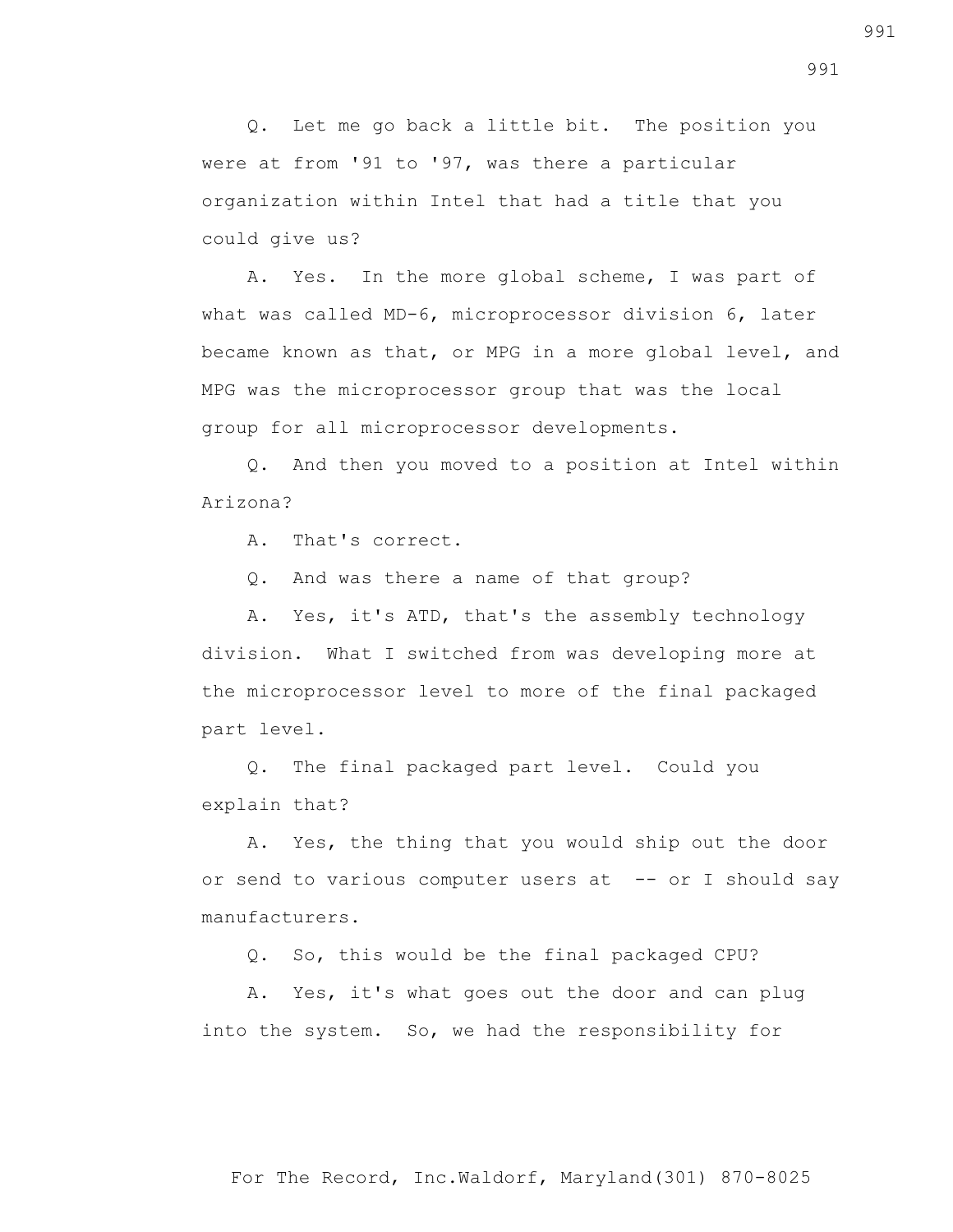everything from shipping to testing a product out the door.

Q. How long did you stay in the ATD division?

 A. I was part of ATD until January of this year when I finally retired.

 Q. In your work at Intel, did you ever use the term "road map?"

A. Yes.

 Q. When you were using that term, what did it mean to you?

 A. Road map has always meant essentially the same thing to me, and I think it's pretty generic usage in Intel, that a road map tried to align technologies with expected performance needs and availabilities. I mean, in essence, that's a short form of the answer. So, road map would look at your future products, what their performance needs might be, and what technologies might line up with those road maps.

 Q. Between the '91 to '97 time frame, did any of your responsibilities involve responsibilities for creating Intel's memory road map?

 A. That was a portion of it. Not creating, I should say that I was a consultant or at least aware of that road map development.

Q. But you were aware of the process?

For The Record, Inc.Waldorf, Maryland(301) 870-8025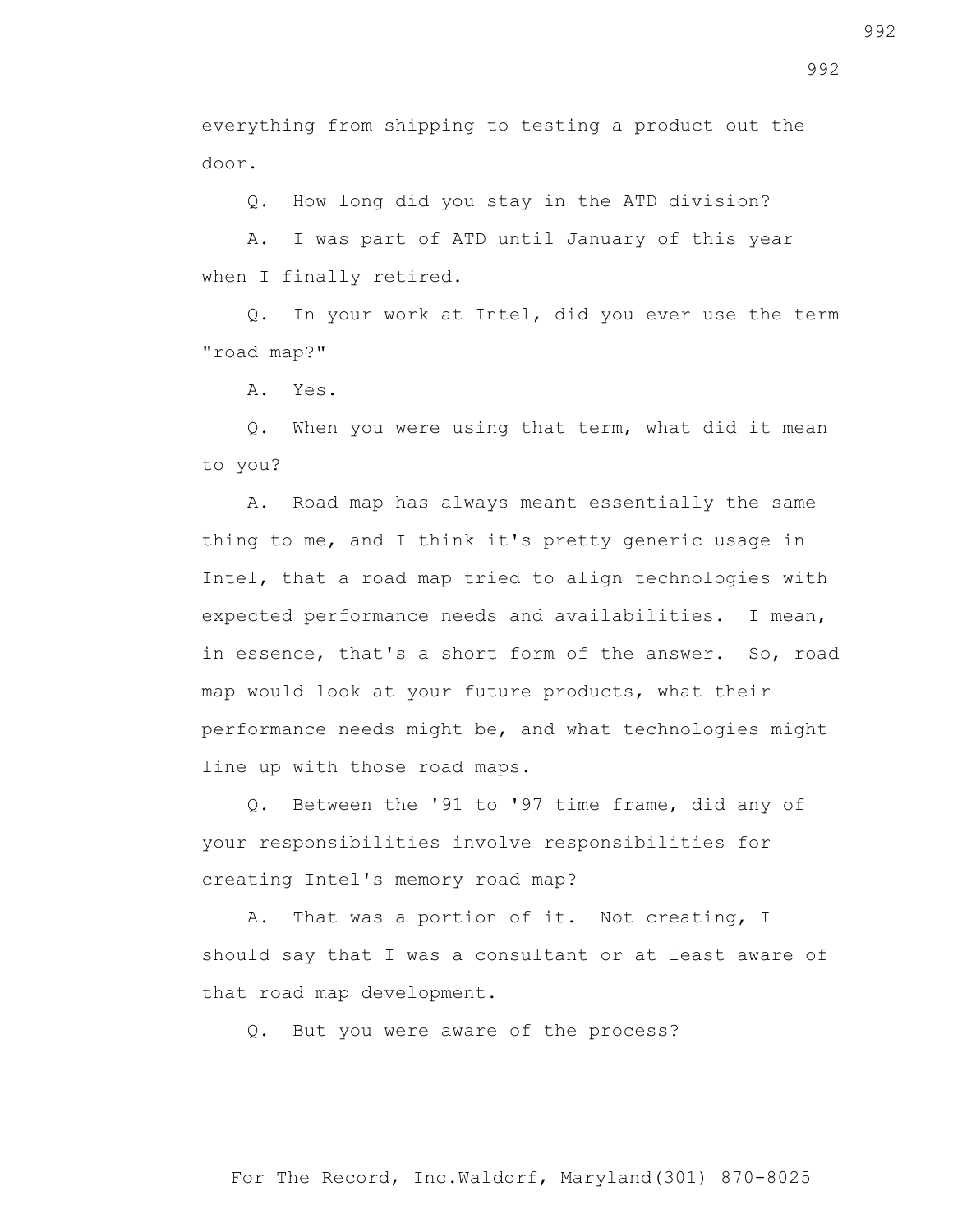A. Yes.

 Q. Could you give us a description of what your involvement in that process was?

 A. Several levels, I guess the two main levels, I had two responsibilities in the job assignment, two main responsibilities. One was for the development of a bus which would communicate, as I've already mentioned, between various processors and between other elements that had to communicate with the processors. So, that development of that bus was one of my main goals or tasks.

 And the second aspect was similar to that, but that was to develop a bus which could communicate directly with some different types of memory.

- Q. What types of memory?
- A. Mostly SRAM.
- Q. When you say mostly, were there other types?

 A. Well, what I'm describing is my initial job, which actually took several years to fully complete, so SRAM was the main component in that initial investigation. There was another investigation which came up during the course, and that was to evaluate some other memory components in terms of their performance.

- Q. And which memories were those?
- A. Most specifically -- well, I'll start with DRAM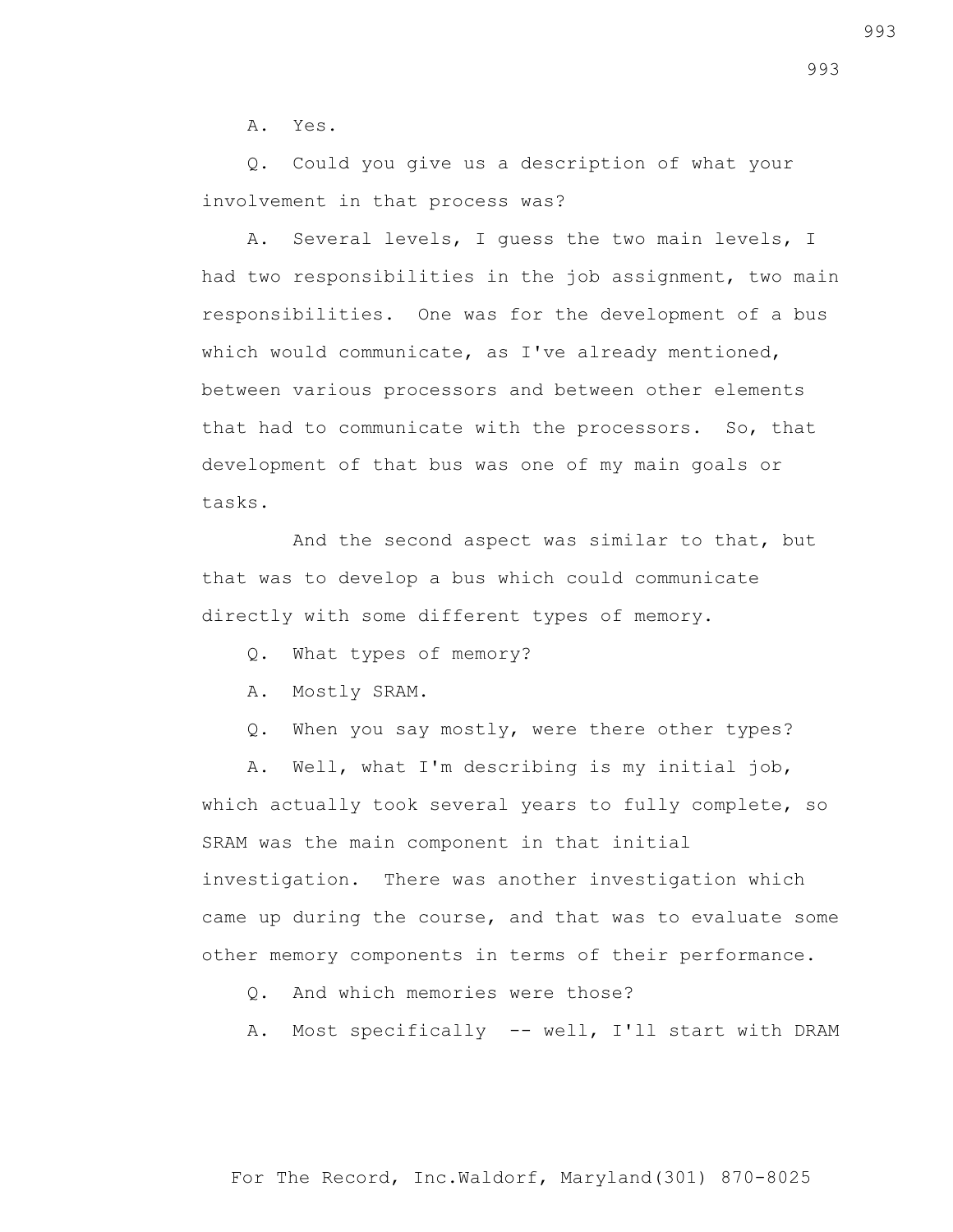and SDRAM, because that was part of my activities with the JEDEC organization, and also looking at their performance capabilities. The other aspect was to look at Rambus, or RDRAM I should say.

 Q. You had mentioned a moment ago that with respect to DRAM and SDRAM that that was somehow related to your involvement in JEDEC. I want to turn to your involvement in JEDEC. And could you tell me what your understanding of what JEDEC is?

 A. Yes. JEDEC is a recognized standardization body for the electronics industry most specifically looking at everything from form, fit and function, in other words, how are you going to define a standard package, how are you going to define a standard pin-out, so forth, down to the architectural aspects of the chip, how is that chip put together, how is it going to function properly, how are you going to have uniformity from one vendor to the next. Because the expectation is when you buy something in the industry and you plug it into your system, that it's supposed to work. And so that's the purpose of the standardization body to get agreement across the industry members in terms of what the aspects of that standard are going to be.

Q. Did you attend JEDEC meetings?

A. Starting in -- I actually joined Intel, again,

For The Record, Inc.Waldorf, Maryland(301) 870-8025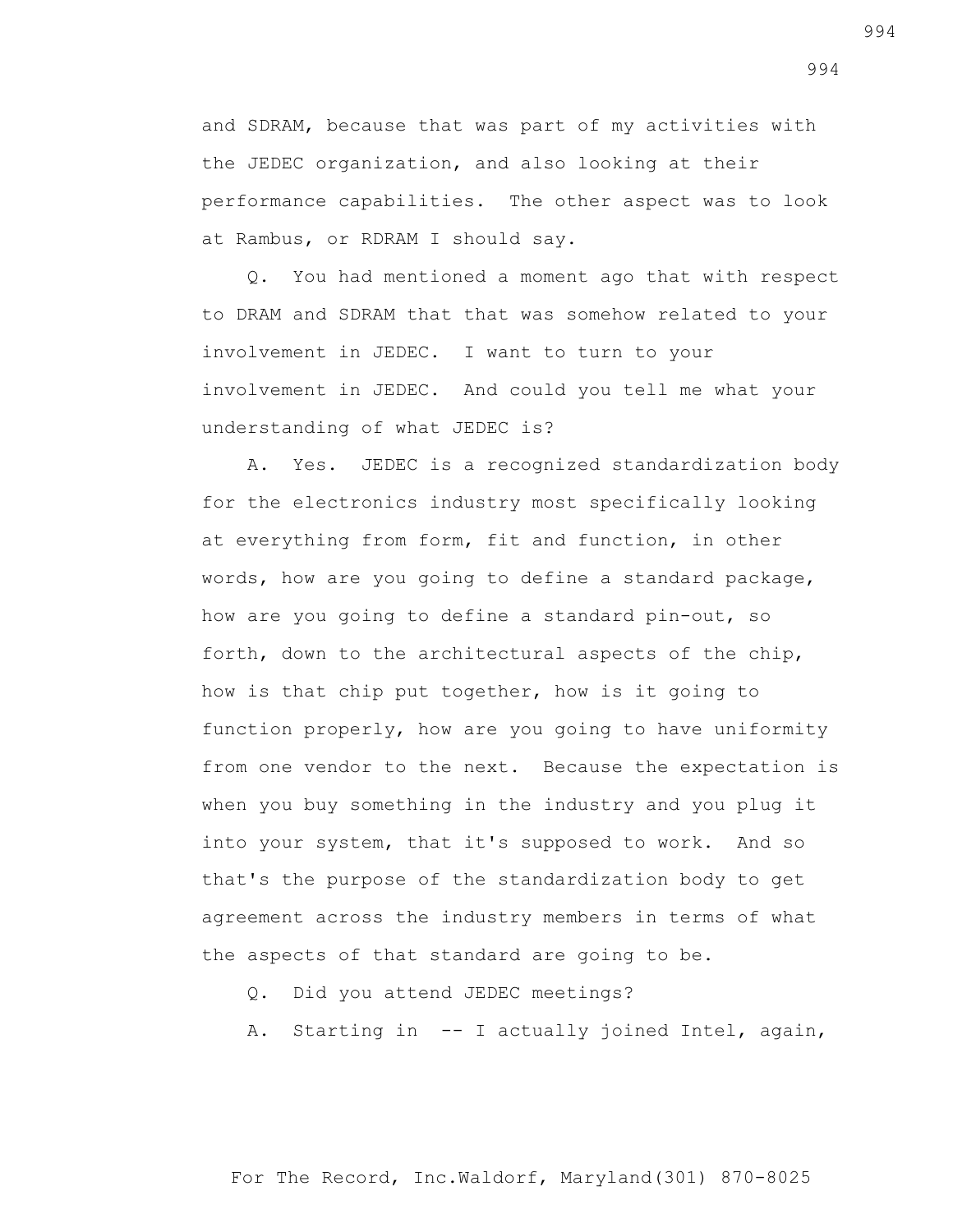late in '91, and I was mostly just in a reading mode on JEDEC, because that was one of my other activities as part of my assignment, but in early '92, I began regularly attending meetings, yes.

 Q. In your work at Intel, did you ever have reason to use the term "open standards?"

A. Yes.

Q. When you used that term, what did it mean?

 A. Open standards mean almost, I think, by definition, at least my interpretation of open standards, something which is open to use or to modification, if it is for the good of -- in other words, it's not a closed standard, you're not locked out from changing it, if it's for the good of the general user population.

 Q. And when you say "user population," what do you mean?

 A. By user population, the end user is always going to be whoever purchases the component and puts it into use. By open standard, if as a user I decided to purchase a particular item, and decided that I wanted to implement a change in it from my own particular use, even though maybe that was my own use, I could have availability of both the software and the coding and so forth to go in and do that.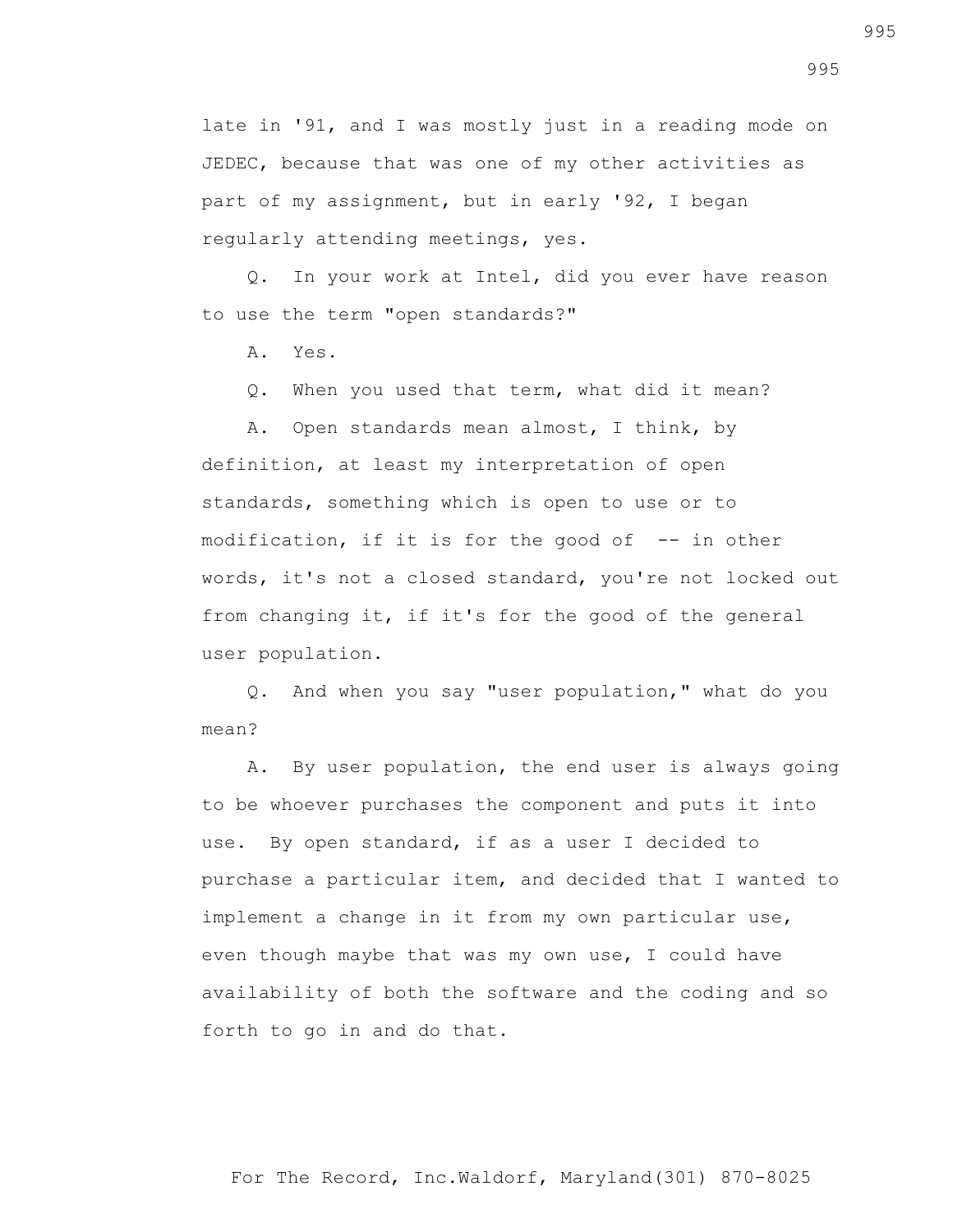If it was something that was good for the general usage, it may actually be then brought into the software on a larger scale.

 Q. And while you were participating in JEDEC, did you have an understanding that you were participating in the creation of open standards?

A. Yes.

 Q. Now, are you aware of how JEDEC is organized into committees?

A. Yes.

 Q. Were there particular committees that you attended?

A. Yes.

Q. Which ones were they?

 A. Initially, and actually for the entire duration of my involvement with JC16, and also with JC42.

 Q. Let's talk about JC16 for a moment. What did you understand to be the work of JC16?

 A. JC16 was the voltage and bus standardization committee, and even though it was not always described that way, it was understood to be tightly aligned with the memory, JC42, which was for the RAM memory groups. Because whatever standard came out regarding buses and voltage, of course, affected that memory.

Q. Now, were you the official Intel representative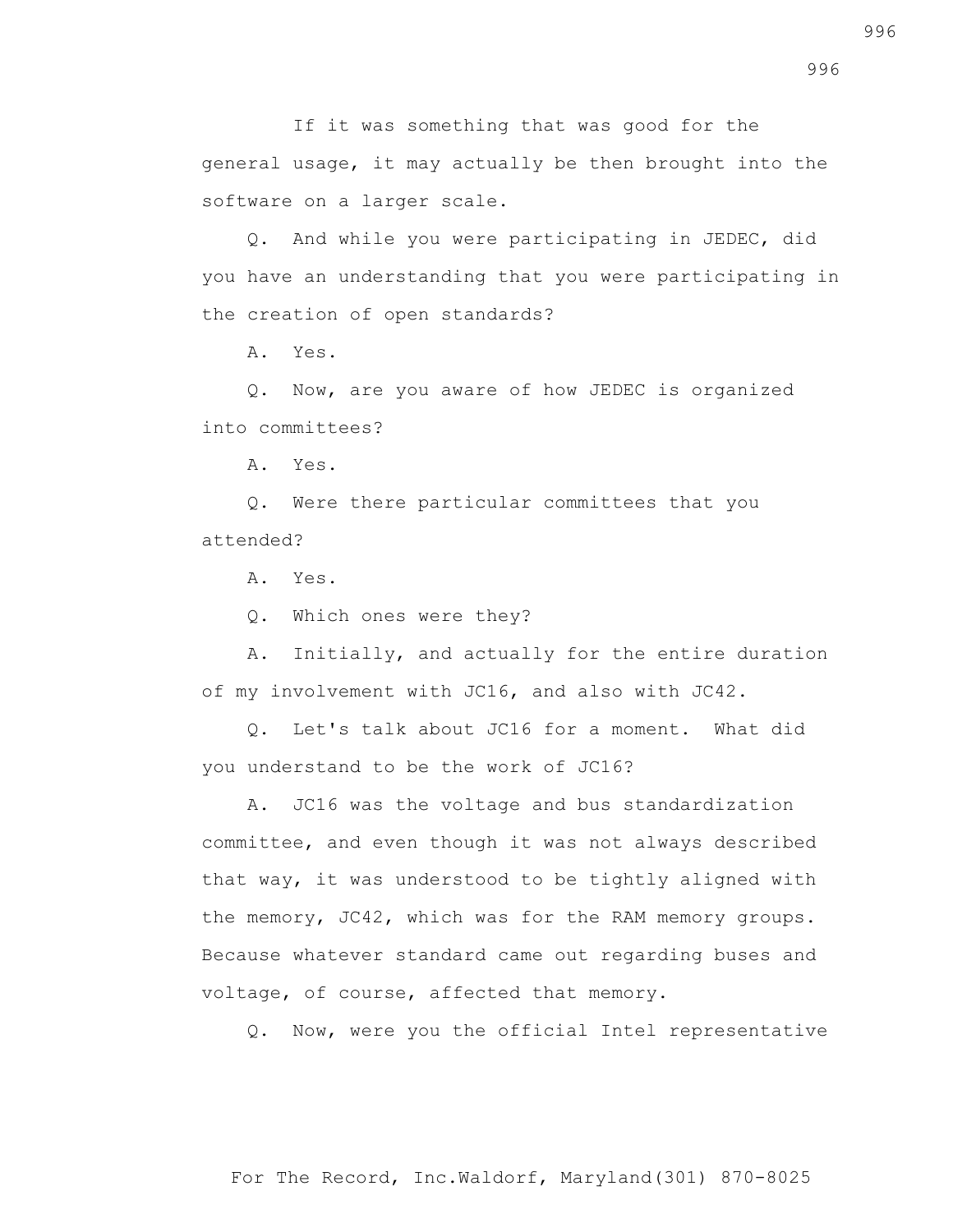to JC16?

 A. I was officially the representative starting in 1992, that's correct.

 Q. And how long did you continue as the official representative?

A. Until 1997.

 Q. Now, what about JC42? You also mentioned that you attended those meetings. What did JC42 do?

 A. JC42, and that was divided into subgroups. JC42 was concerned with the memory development, it was most specifically RAM, or random access memory. And there were various forms of that, I've already mentioned SRAM and there was DRAM and then later SDRAM. So, it would provide the standardization of memory, down to the chip level itself, and would also provide for the standardization of the packaged module going out, including modular forms of memory.

 Q. Now, you mentioned that there were some subgroups, were those what were known as the point committees?

A. Yes.

 Q. Now, were you involved or did you attend any particular point committees of JC42?

A. Yes, I did.

Q. Which ones did you attend?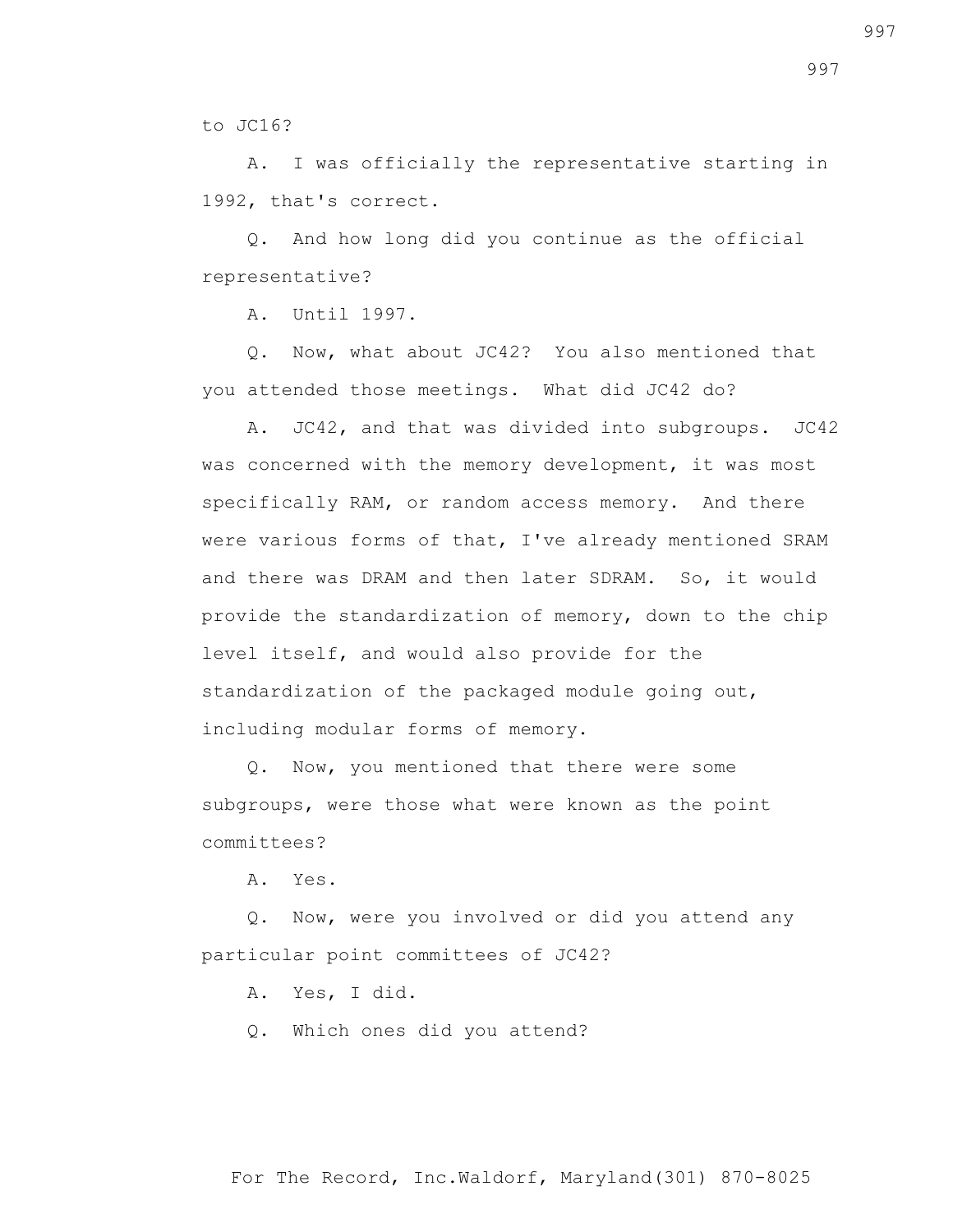A. 42.3 and 42.5.

Q. And what sort of work was 42.5 concerned with?

 A. Okay, 42.5 was the second thing I mentioned previously, it was the modularization and packaging standard body. So that while 42.3 developed the memory components themselves, and worked closely with what was required there, from the system point of view, 42.5 essentially created the modules that would go in the systems.

 Q. Now, were you the official Intel representative for 42.5?

A. Yes. I -- to be frank, there was sort of a shared responsibility with my manager there. I was the recognized member for 42.5, but Konrad Lai was also a member.

Q. Could you spell Konrad Lai?

- A. The first name is K O N R A D.
- Q. And the last name is spelled?
- A. L A I.
- Q. Thank you.

 A. Let me clarify on that. The actual way JEDEC is structured is there's only one member of each committee, and there is an alternate. And so, Konrad probably on both of those subgroups was the Intel official member. I was the associate, but for all practical purposes, I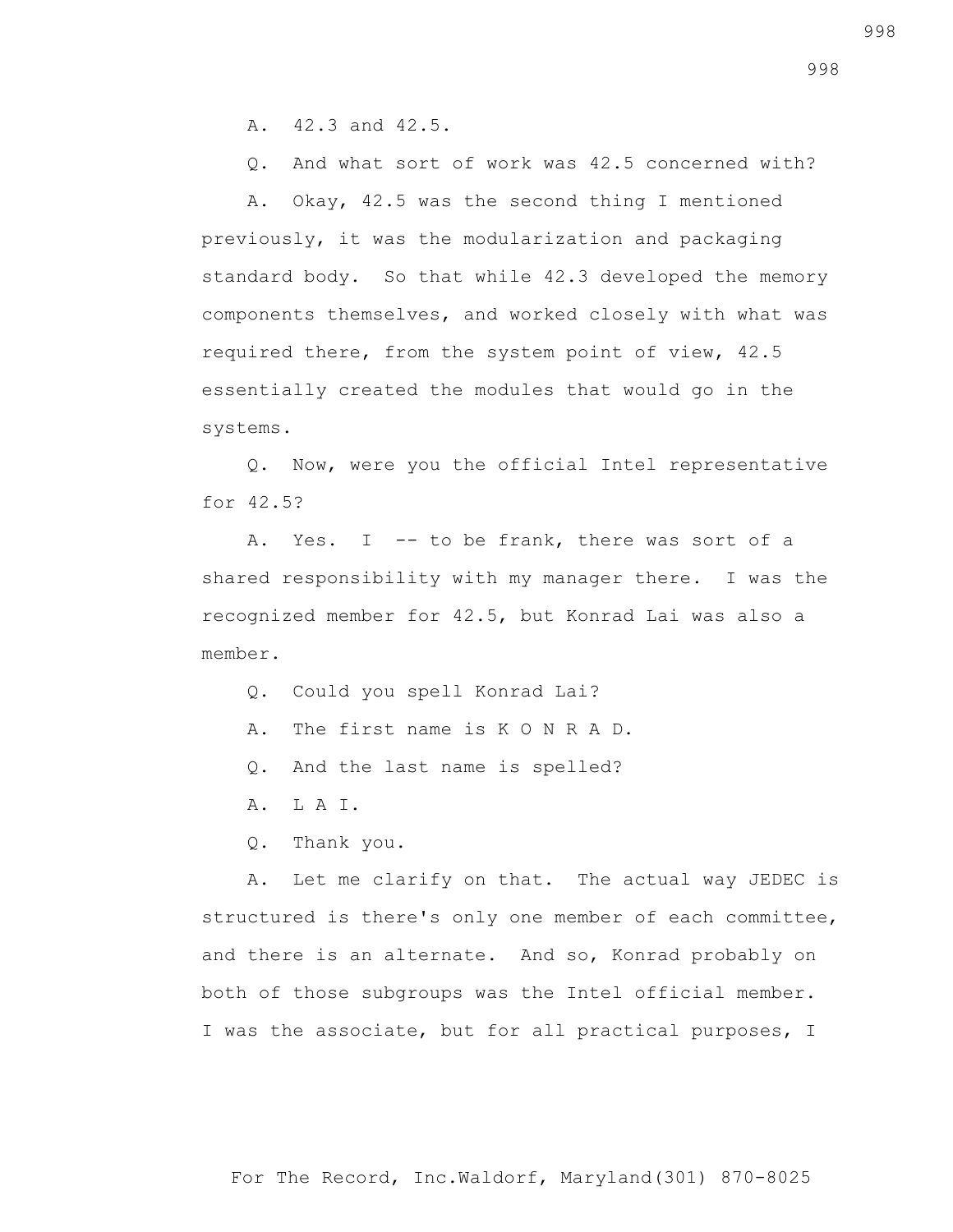attended every meeting and was very active.

Q. I understand. Well, I quess before you -- was there ever a time when you were the official representative to either 42.5 or 42.3?

 A. Yes, in about roughly '94, because of my heavy involvement and because Konrad was often unable to attend meetings, not always, but often unable to attend, I think we did a role reversion at that point and I became the official member.

Q. Are you still going to JEDEC meetings?

- A. No.
- Q. When did you stop?
- A. 1997.

Q. So, did that coincide with your trip --

 A. That coincided exactly with my transfer. I closed out my activities with JEDEC before leaving the Portland office.

 Q. Now, did you during the time that you were participating in JEDEC, did you have an understanding of why Intel was a member of JEDEC?

A. Oh, yes.

Q. And why was that?

 A. Well, because of the standardization effort there, obviously anything that we wanted to use or make use of in the future, we wanted to be able to influence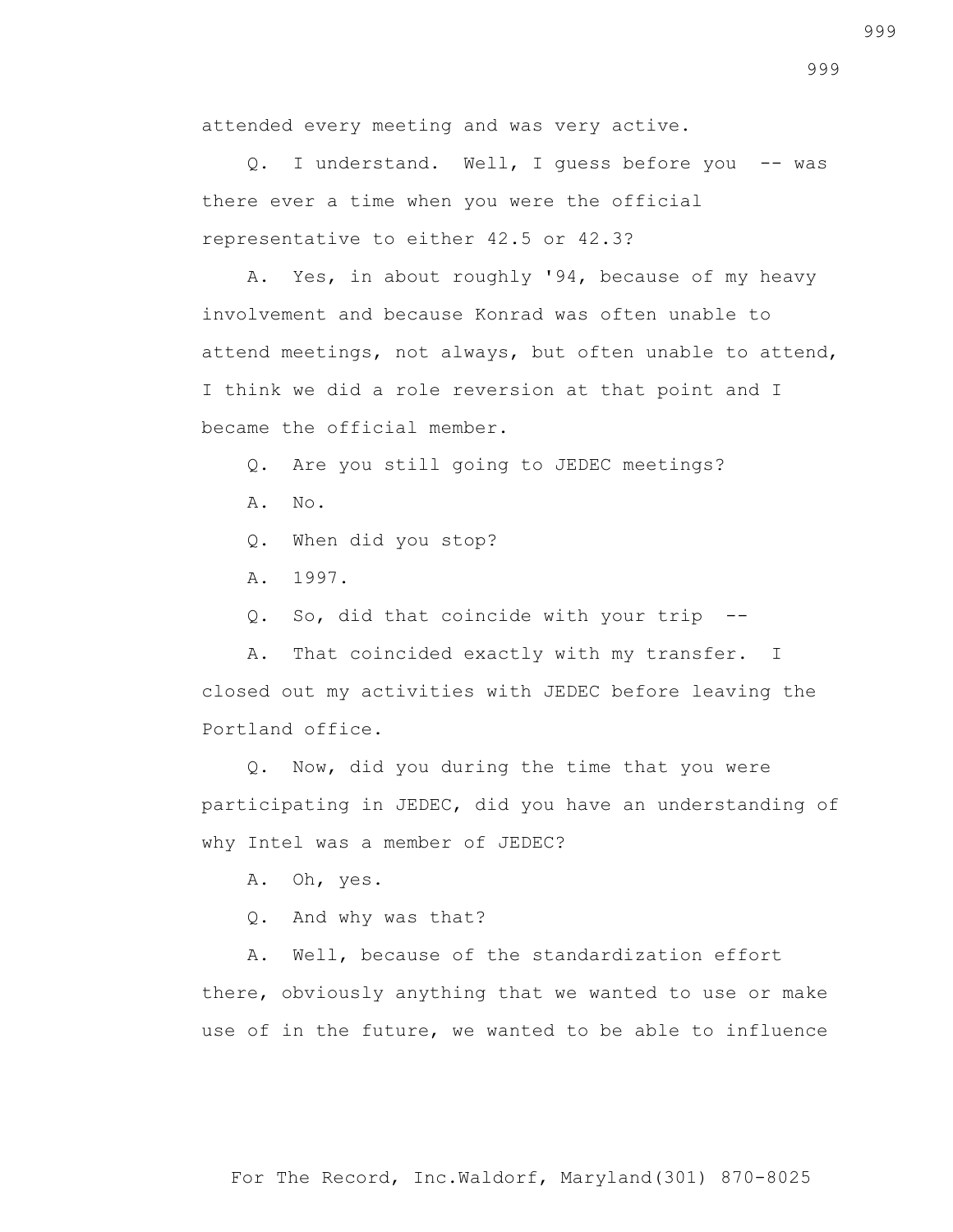Q. Now, does Intel make DRAM?

A. No.

 Q. Are there products that Intel makes that would in any way be affected by JEDEC standards?

A. Oh, yes.

Q. What sort of products would that be?

 A. By JEDEC globally, by the organization, or just these groups?

 Q. Well, let's just talk about the committees that you were actively involved in.

 A. Okay. Sure. We use DRAM, we use SRAM, we use other types of RAM. We use video RAM, we use graphic RAM. So, we are actually involved with all those different aspects. So, we had strong connection to understanding where the standards were going and to be able to participate in that level. So, yes, we use a lot of the products that are standardized by JEDEC.

 Q. Now, was there -- well, why was it that you personally were selected by Intel to participate in JEDEC?

A. You're asking for my opinion?

For The Record, Inc.Waldorf, Maryland(301) 870-8025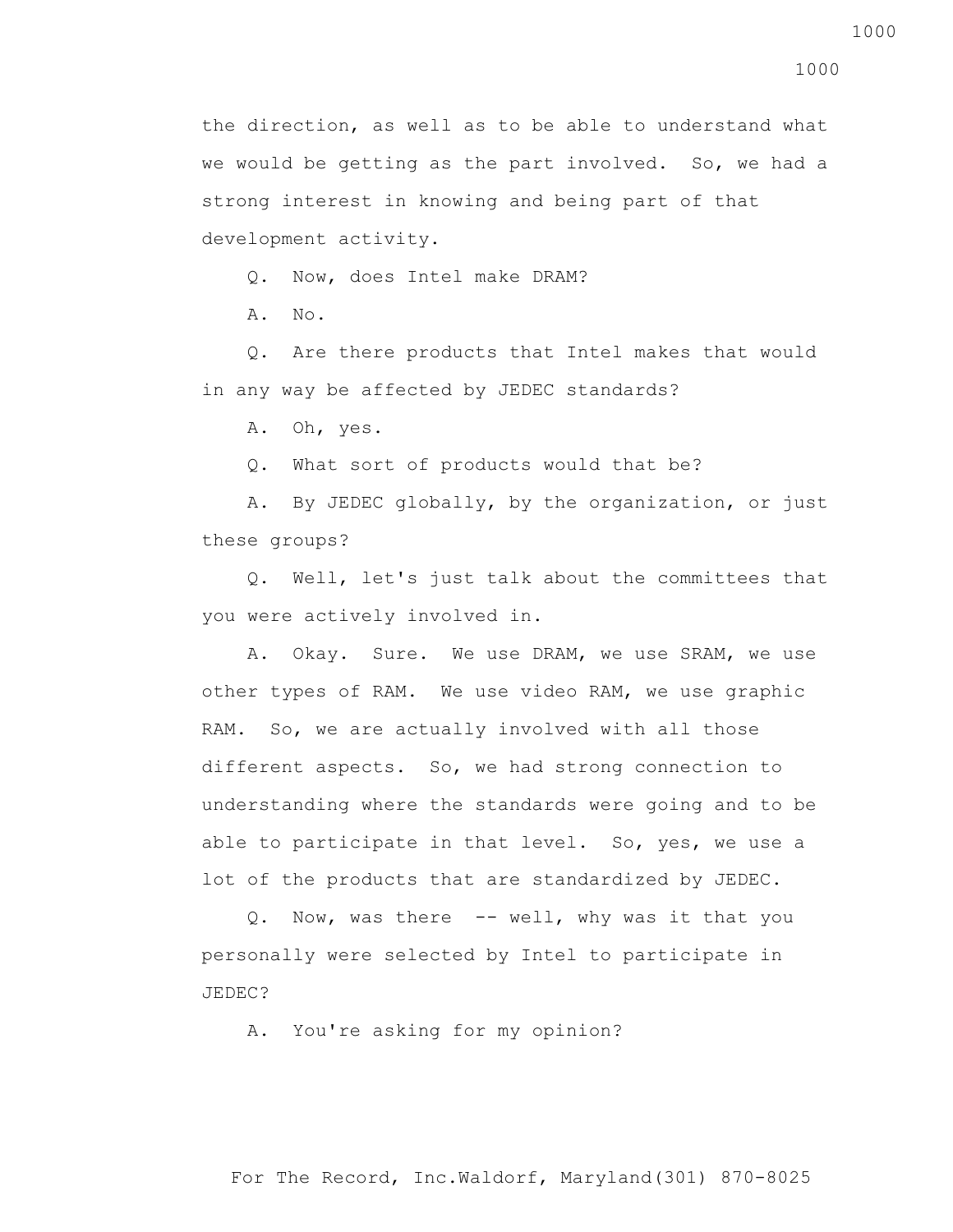Q. Yeah, just basically your understanding of how it helped you do your job.

 A. Oh, sure. For one thing, the particular group I was involved with was working on -- always working on products that were out in time. We weren't working on the next product into the marketplace necessarily. So, it was a great help to be involved in standardization products which might be some years out, both in terms of seeing what those standards were going to be, and in terms of making sure that they would meet our needs.

Q. When you say meet your needs, what do you mean?

 A. Well, I mean by that, if something is being standardized, and you feel that there are problems, which is what all the companies were involved with, is trying to ferret out problems, you would want to make sure that you had those issues voiced and being discussed within the committee. In other words, you wouldn't want to wind up something at the end of the day you had standardized or the company had standardized or the industry had standardized that was going to cause you foreseen problems.

 Q. Now, while you were participating in JEDEC meetings, did you understand that there was a JEDEC patent policy?

A. Yes, I did.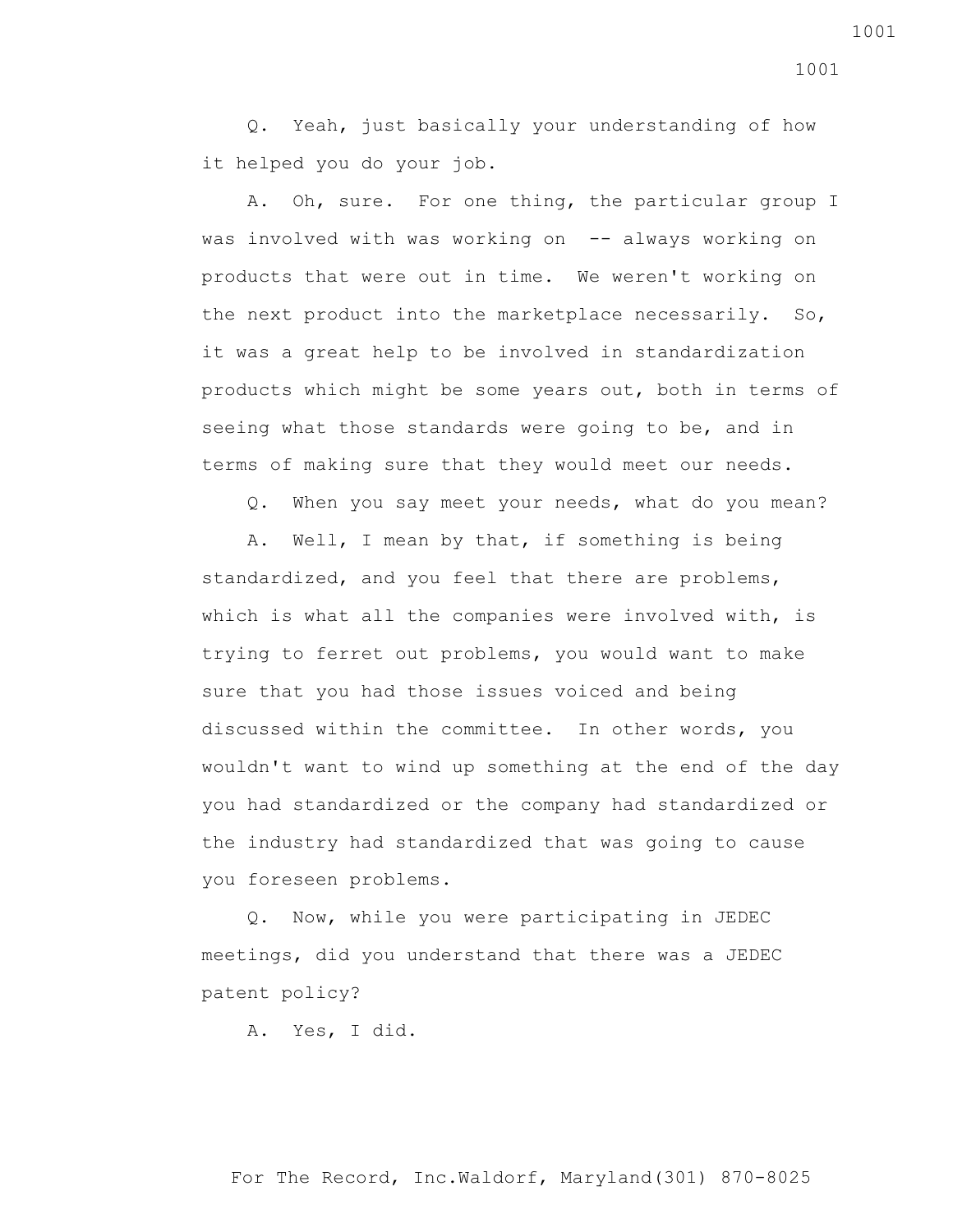Q. And did you have an understanding as to the purpose of the policy?

A. Yes.

Q. And what did you understand that to be?

 A. The purpose of the policy is standardization you are again saying an open standard, in effect. Open standard in terms of the fact that until it's definitely decided upon by a large voting body of the organization. Patents, of course, have with them the possibility of royalties or licensing agreements. So, if you standardize on something and patents are involved, the JEDEC policy was to understand those patents. It didn't prohibit you from still pursuing that, but you at least needed to understand the affect of patents upon things that you were standardizing.

 Q. One of the things you mentioned in your response was that there was a large voting body. Did you have a sense during the time that you were participating how many companies were involved in the committees that you took part in?

A. Yes.

 Q. Can you give us sort of a rough estimate of what that number was?

 A. When I started, roughly, I'm guessing, I don't remember the exact numbers, 60 companies. When I left,

1002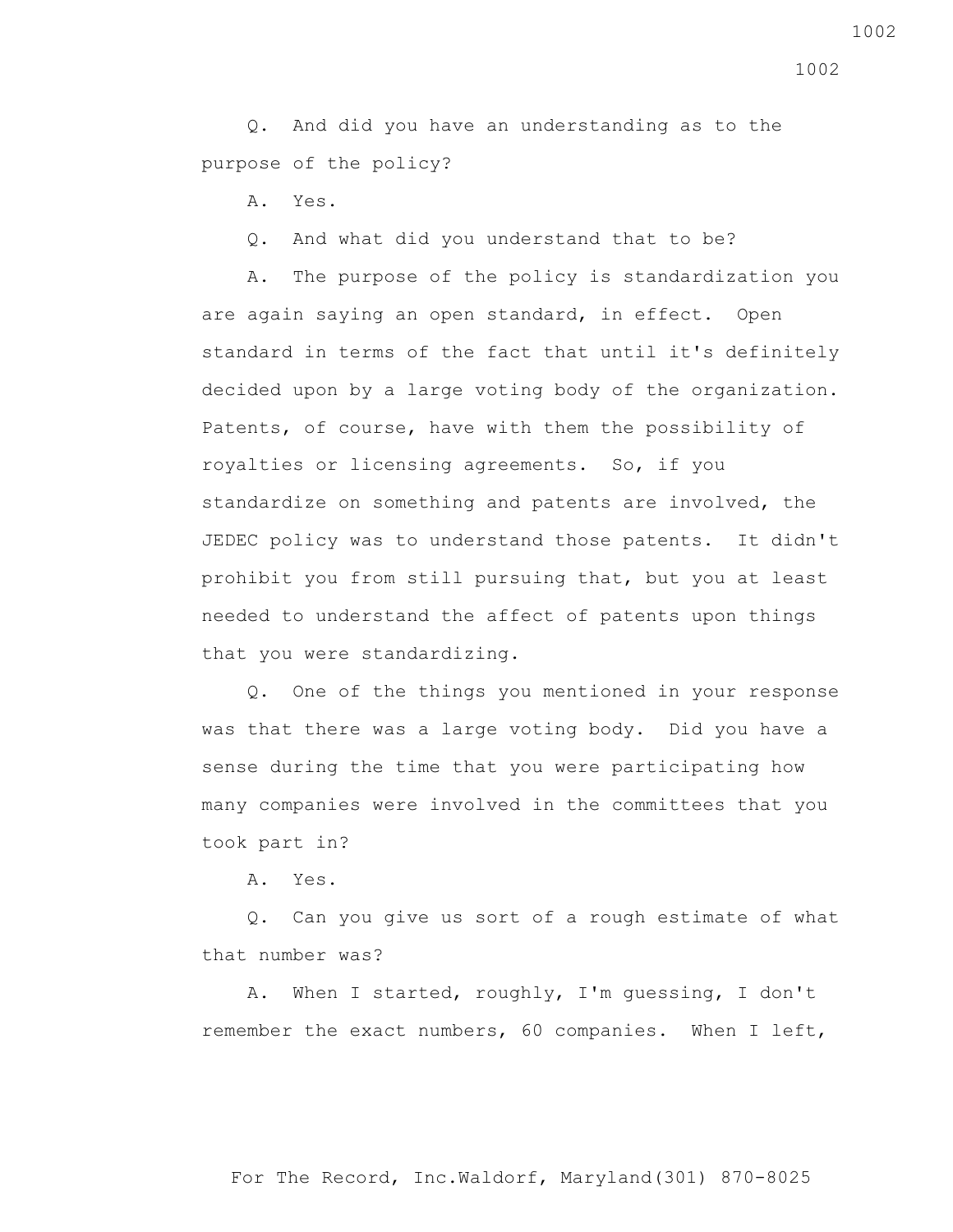in 1997, I think the number was at 100 or just over 100.

 Q. Do you know whether or not all of those 60 to 100 companies were manufacturers of DRAM?

A. No, I do know. Yeah, I'm sorry, yes, I do know.

Q. And were they all manufacturers of DRAM?

A. No.

 Q. Do you have any sense of how many of those 60 to 100 were manufacturers were DRAM?

 A. I would say probably, in truth, a high number were DRAM manufacturers, or RAM manufacturers, in whatever capacity, but if there was a breakdown within a favor, it might have been 60/40, the remainder being user.

 Q. Now, what to your understanding was the JEDEC patent policy?

 A. My understanding, and this has to go over a period of time, can I answer that in two parts?

Q. Certainly. You mentioned a period of time.

 A. Yes. Because realizing that in '92, I was de facto a new member. I was just absorbing everything about the JEDEC environment and the companies necessarily, so I was becoming very actively involved, but I was absorbing a whole lot, including policies. But my initial understanding at that point, and maybe even into 1993, when I went into the RAM committees, was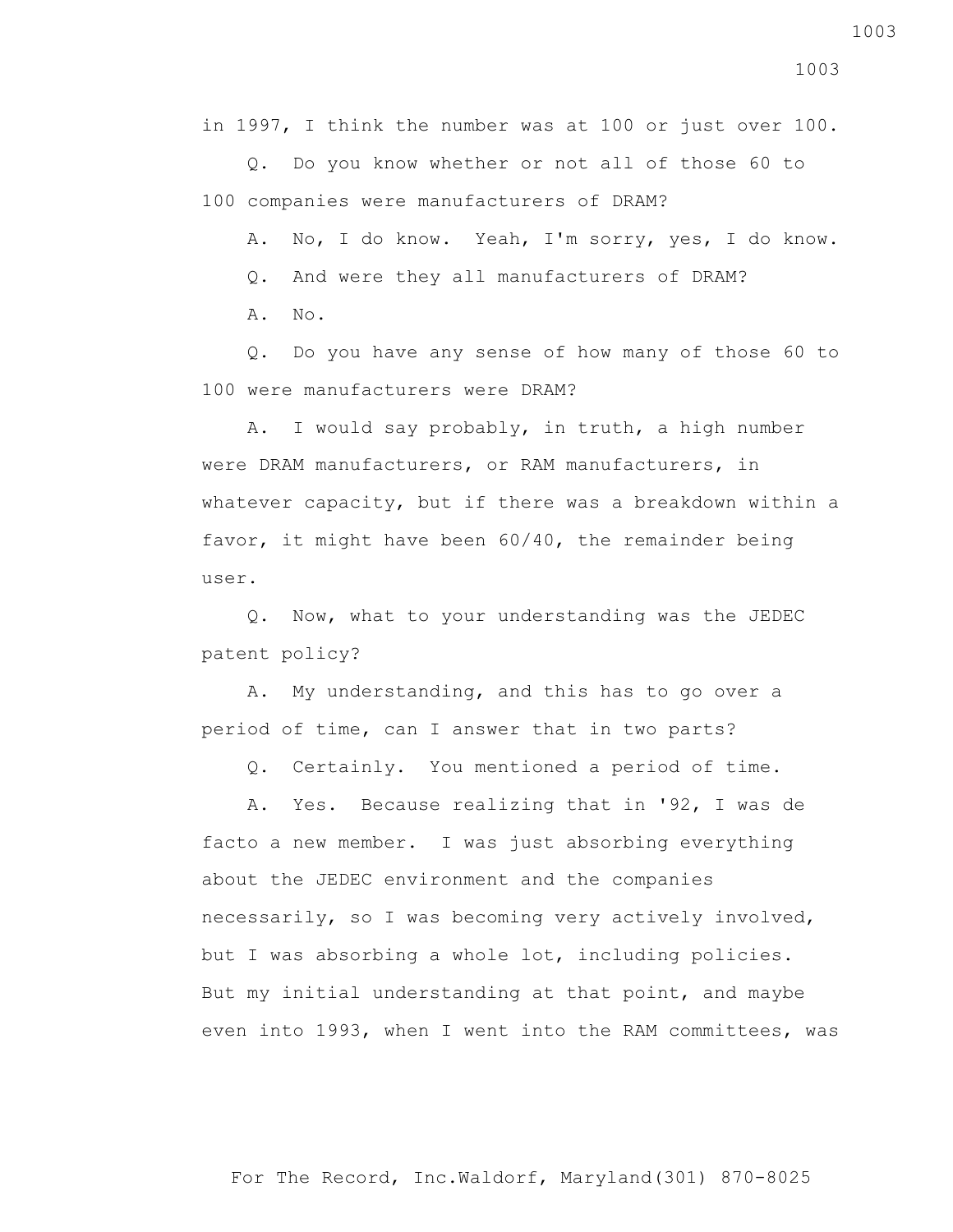that anyone who was aware of patent  $-$ - patented items, that could affect policy, had an obligation to bring that awareness to the group.

 Now, the reason I say two periods is I was not necessarily focused on patentable items as one of my intakes during that period of time, but I was aware, obviously, of the patent policies and so forth.

 JUDGE McGUIRE: Okay, Mr. Calvin, I can't quite hear you. Could you pull that closer to you? I'm having a little difficulty. I can observe your testimony on the screen, but I want to hear it as well.

THE WITNESS: I can hear myself.

JUDGE McGUIRE: That's much better, thank you.

THE WITNESS: The reason I alluded to two different periods, and I can't tell you specific dates, is that I was aware initially that there was a policy that any applicable patents that might have effect on standard or development should be disclosed. I was also aware during that early period, and I don't know whether it was '92 or '93, but I was aware that the primary obligation was upon the presenting advocate of the standard, but the secondary obligation, or almost to the same extent, I shouldn't say almost, it was to the same extent, was to anyone within the body that knew of patents that might have effect upon the standard.

For The Record, Inc.Waldorf, Maryland(301) 870-8025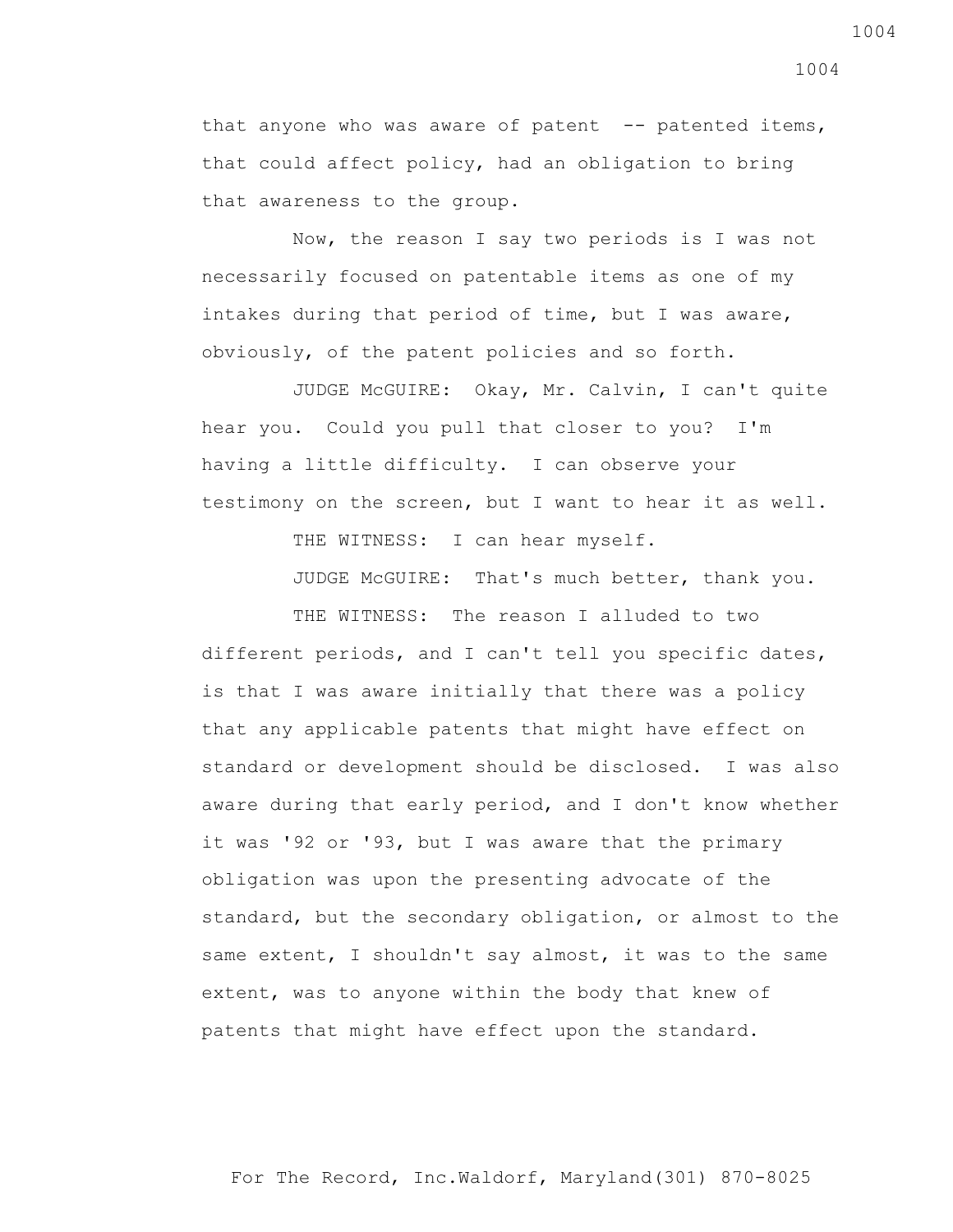So, that I was aware of relatively early. BY MR. SWINDELL:

 Q. Now, I just want to clarify a little bit of that. This early period, and you're not -- you said you weren't certain of whether it was '92 or '93?

A. Um-hmm.

 Q. Is that a yes? That you weren't certain about whether it was 1992 or '93?

A. Yes, that's right.

 Q. During that period, did you understand that presenters had a different obligation than nonpresenters?

 A. It wasn't a different obligation, but it was direct to a presenter, because the reason being, as I understood it, as a presenter, and you were presenting for a company, which was advocating this, if you knew of something, you had done most of the prework and so forth, and should have direct knowledge if you held a patent that could affect the standard.

 Q. And during this time period, what did you understand to be the obligation of nonpresenters?

 A. Nonpresenters also had an obligation to make known of any existing patents, whether from their company or from some other company, that they were aware of, that might have an effect or an influence on the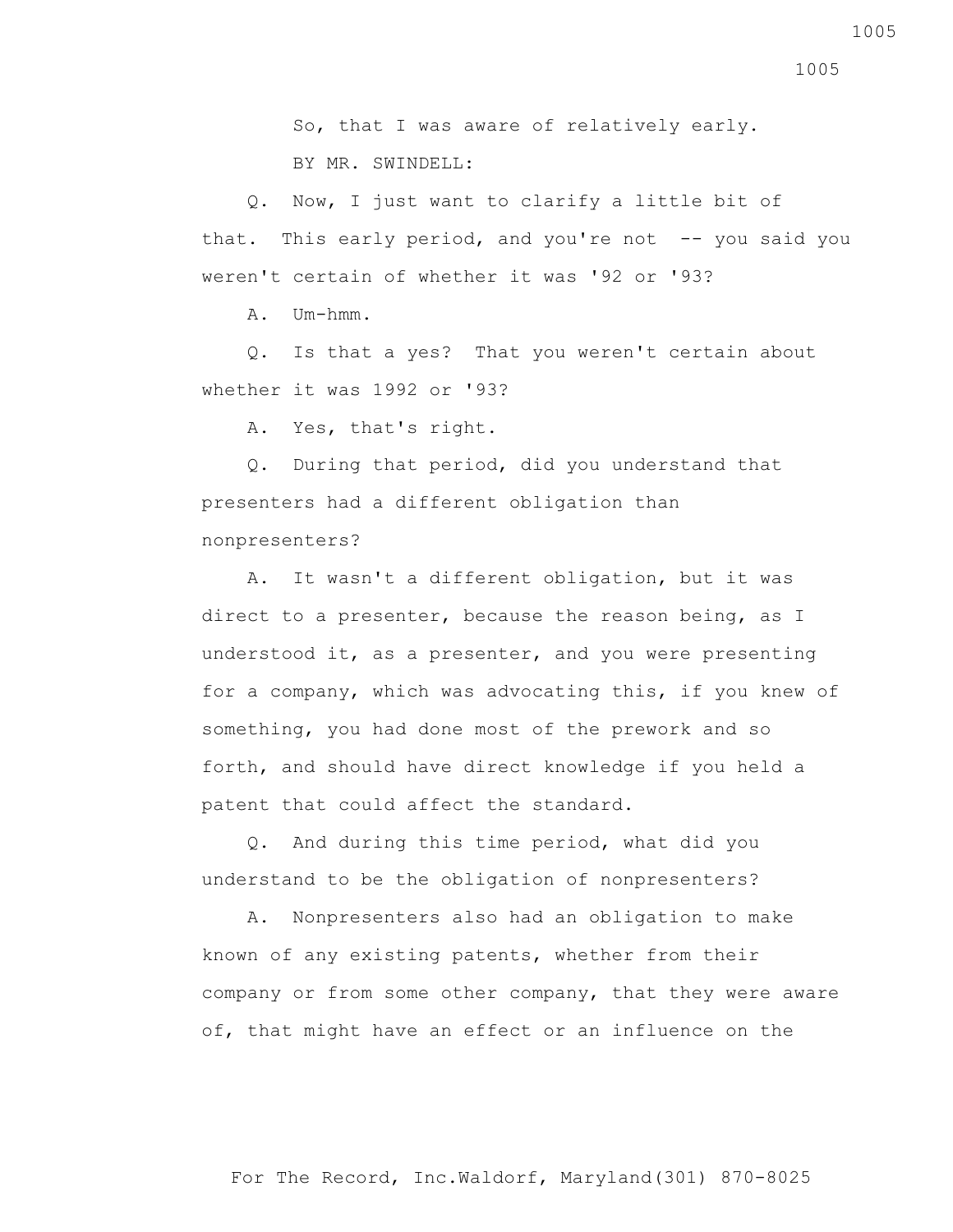direction.

 Q. So, then, is it fair to say that presenters and nonpresenters had the same obligation, but in your understanding, presenters just might have more knowledge?

 A. Exactly. That's what I was trying to get to, yes. I should say, as an add-on, that it was not just for patents which existed within the JEDEC group of 100 companies, it was also for any patents they were aware of that existed outside as well.

 Q. Now, you talked about the early period. Did your understanding change to something else at a later point?

 A. I can't tell you when, because it's been a long time, it's over ten years now, I was aware that there was two things. There was -- and I don't know when it occurred or how early it occurred, but there was a concern about not only patents, but applications for patents. And I'm then real foggy on this, because I knew it was an issue, but when exactly it went from an issue to understanding that to be JEDEC policy is unclear in my mind.

 Q. But -- well, was there a point in time, even though you can't remember the specific point in time, was there a point in time when you understood the patent

1006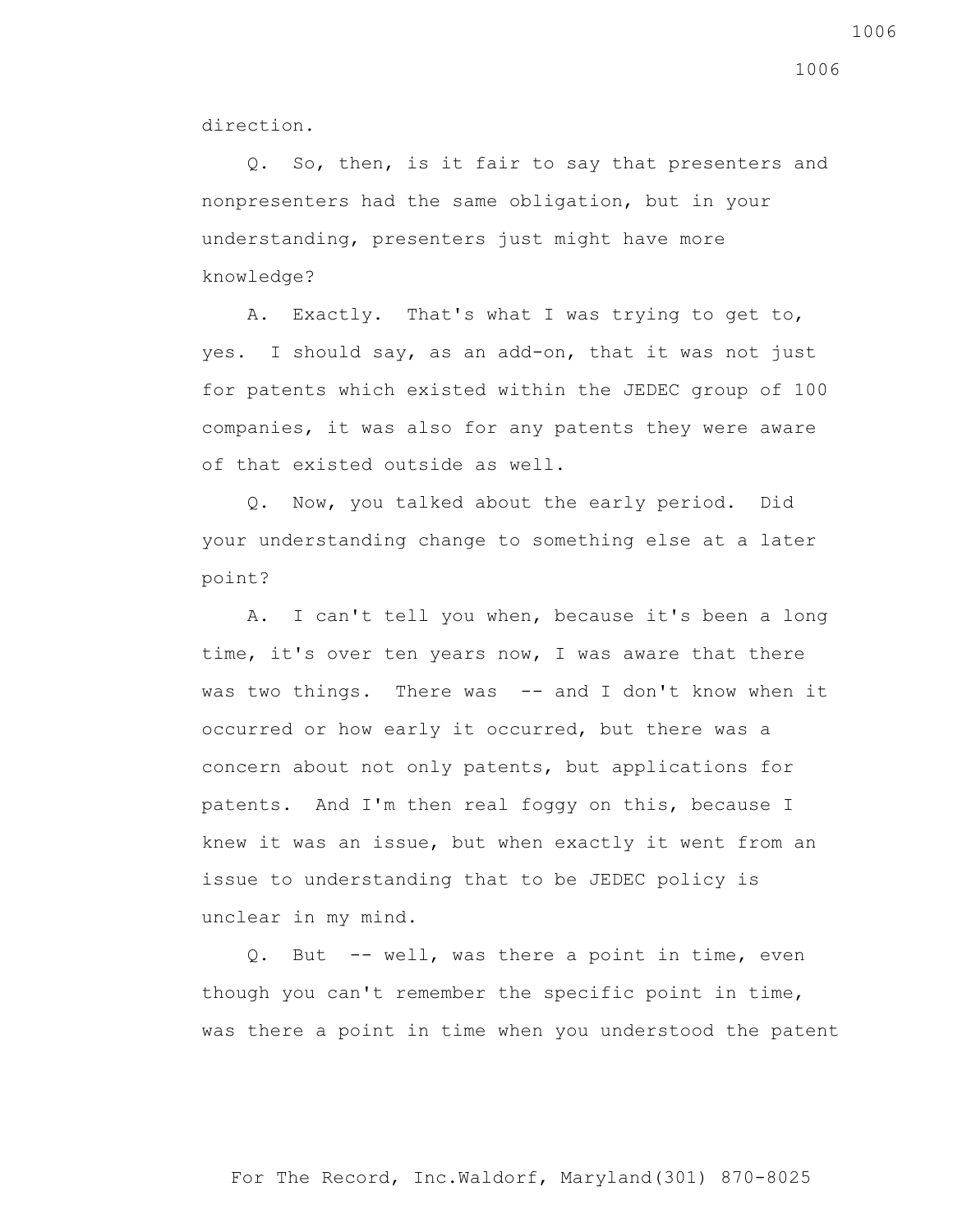policy to include a requirement to disclose applications?

A. Yes.

Q. And you're pretty clear about that?

A. Yes.

 Q. Now, how did you learn of the requirements of the patent policy?

 A. Well, the most straightforward way, I guess initially, it was from discussion with my manager, who had been a long-time JEDEC rep. Initially, I understood that right up front from him, but when I went into the meetings, at the front end of essentially -- well, at the beginning of each meeting, a statement of patent policy was read, or at least a foil representing the patent policy.

Q. Who did this reading or presented these foils?

 A. During my time at JEDEC, I think it was always the same person and that was Jim Townsend.

Q. And who is Jim Townsend?

A. Jim Townsend was -- he had many roles in JEDEC, but one of his roles that I think remained unchanged was that he was the legal representative for JEDEC patent policy.

 Q. And you said that at every meeting he made these presentations.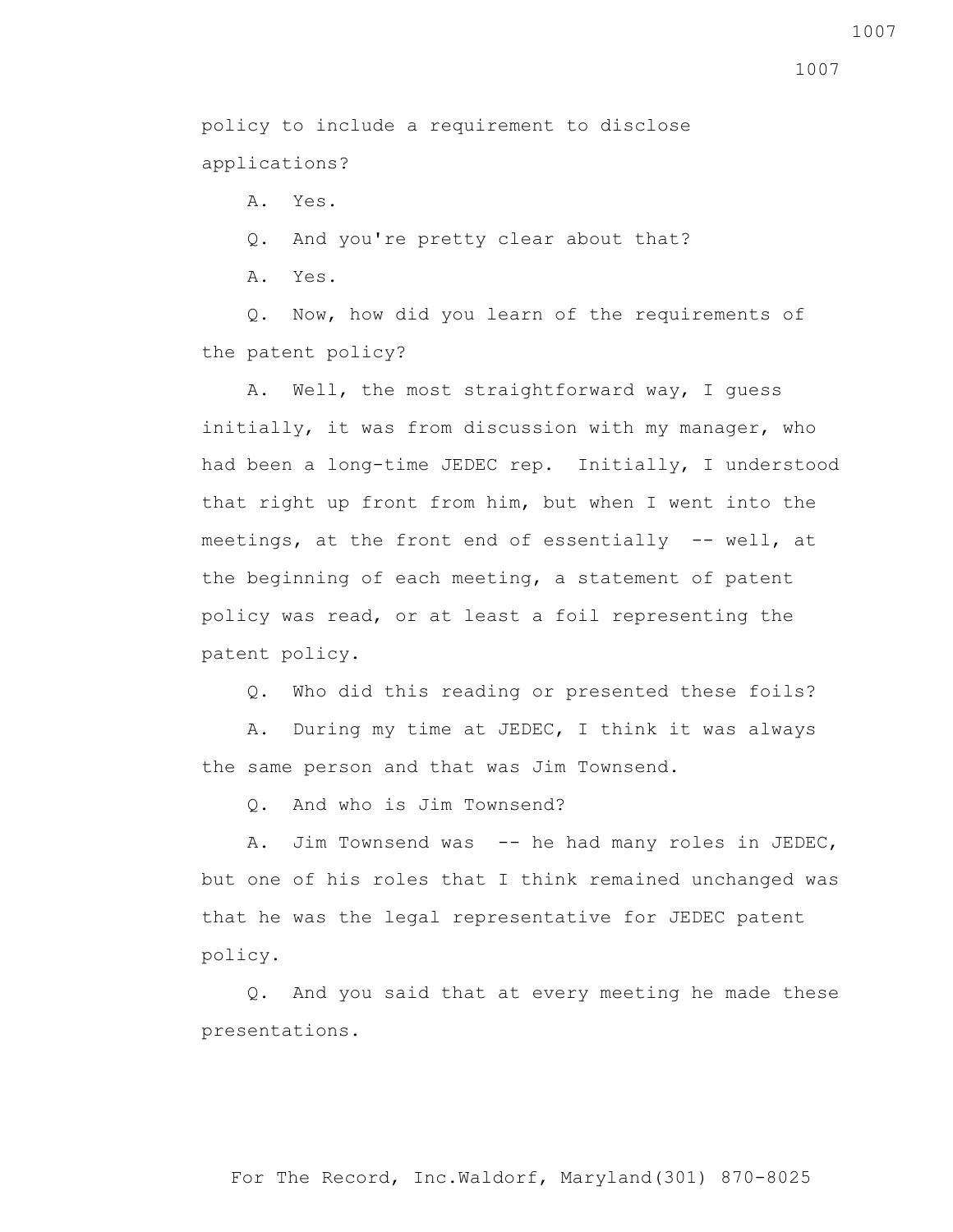A. Essentially every meeting, I can't speak to every meeting.

 Q. Now, how were JEDEC meetings organized? Let me -- you mentioned earlier that you participated in a couple of different committees.

A. Um-hmm.

Q. Did the committees meet at the same time?

A. No.

 Q. How were the meetings structured so that you could attend the meetings of the various committees?

 A. It was always the same format, meetings would actually begin on Monday, if you could attend, but those were not -- those were more of specific issue meetings and so forth, and they were more of a prep for the meeting to follow during the week.

 Tuesday was typically allocated, if you want it specifically it always followed the same format, JC16 would meet Tuesday, from early in the morning until whenever we finished. And if we finished early for any reason, typically there was some follow-on activity for maybe things that needed more resolution and so forth.

 And then Wednesday was always the JC42 day, 42.3 and 5, I should say, and typically the way that that was broken up is that  $42.3$  would be  $-$  let's see if I'm remembering this correctly, I take that back, I believe

1008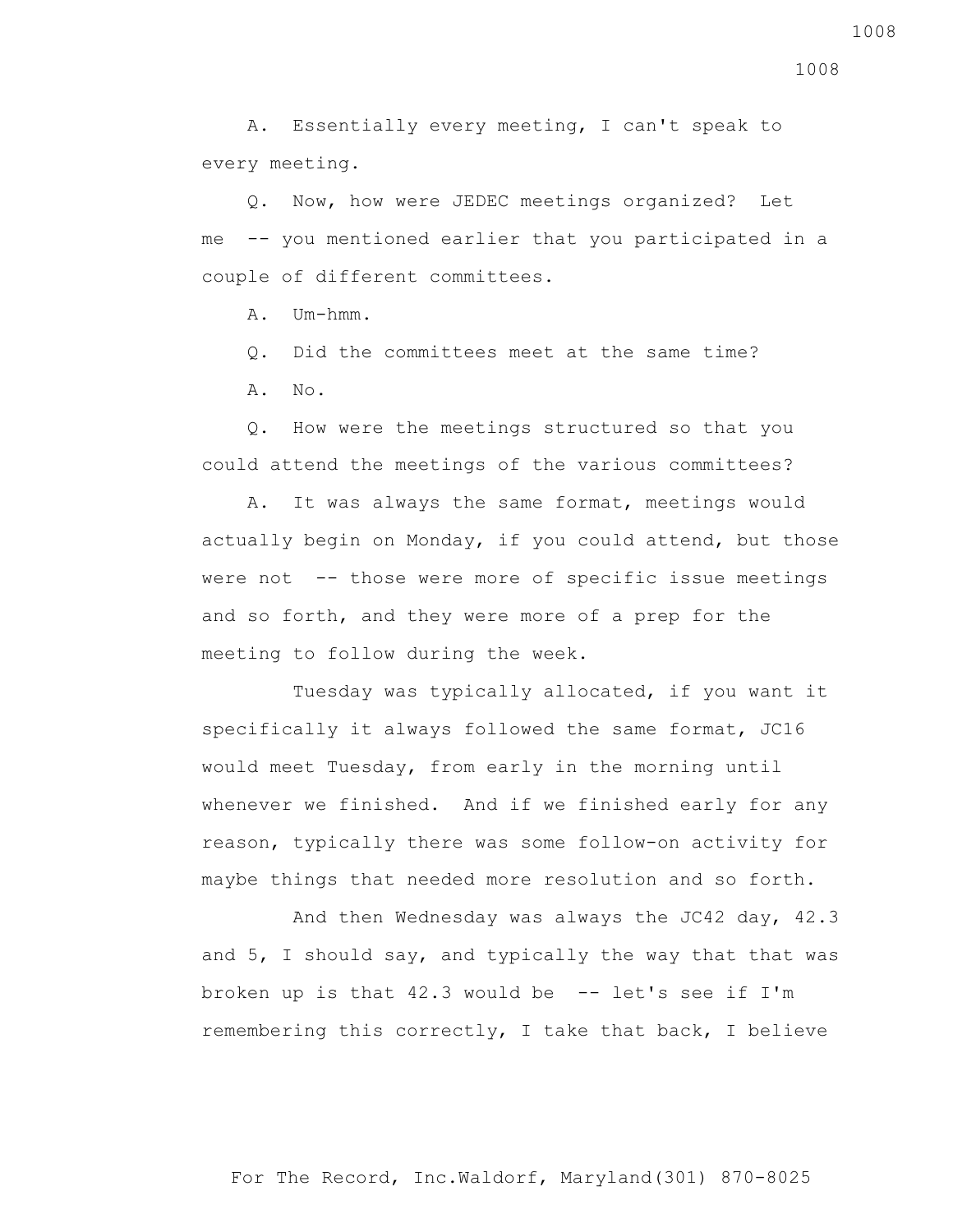it was 42.3 was divided into two halves on Wednesday and then 42.5 on Thursday morning, if I remember correctly.

 Q. And when you were talking about Mr. Townsend making these presentations at the meetings, did he make the presentation at each of the committee meetings during the week?

A. Yes. Well, yes with an exception.

Q. Sure, what's the exception?

 A. The same general policy presentation was the same, and if there were any notes from newspapers or whatever that would affect general policy, those were the same, but there were specifics depending upon the committee. The patents applicable to one committee might not necessarily cross over, the ones that were listed might not necessarily cross over into the other committee. So, those differences did exist between each committee.

 Q. And at what point during the meeting of any individual committee did Mr. Townsend make his presentations?

 A. Following the chair's introduction of the meeting. The first point of every meeting was Jim Townsend.

 Q. Now, in his presentations, do you recall him ever specifically mentioning patent applications?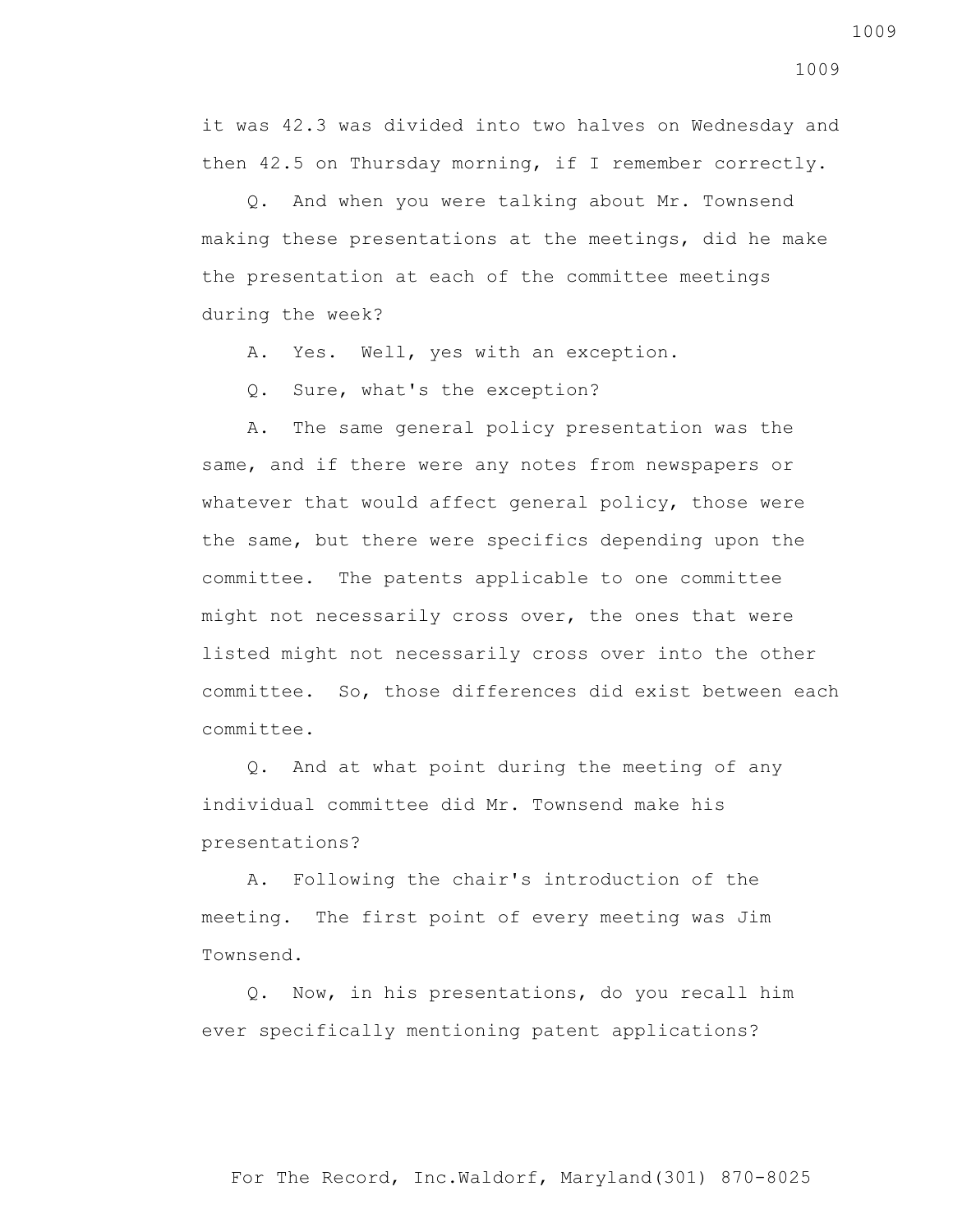A. Specifically, no, I can't remember specifically an event. I'm pretty sure that that was talked about in some of the meetings. But I could not give you specifics.

 Q. Now, the requirement that you discussed to disclose patent applications, when we're talking about a patent application, did you have an understanding of what information a participant would be required to disclose?

A. For applications?

Q. For applications, yes.

A. I  $-$ - the two areas that I know, they would have to basically tell the subject matter of the patent or patent applications, as the case may be. And there was a general ruling within JEDEC there would have to be a willingness to license under fair and nondiscriminatory policies. And those, my assumption would be the same, whether it was patent application or patent. I never saw a definition of difference in how you would handle the two.

 Q. Well, did you ever, in your experience at JEDEC, see anyone bring a patent application and pass it out at the meeting?

A. And actually pass out information on it?

Q. Yes.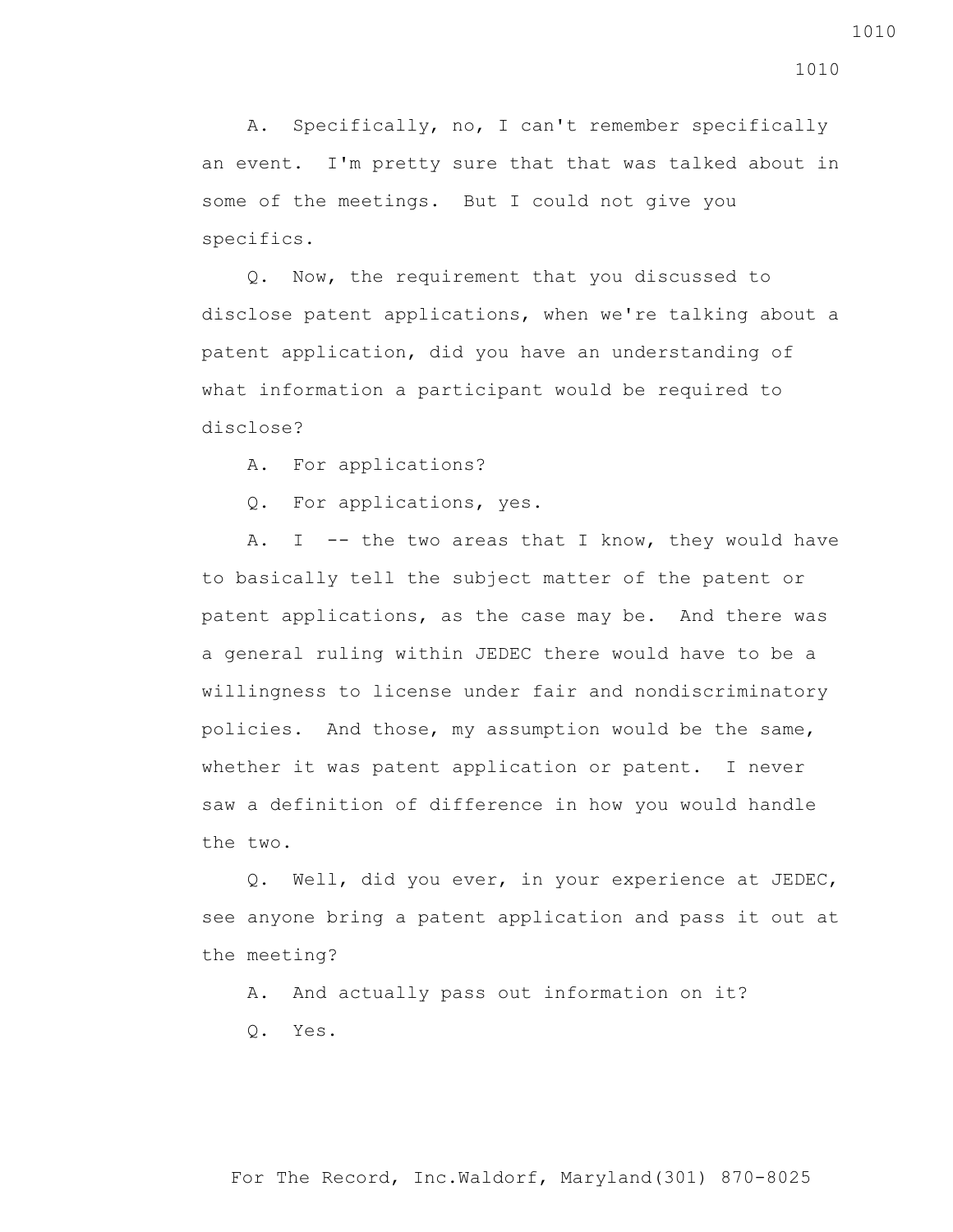A. I can't recall any specific time.

 Q. Did you ever, in your experience at JEDEC, see a situation where the person who was disclosing talked about the specific claims in the patent application?

A. Yes. Oh, in a patent application, yes, yes.

Q. Did they actually show the claims?

 A. No. You said application, let me take a step back.

Q. Okay.

 A. I don't know that anyone actually showed it, I don't recall anyone actually showing claims on an application.

 Q. So, your understanding, then, is that as long as they discussed the subject matter of the application, and then, of course, did the licensing, as you mentioned, that that would be sufficient?

MR. STONE: Objection, Your Honor, to leading.

MR. SWINDELL: Just a summary, Your Honor.

 MR. STONE: That's exactly why it's leading, Your Honor, it's an effort to summarize the witness' testimony, it's inappropriate.

 JUDGE McGUIRE: Sustained. You can restate, Counsel.

BY MR. SWINDELL:

Q. Sure. What did you mean by the subject matter

For The Record, Inc.Waldorf, Maryland(301) 870-8025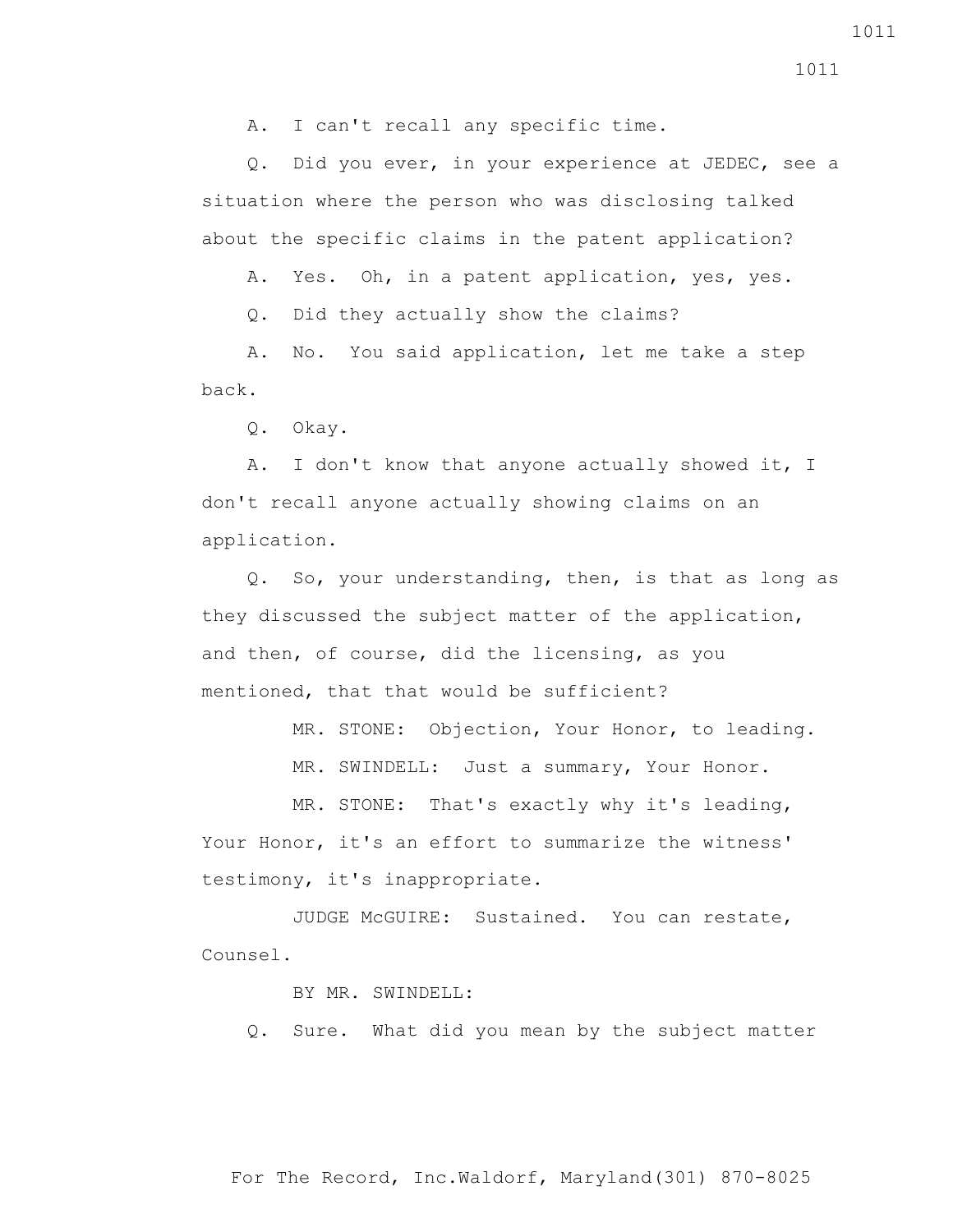of the patent application?

 A. What my understanding is, is that JEDEC would have to understand more than just the title of the patent. So, if there was an initial revealing of the patent, use of an inclusive term, I believe the policy would be to follow up to understand those aspects of claims that might affect the patent, or might affect the development of the standard, I'm sorry.

 Q. And when you say might affect, what do you mean by using that term, "might affect?"

 A. Realize that standards are evolutionary things, I mean, down to the last vote, they're going to be tweaked and changed. So, even if you were aware of some particular potential aspect up front of a patent, it may not have a direct effect initially, but later in the evolution, as you're trying to do the final solution, it may have more of an effect. So, that's why I use the term "might."

 Q. And so you would have to disclose those applications?

A. As you became -- as you began to realize that the direction the standard was going could be affected by those, you would have a similar obligation.

 Q. And when you say when "you" begin to realize, who is the "you" in that sentence?

For The Record, Inc.Waldorf, Maryland(301) 870-8025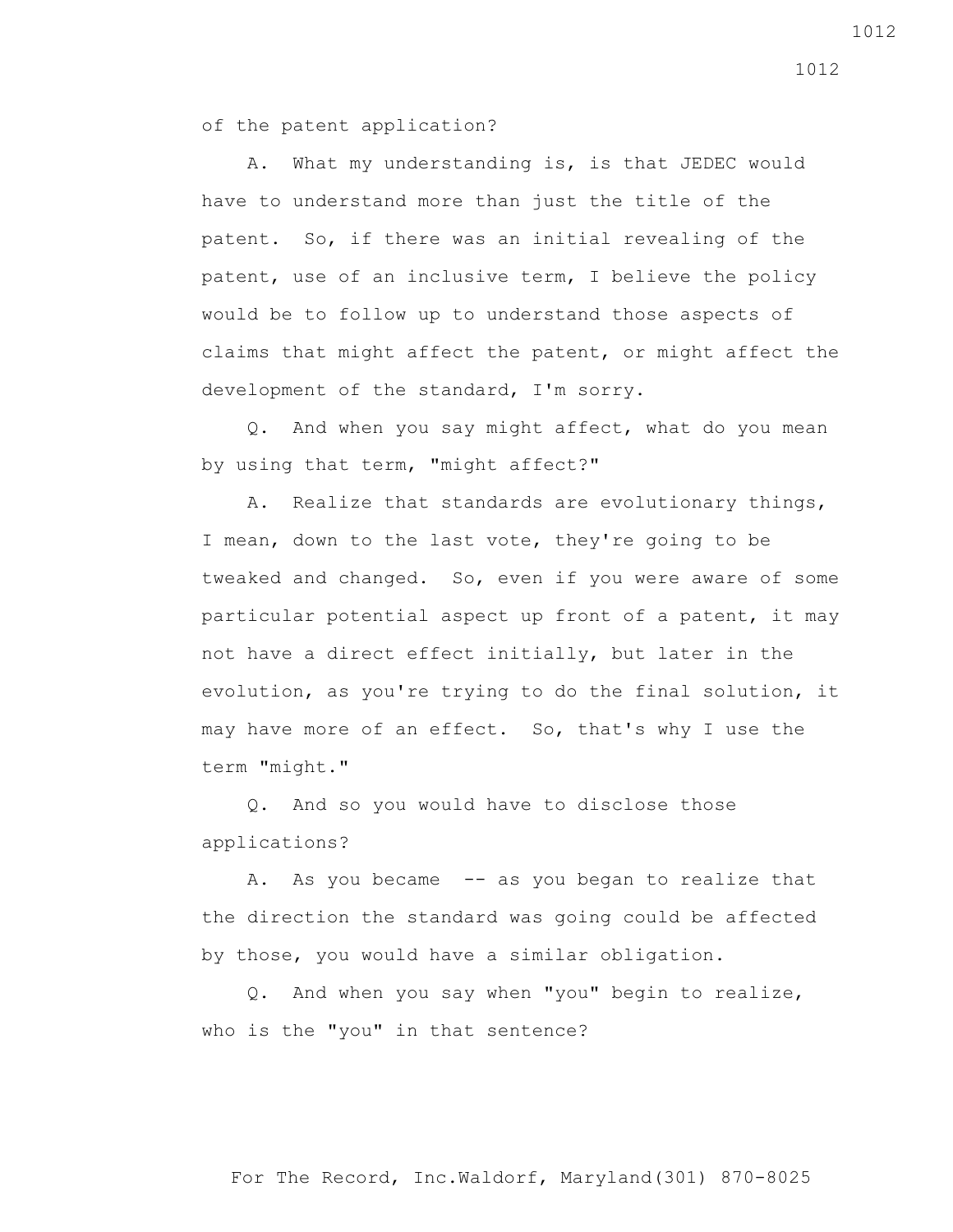A. The member. The member or the associate member is aware.

 Q. I want to turn now to a specific issue that came up in a JEDEC meeting and ask you a couple of questions about it.

 One moment. Your Honor, may I approach and provide the witness with some documents?

JUDGE McGUIRE: Please.

THE WITNESS: Your Honor, is the clarity of the speech better?

 JUDGE McGUIRE: Yes, I can hear you better now, Mr. Calvin, thank you. Very often people tend to fall off from the microphone.

THE WITNESS: Yes, I will keep that in mind, I have that tendency.

JUDGE McGUIRE: Thank you.

 MR. SWINDELL: Your Honor, would you like a copy now?

> JUDGE McGUIRE: Is it going to be on the ELMO? MR. SWINDELL: Yes.

 JUDGE McGUIRE: Then I don't need it right now. BY MR. SWINDELL:

 Q. Now, Mr. Calvin, I have handed you some documents, and in the bottom right corner, there are numbers that start with either JX or CX. Do you see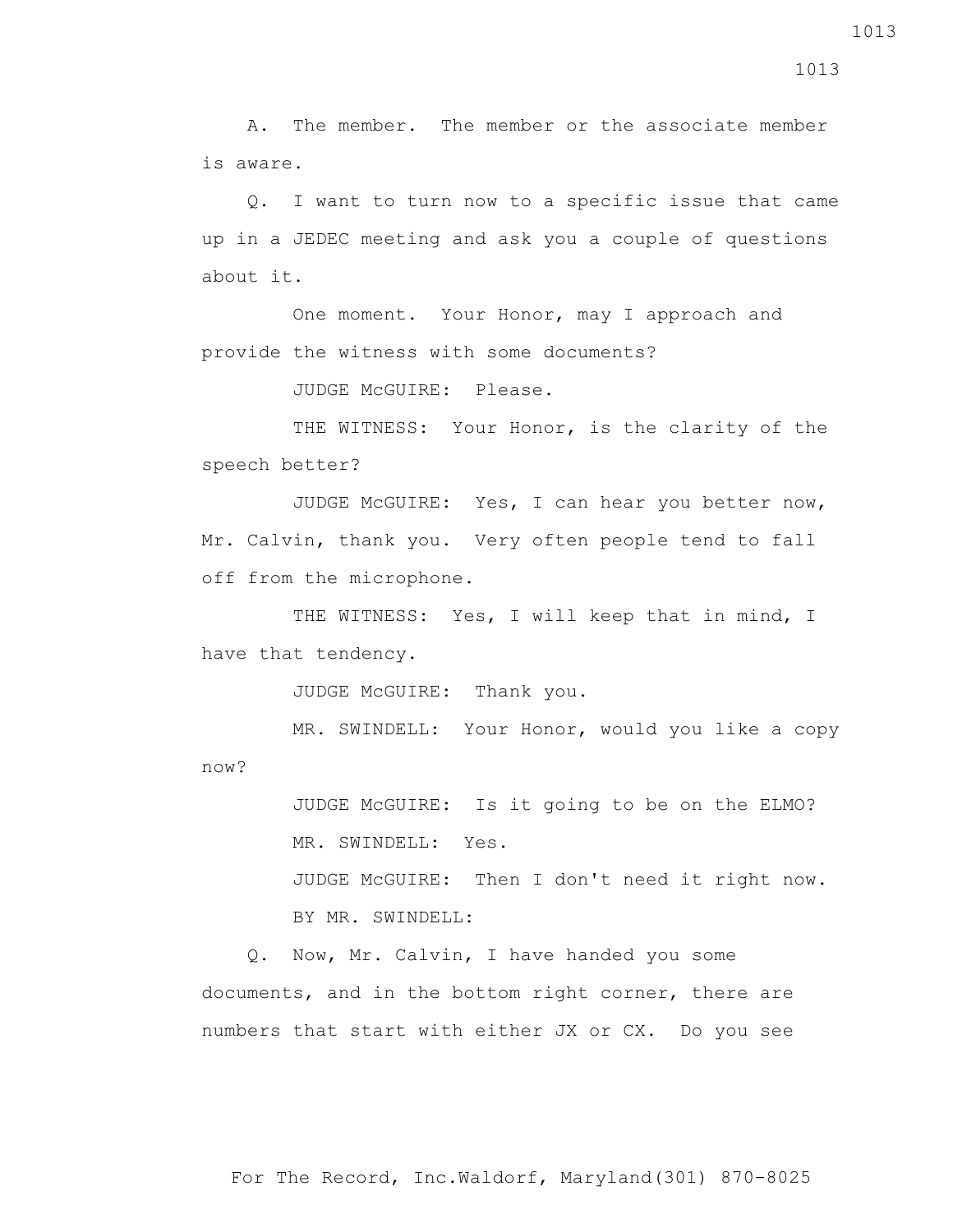those?

A. Yes, I do.

 Q. So, when I refer to I want you to pull out JX-26, it would be JX-0026.

A. Yes, I understand.

 Q. Now, if you could, if you could pull out of your stack JX-26.

 A. Okay. The entire stack appears to be JX-26. Oh, you mean the specific page 26?

 Q. No, no, actually, it might be easier if you took off the binder clip, I'm sorry, I should have done that. And I just want to direct your attention at first to the first page of JX-26.

A. Okay.

Q. And can we bring that up for the judge?

 Do you see about halfway, less than halfway down the page, your name there?

A. Yes, I do.

Q. Were you present at this meeting?

A. Yes, I was.

Q. Well, first, let me ask, how in your

understanding does your name end up appearing on the attendee list? Does somebody take roll?

 A. As members present? Oh, yes. Well, no, they don't take roll, per se, the policy is that there's a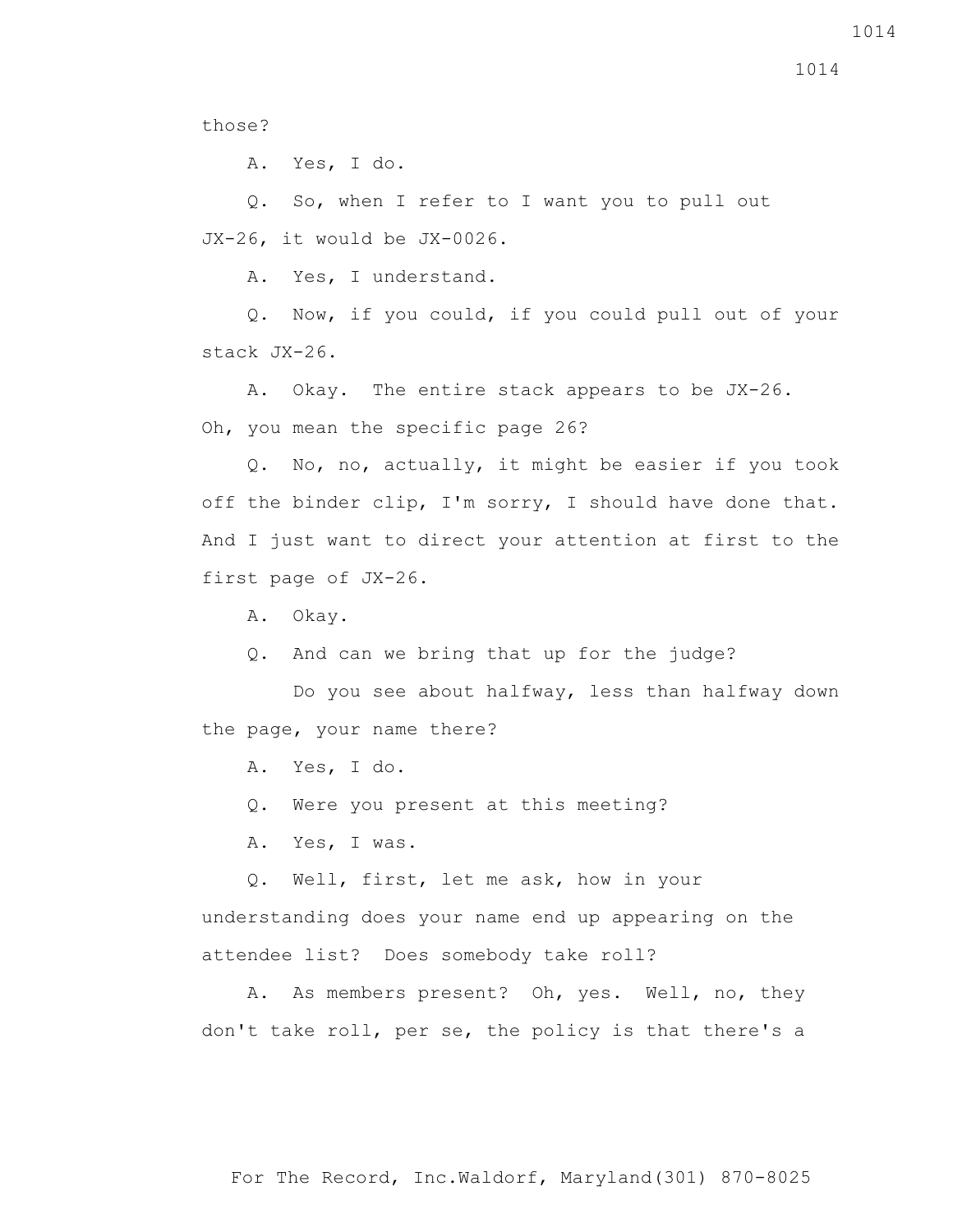sign-up sheet that is sent around, and you sign in, either as a member, or as an associate. And that's how they track.

Q. Do you know what happens to that sign-in sheet?

 A. Yes, it's kept, because it's a physical signature. You don't only print your name, you actually sign the document as well.

 Q. Now, I want to direct your attention to page 28 of the -- of Exhibit JX-26.

A. Yes, I see it.

Q. Do you have that?

A. Yes.

 Q. Why don't you take a moment and read that letter and let me know when you finish.

A. Yes, I have finished.

 Q. First let me ask, do you see the handwriting sort of on the bottom right that says, "Intel patent pending?"

A. Yes.

Q. Do you recognize that handwriting?

A. No.

Q. That's not yours?

A. That's not my handwriting.

 Q. Let me ask, do you remember there being concern at this JEDEC meeting with a potential Intel pending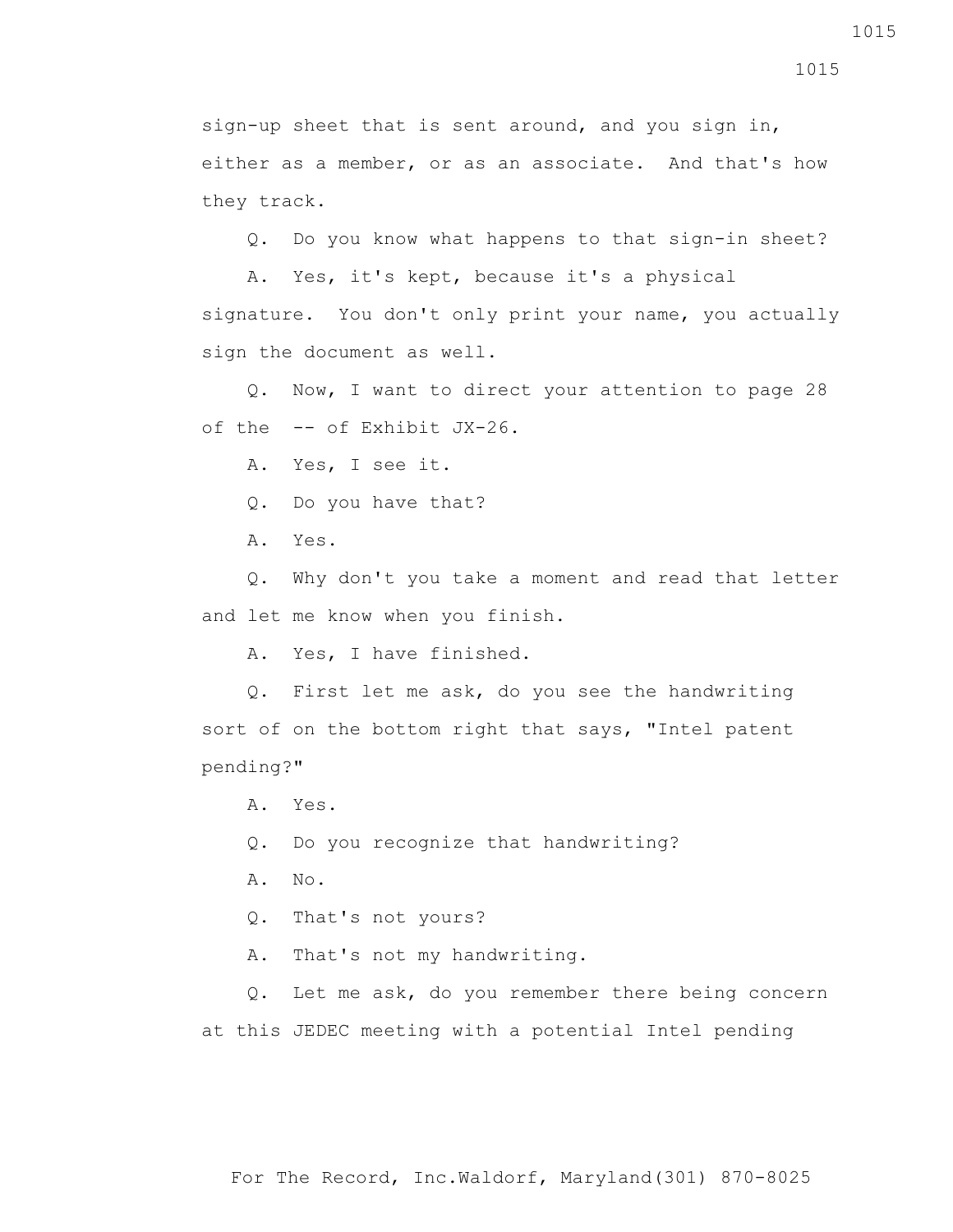patent?

 A. Yes. Actually, a previous meeting, I think. Yes.

 Q. And what, to your recollection, was the issue that this letter was addressing?

 A. The issue -- I'll read through it one more time to get the full intent. I think the major concern was that both Intel and HP felt that they were capable of detecting memory types through software.

Q. When you say memory types, what do you mean?

 A. I mentioned the development of different types of memory to standardize, and the ones mentioned in this letter, they mention FFM, which is fast page mode, and EDO, which is extended data out, those were two memory types that were developed by JEDEC. And one of the issues is just as you want to be able to plug something into your system and have it work, if your system doesn't know what you plugged in, and it could be either one of these two types, you could have some problems.

 So, the issue was, we had to have ways of recognizing what was plugged into the system. And this letter addresses the fact that HP and Intel knew how to do it, without having to add anything. And then the last paragraph, I think, alludes to the fact that there was a concern that at least one chip set manufacturer

For The Record, Inc.Waldorf, Maryland(301) 870-8025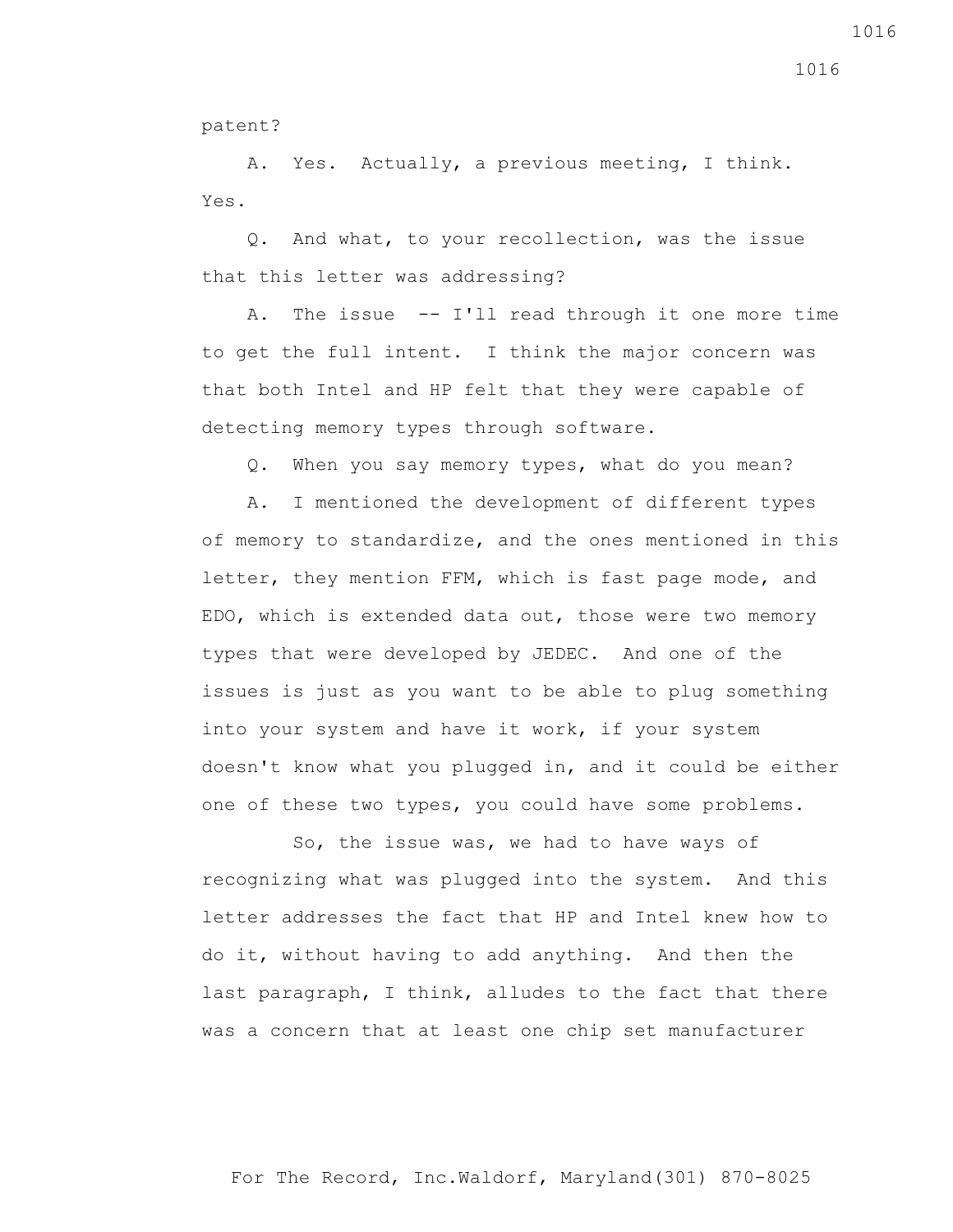1017

might be in the process of submitting a patent application. I believe that's the way it reads.

 Q. Did you see this letter around the time of March 1995?

A. Yes.

 Q. Did you do anything in response to this letter? A. Yes.

 Q. Did you provide JEDEC any information about an Intel pending patent in response to this letter?

 A. This letter -- I'm trying to think through the process exactly. Why I'm hesitating is that it was not only this letter, but some other discussions of this same topic within the JEDEC meeting that I attended. So, whether it was that that triggered it or whether it was the letter that triggered it, I don't recall at this point. I did see this letter during that time, and my recollection is that the Intel patent pending note, and I don't know who the author was when I saw the letter, of the note, should have either had a question mark or if it didn't have a question mark, which wasn't copied, it should have had a question mark. Because there was not an Intel patent on this.

 Q. Now, did you do any investigation to find out whether or not there was Intel patent?

A. Yes, I did.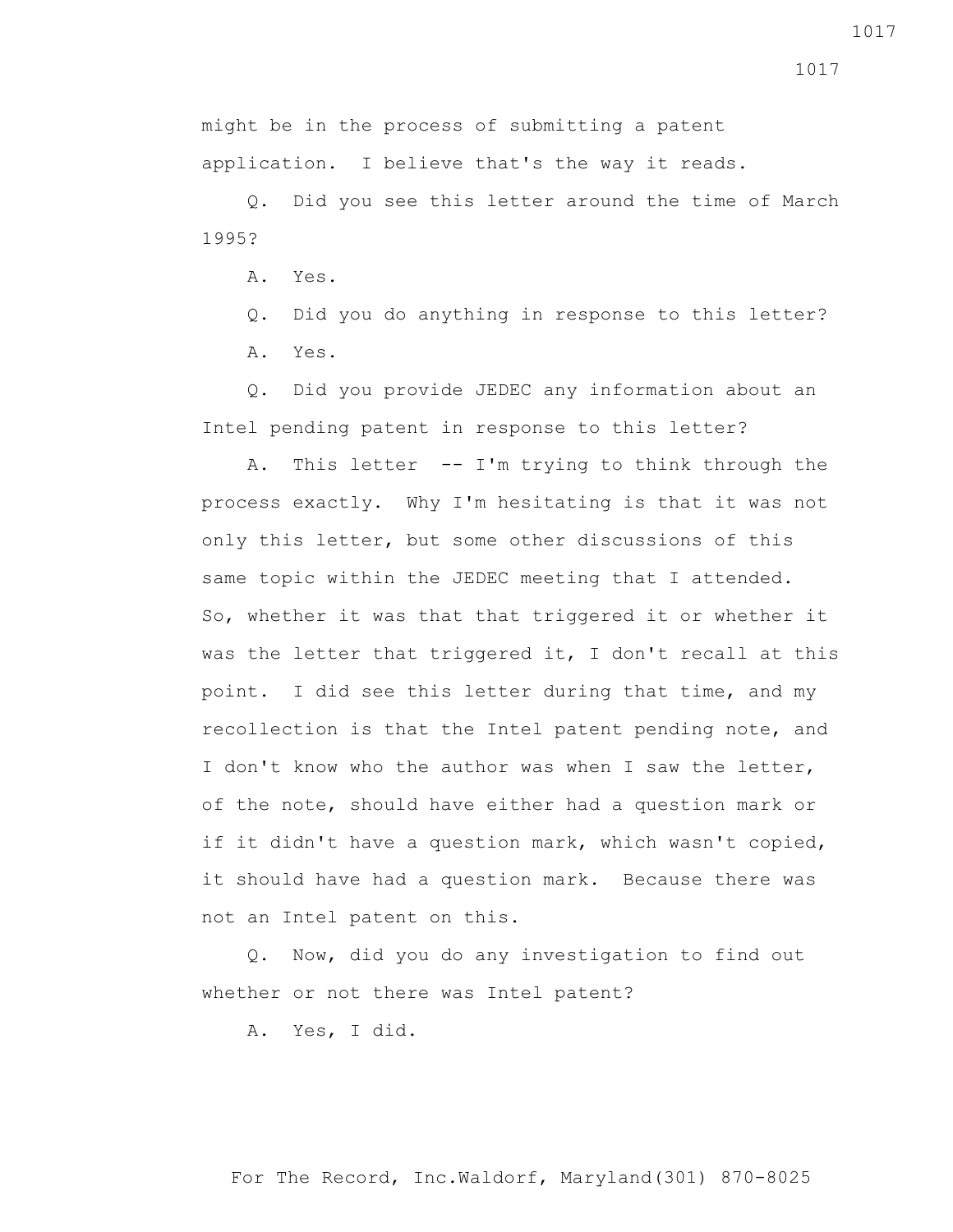Q. And did you after that investigation inform JEDEC that there was no Intel pending patent?

A. After the investigation?

Q. Yes. Or at any time.

A. Yes, I did.

 Q. Well, let me be a little bit more precise. Yes, after the investigation, did you tell JEDEC that there was no pending patent?

A. At the next meeting.

 Q. I think that's all I have for that document for now. I would like to talk a little bit about your knowledge about Rambus patents. Now, while you were working at Intel, were you aware of any nondisclosure agreements between Intel and Rambus?

A. I was aware that they existed, yes.

- Q. Did you have any role in negotiating them?
- A. No.

 Q. Did you have any understanding of the Rambus technology that was to be disclosed to Intel pursuant to the nondisclosure -- any nondisclosure agreement?

A. Some aspects of it, yes.

Q. What aspects of it?

 A. I'm thinking through this to make sure I don't cross any proprietary boundaries here.

Q. And, you know, I'm not trying to get too far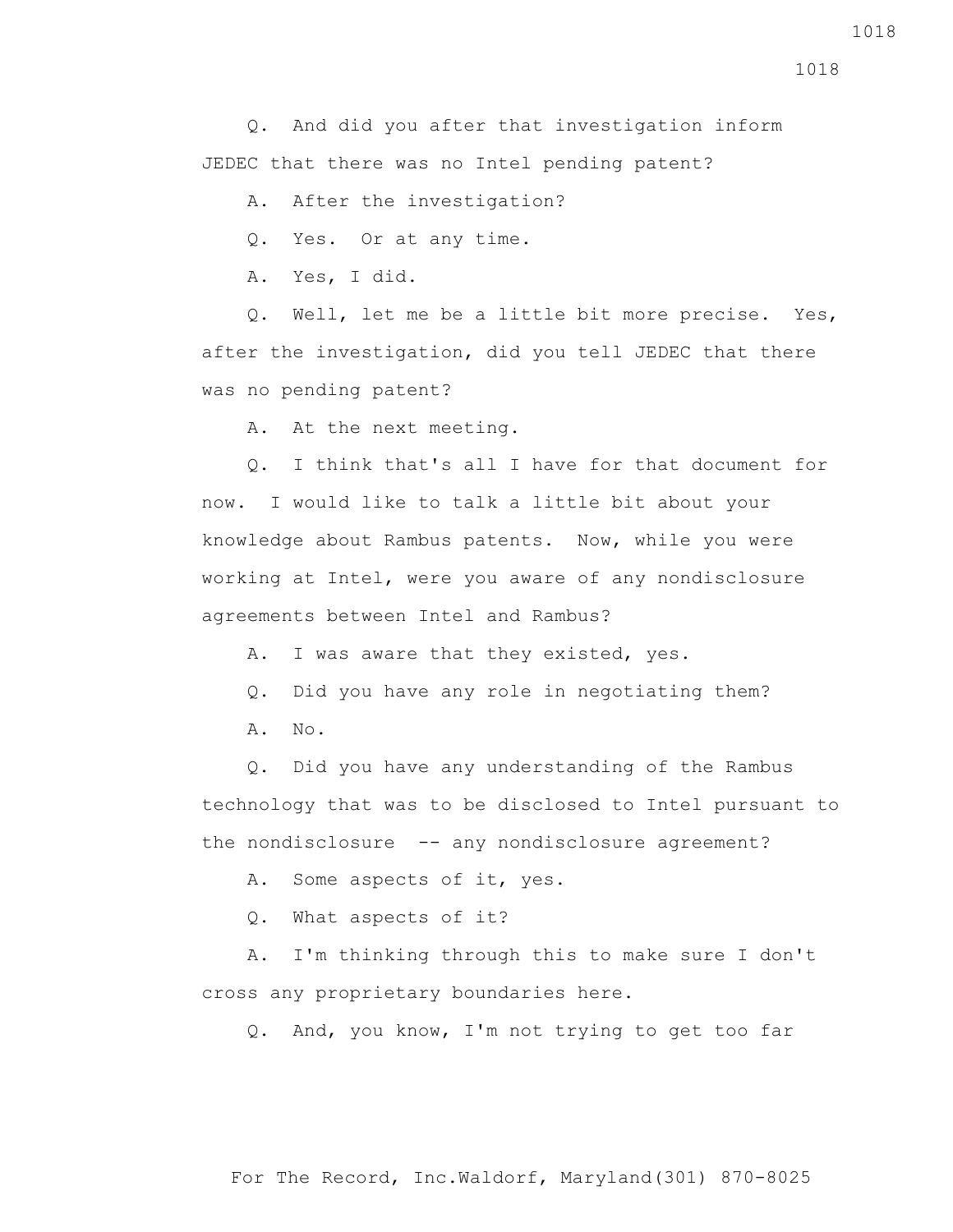1019

into that. So, let me just withdraw that question and let me ask, did you have any understanding of the - that Rambus had applied for patents in certain aspects of its technology?

A. Yes.

 Q. And what aspects were you aware of that Rambus was applying for patents?

 A. Actually, there was only one, because of my specialization area.

Q. And what was that?

A. I understood that they had -- either had or had applied for patents related to their bus.

 JUDGE McGUIRE: Okay, let me interject here so it's clear to me. Do we have a context here as to what point in time that that question is referring to?

BY MR. SWINDELL:

 Q. Thank you, Your Honor, I will try to clear that up.

 And the time I'm speaking of is the time that you were in JEDEC.

A. I made that assumption.

Q. Okay. So, your answer is the same?

A. The answer is the same.

 JUDGE McGUIRE: But again, just for my edification, what are those dates again? I mean, it's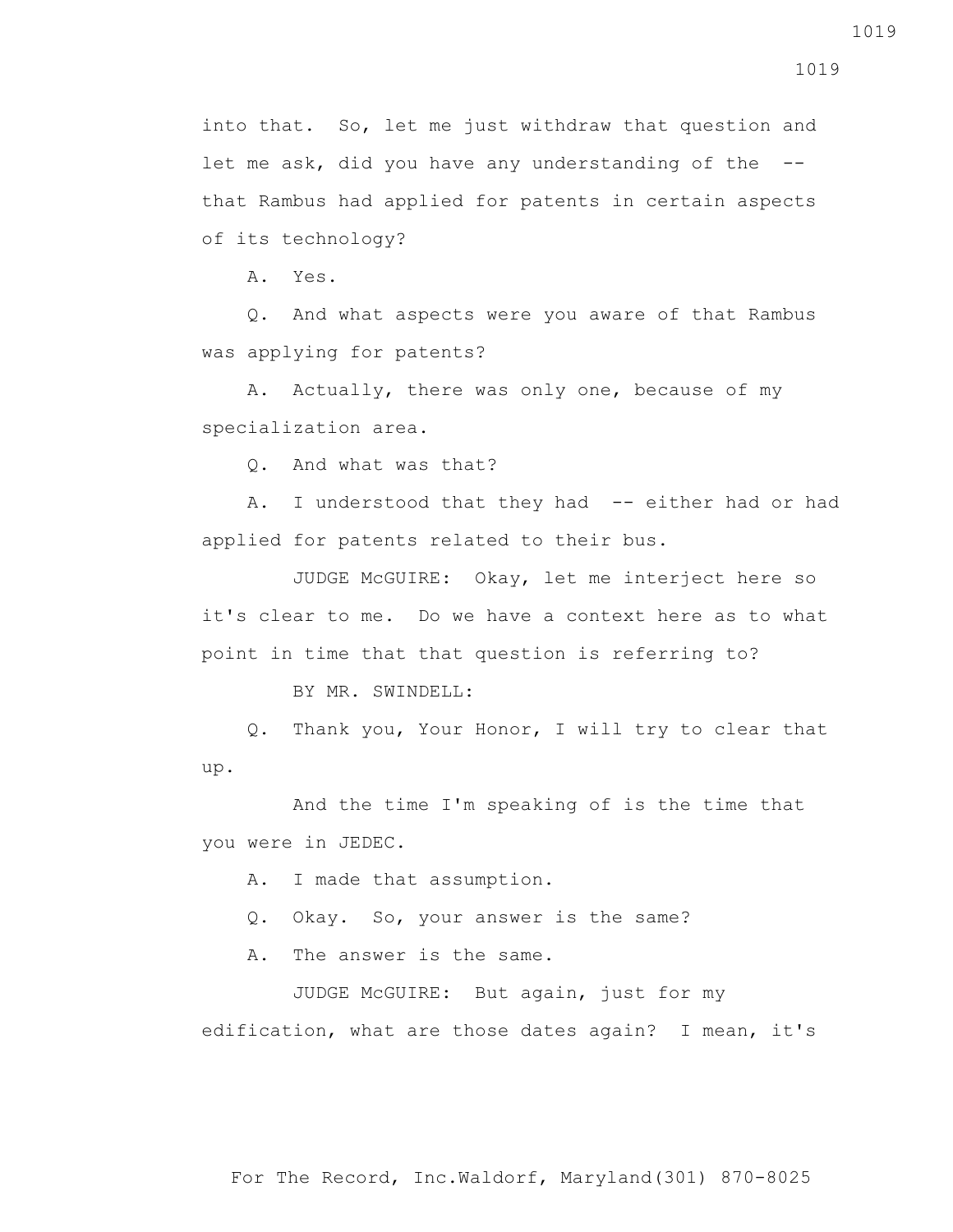helpful to the Court if we can say other than just the time that you were involved in this organization to say in early '92, late '93, I mean, if you can't do that, you can't do that, but to the extent you can, it's going to obviously help the Court.

 MR. SWINDELL: Let me just try to rephrase to clear it up.

JUDGE McGUIRE: All right.

BY MR. SWINDELL:

Q. Any time prior to 1997.

A. Okay.

 Q. Were you aware of any specific aspects of Rambus technology that you believe Rambus was seeking patents on?

 A. Through the early period was what I was referring to, maybe 1993, '94 even. I was only aware of -- I was only aware of patents related to the bus and the bus development. So, they would have been very specific to my area.

Q. What about the time after  $-$  between '93 or '97, were you aware of anything additionally?

 A. I was aware that in some meetings, some issues were coming up, and I specifically with respect to SyncLink and -- which was another development type technology that was out there at the time. And that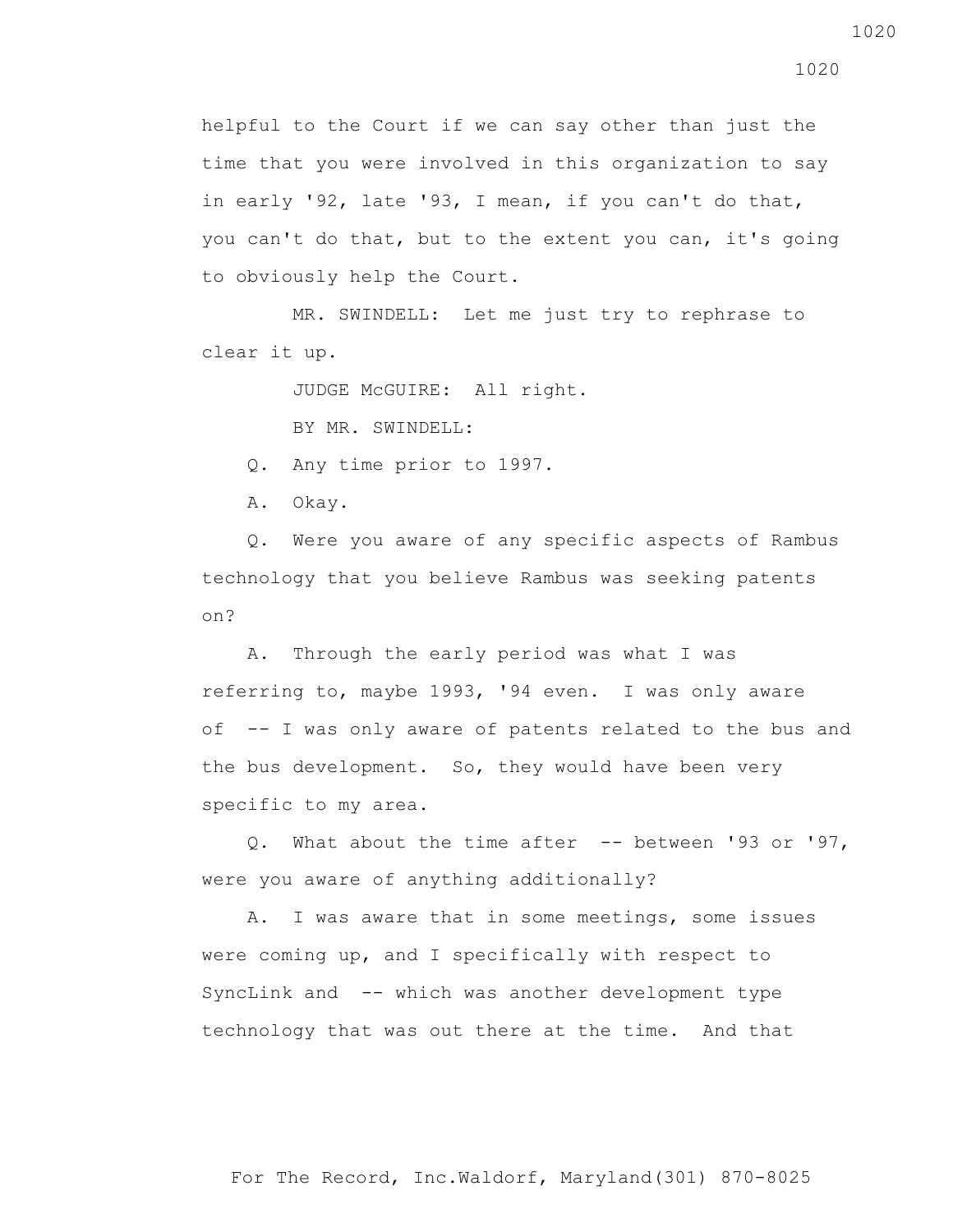there was some contention -- there was some question of patent overlap or something of that sort. I was not aware specifically of what the issues were.

 Q. And when you're talking about this contention, are you talking about contention in JEDEC? Or somewhere else?

 A. There was -- there was questions within JEDEC that came up at least  $-$ - I can't recall if it was a discussion as part of a meeting, I think it was, during some of the presentations, but there was some discussion of patent or policy overlap.

 Q. Now, during your -- prior to -- up to and including 1997, was there any time that you ever reviewed a Rambus patent application?

A. No.

 Q. Up to that same time, up to 1997, was there - did you ever have occasion to review an issued Rambus patent?

A. No.

 Q. Did you at any time up to and including 1997 come to understand that Rambus claimed that it held patents or patent applications on programmable cast latency?

 A. If -- I think that point may have just surfaced or been a discussion at some of the later JEDEC

For The Record, Inc.Waldorf, Maryland(301) 870-8025

1021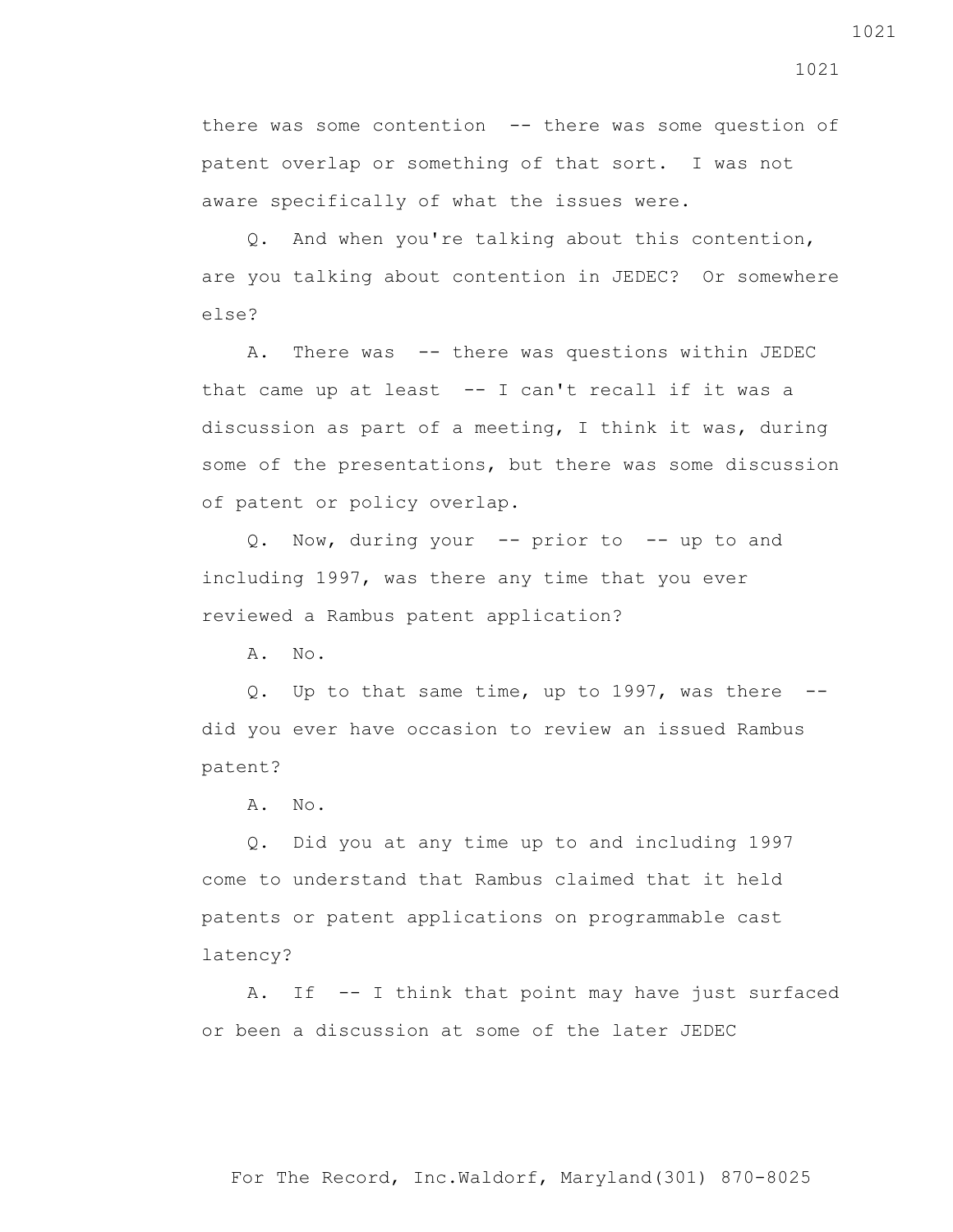For The Record, Inc.Waldorf, Maryland(301) 870-8025

 Q. So, do you recall a specific discussion about Rambus patents with respect to programmable cast latency?

meetings, but I can't quantitatively state as to that.

 A. No, honestly, I don't, not on that particular aspect, no.

 Q. Did anyone at Rambus ever tell you that Rambus believed it had patents or patent applications that would cover programmable cast latency?

A. Not to me directly, no.

 Q. During your time at JEDEC, did you ever come to understand that Rambus held patents or patent applications relating to programmable burst length?

A. Actually, no. I didn't realize that.

Q. Did anyone at Rambus ever tell you that?

 $A. \tNo.$ 

 Q. Up to and including 1997, did you come to understand that Rambus held patents or patent applications on on-chip PLL or on-chip DLL?

 A. I believe -- and again, I'm going from memory, I believe I recall some discussion about concerns with potential patents on inclusion of DLL or PLL on memory. I don't recall any specific reference to Rambus.

 Q. So, you recall a meeting or -- well, how did this -- how did this concern come up?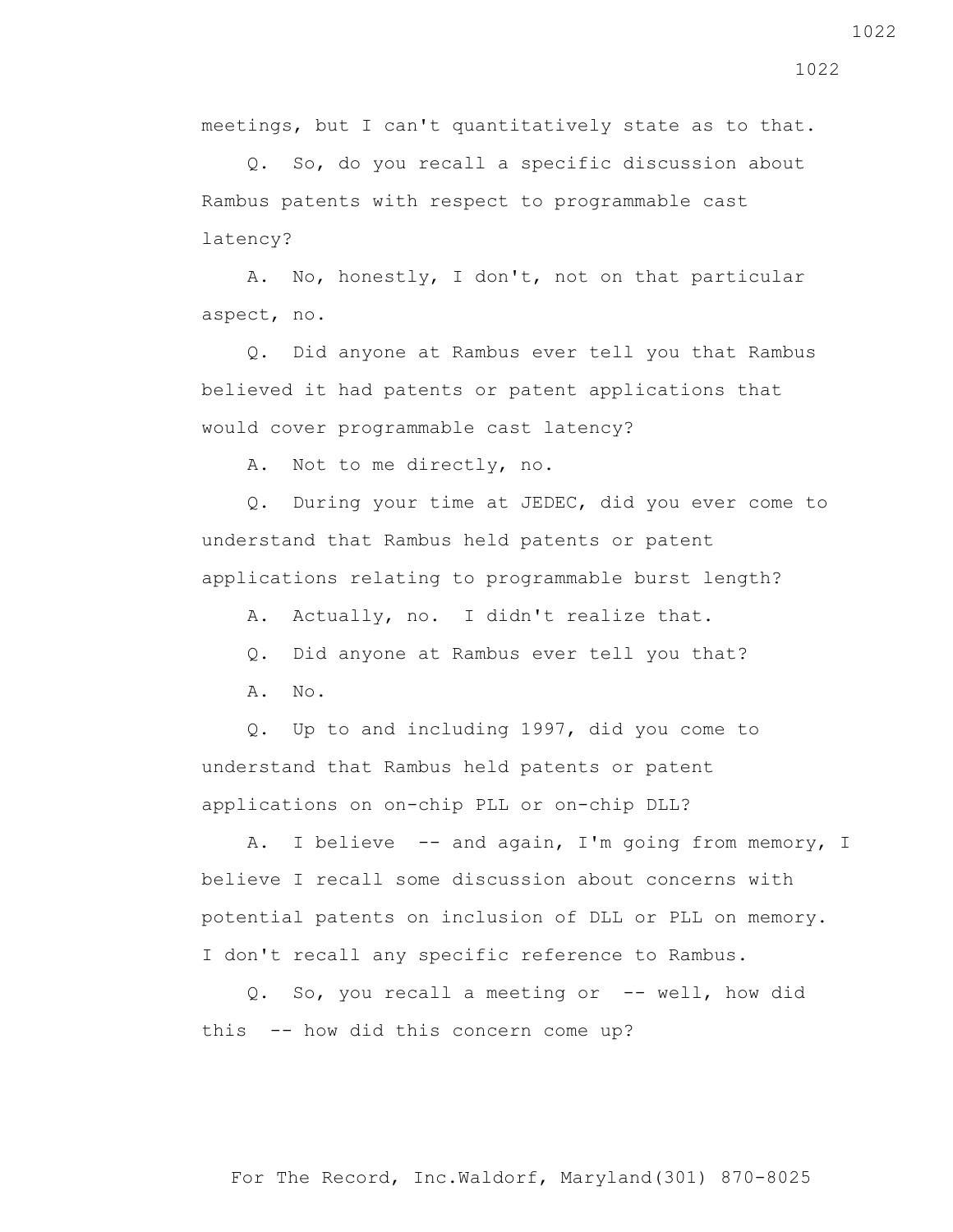A. Well, because it was a discuss, from what I - again, I'm trying to put the pieces together from very complicated meetings a very long time ago. What I remember is that inclusion of either DLL or PLL was an implementation that was thought of as memory increasingly had to be at a faster clock rate. And that was one way of improving the performance of the memory. When you look at all the aspects of that, are there concerns, what does it mean, and then people discuss the pros and cons and try to come to a resolution, and you can visualize that the die size would increase because now you've got this area where you've added something to it and that was a concern, and there was other ways to do it, and that was a concern.

 I can't recall specifically whether something was brought up about whether DLL and PLL on-chip might have outside patents against it that we were unaware of. It seems to me that that was discussed as one of the items. But I can't state that for a fact. It's just from recollection of what I remember from the meetings.

 Q. During your time at JEDEC, up to '97, did you come to understand that Rambus held patents or patent applications on dual edge clock?

 A. That was the one very late that I do remember some discussion of, at least  $-$  I want to be careful 1023

For The Record, Inc.Waldorf, Maryland(301) 870-8025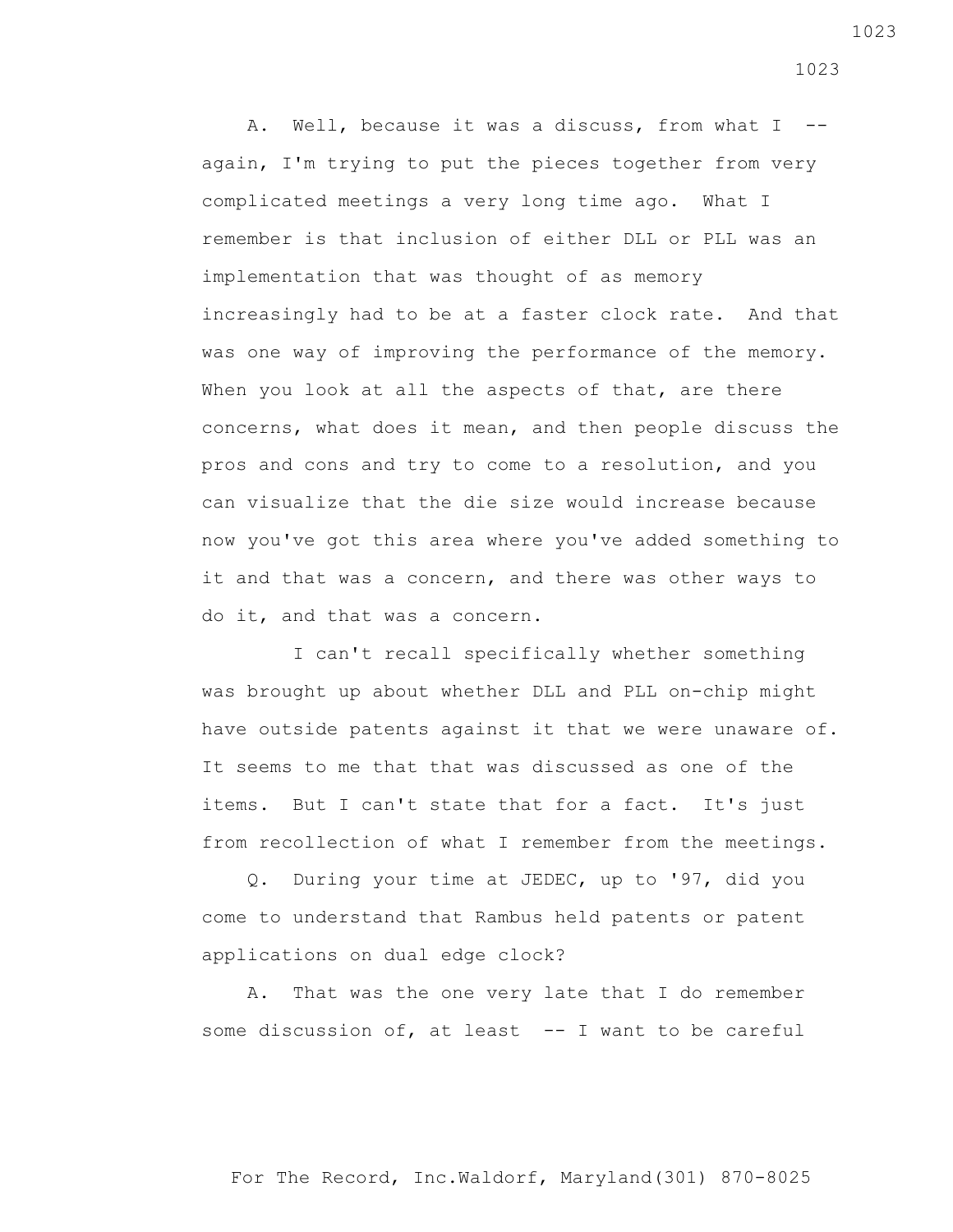here, there were a lot of discussions on dual edge clock. There were a number of discussions on dual edge clock. Can I specifically remember an allusion to potential conflict with the Rambus patent?

Q. Yes, that's the question.

A. No, I actually can't.

 Q. And do you recall anyone at Rambus ever telling you that Rambus held patents or patent applications on dual edge clock?

A. No.

 Q. I would like you to take a look at JX-26 again, if you could.

A. Okay.

Q. And if you could turn to page 11.

A. (Witness complied.)

Q. Do you see that?

A. Yes, I do.

Q. Do you have page 11?

A. Yes, I do.

 Q. Do you see a reference to a presentation by Mitsubishi?

A. Yes, I do.

 Q. Were you present when Mitsubishi made this presentation?

A. Yes, I was.

1024

For The Record, Inc.Waldorf, Maryland(301) 870-8025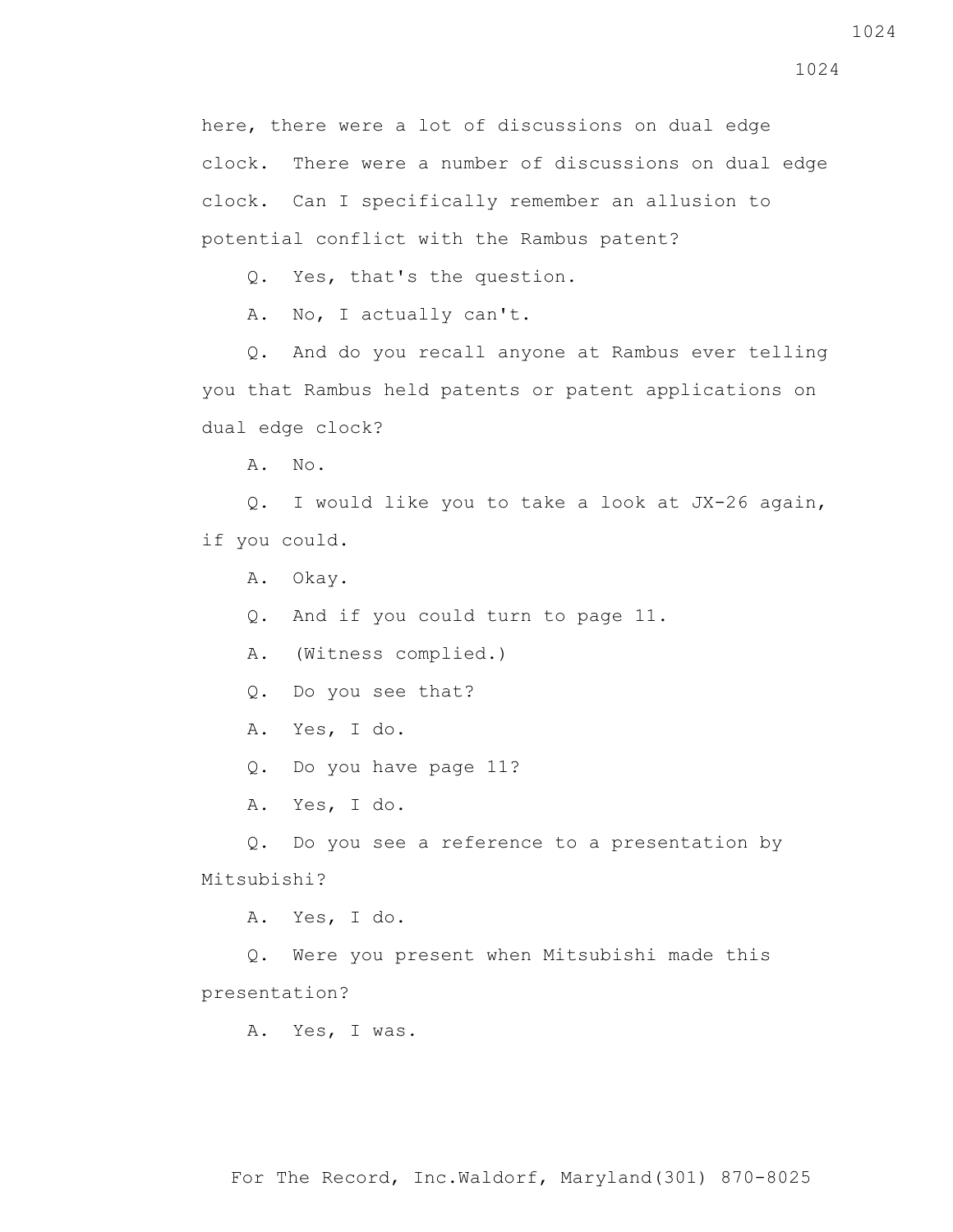Q. Are you familiar with what's called an item number at JEDEC?

A. Yes.

Q. And what are item numbers?

 A. An item number is the tracking number that is assigned once a decision has been made to  $-$ - actually, once a first showing is made. So, once we start looking at a possible technology, an item number is immediately assigned. And that becomes the tracking number until such time as it is actually voted on.

 Q. So, if an item or a presentation has an item number attached to it, would you consider that to be official JEDEC work?

A. No.

Q. I'm sorry?

 A. Well, it's official in terms of being considered, yes. Yes, that's correct.

 Q. Now, does the Mitsubishi presentation have an item number?

A. Yes.

Q. And what is that?

- A. 704. Oh, I'm sorry, Mitsubishi's is 705.
- Q. Well, it's a little hard to read.
- A. It might be 785. I can't quite read it.

Q. Yeah, I think that's 705.

1025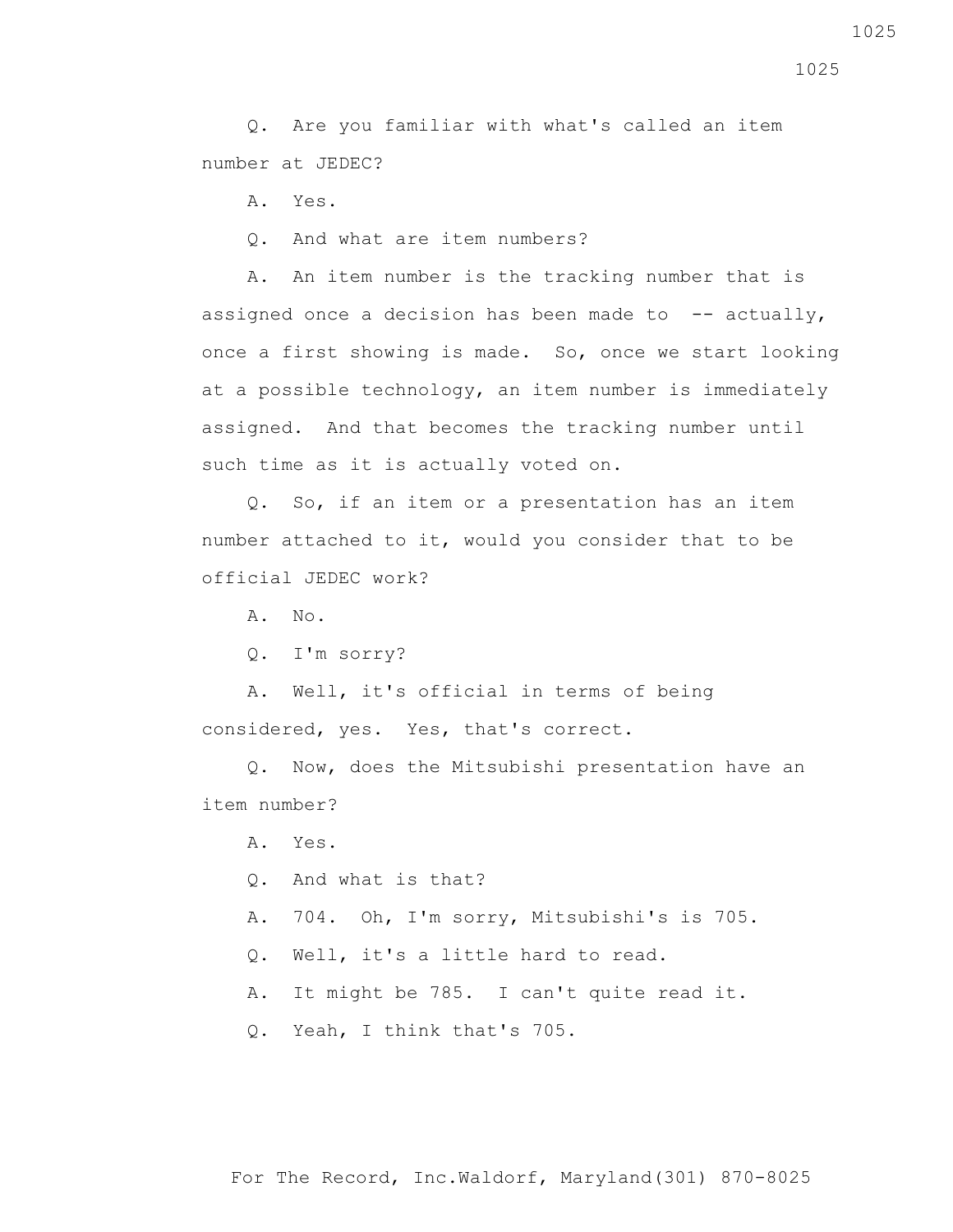A. 705, okay.

Q. Actually the one I'm asking you about is 13.9.

A. Oh, 13.9, okay, that's 704.

Q. And do you see that refers to an attachment AA?

A. Yes.

 Q. I would like you to turn to that attachment which begins at page 111.

A. (Witness complied.)

 Q. And the actual relevant page that I want to talk about is actually the next page, 112.

A. 112, okay.

 Q. Now, do you see under the title, the first line, first couple of lines, it says, "Strobe in, reference clock, both edges for input, positive edge for output." Do you see that?

A. Yes.

- Q. Do you know what that refers to?
- A. Yes.
- Q. What is that?

 A. The strobe in is your gating signal coming to the device for all activity. So, it's what it references everything to from a timing relations perspective. So, it is your reference clock into the part. All activity is going to be related to that reference in strobe. For both edges for input, it means

For The Record, Inc.Waldorf, Maryland(301) 870-8025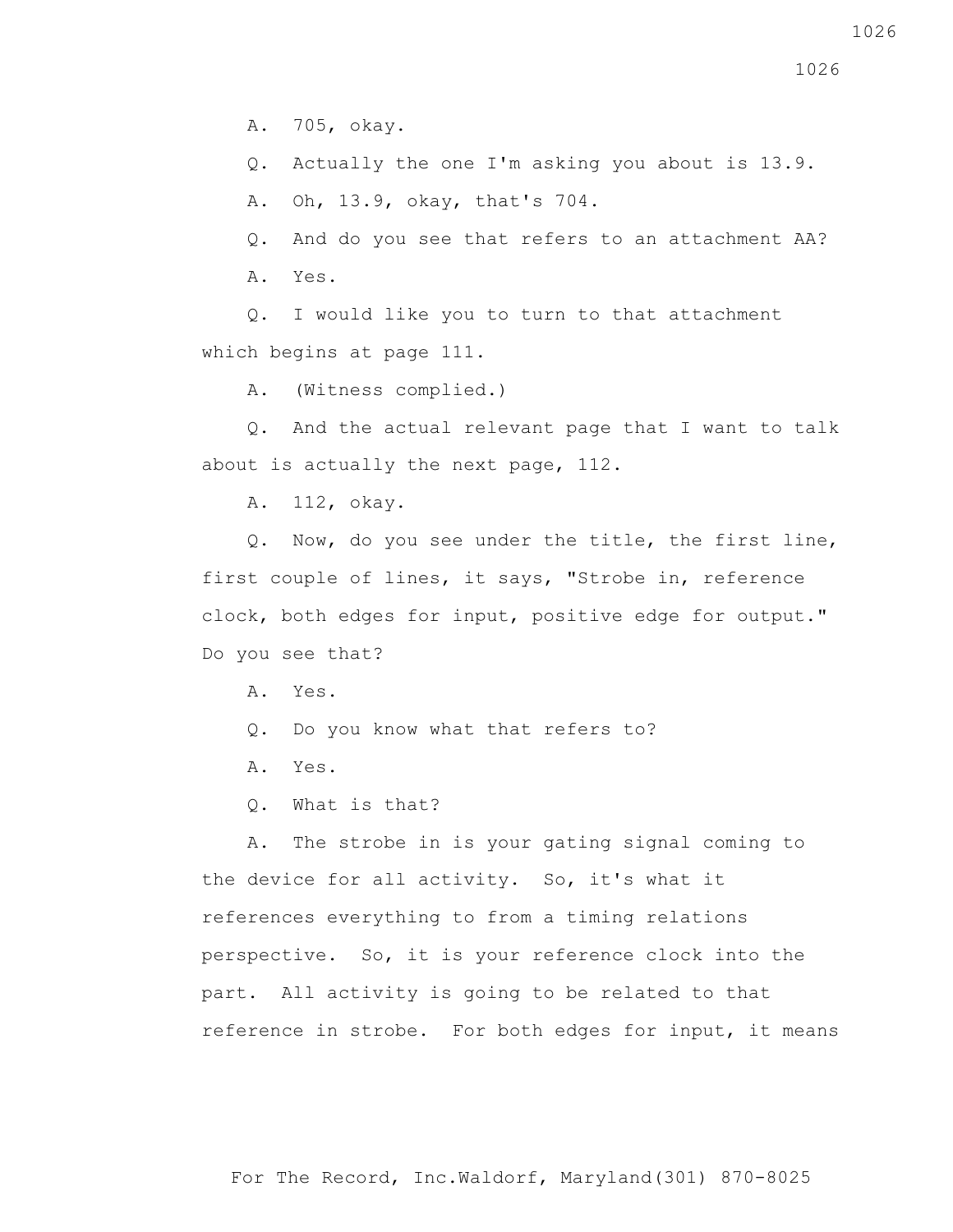the input to the device is going to use both edges of that clock. In other words, if you look at a clock, it's got a rising edge, it's got a falling edge. And then it starts another cycle of the same.

 Q. In your understanding, does that describe dual edge clock?

 A. That does describe in my take a very direct dual edge clock.

 Q. Now, based on your understanding of the JEDEC patent policy, was item 704, the Mitsubishi presentation, JEDEC work such that someone who was aware of patents or patent applications would be required to disclose?

 A. Here we get into a clarification. I can't answer that yes or no.

Q. Okay.

 A. The reason I made that statement is that during that time frame, I'm not sure exactly what position SyncLink was in within JEDEC. SyncLink was treated as a tracking item. It was not adopted initially by JEDEC for standardization until they had done sufficient work to demonstrate that it was going to be an improvement or be workable.

 That's a long answer, but that's the reason I can't say yes or no in terms of JEDEC activity. Even

For The Record, Inc.Waldorf, Maryland(301) 870-8025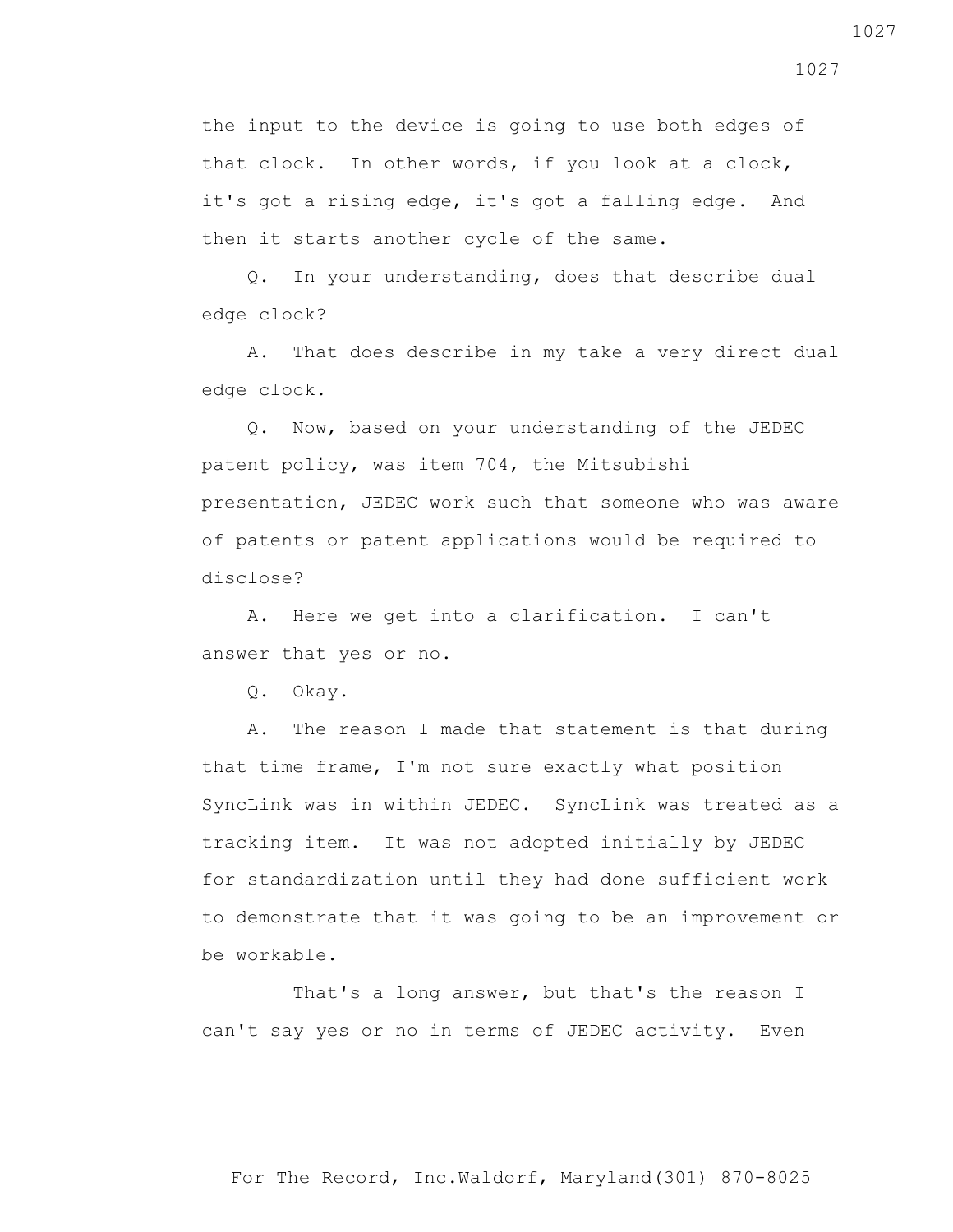though it was assigned an item number, at a good part of the time I was there, it was being tracked, not being openly discussed and standardized within the meeting.

 Q. So, your understanding regarding SyncLink, then, was that it wasn't being proposed for standardization?

 A. It was being proposed, but it was not accepted. Everything that's proposed does not get accepted. And what happened was, you know, I'm pretty clear on this, is that JEDEC in a sense said this looks very good, this is a totally new approach, go show us some more before we decide to standardize this.

This could happen with any technology, any proposal that's made, until you've essentially done enough work to show that it's going to work, or at least have a good promise of working, they wouldn't start the standardization.

 Q. Let me -- Your Honor, may I approach the witness?

JUDGE McGUIRE: Yes.

BY MR. SWINDELL:

 Q. Mr. Calvin, I have handed you what has been marked as JX-28, and if you could turn to page 2, sort of down the middle, do you see your name there?

A. Yes.

Q. Do you recall attending this meeting?

1028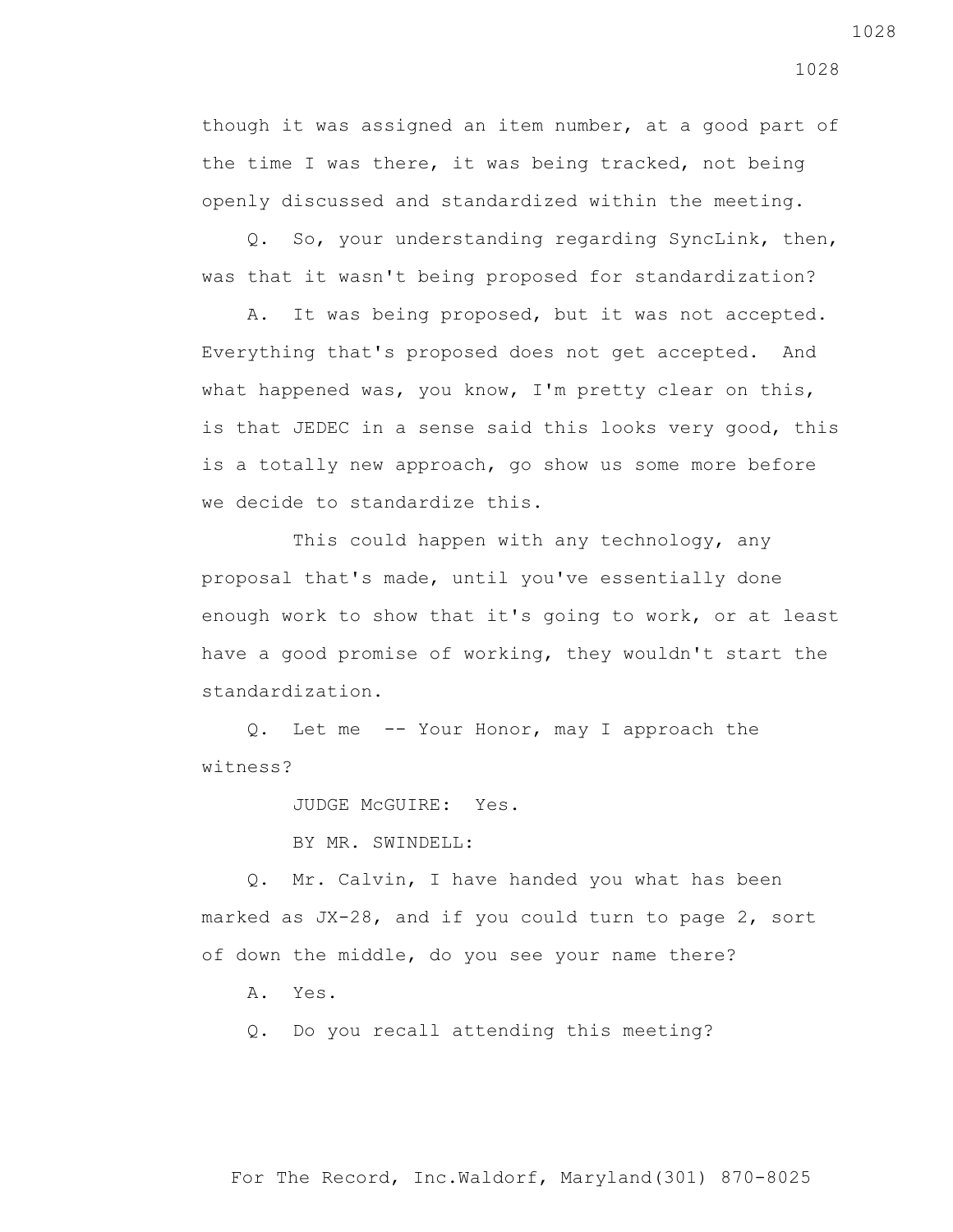A. Yes, I do.

Q. I would like you to turn to page 6.

A. (Witness complied.)

 Q. And at paragraph 8.8, do you see the SDRAM Feature Survey Ballot Results?

A. Yes, I do.

Q. Do you recall this survey?

A. Yes, I do.

 Q. What, in your understanding, was the purpose of this survey?

 A. The purpose of the survey was to look at standardization -- what would be required for future enhancements of SDRAM. We were pretty far down the line of standardizing SDRAM as a new technology. The survey was to look at what would make that technology extendable out in time and what would give it the most benefit as you progressed. We had this natural evolution of frequencies.

 Q. Now, you see in the first sentence it says, "MOSAID made a presentation of the results of the survey (see attachment G)."

A. Yes.

 Q. I would like you to turn to attachment G, which I believe is at page 36.

A. Yes, okay.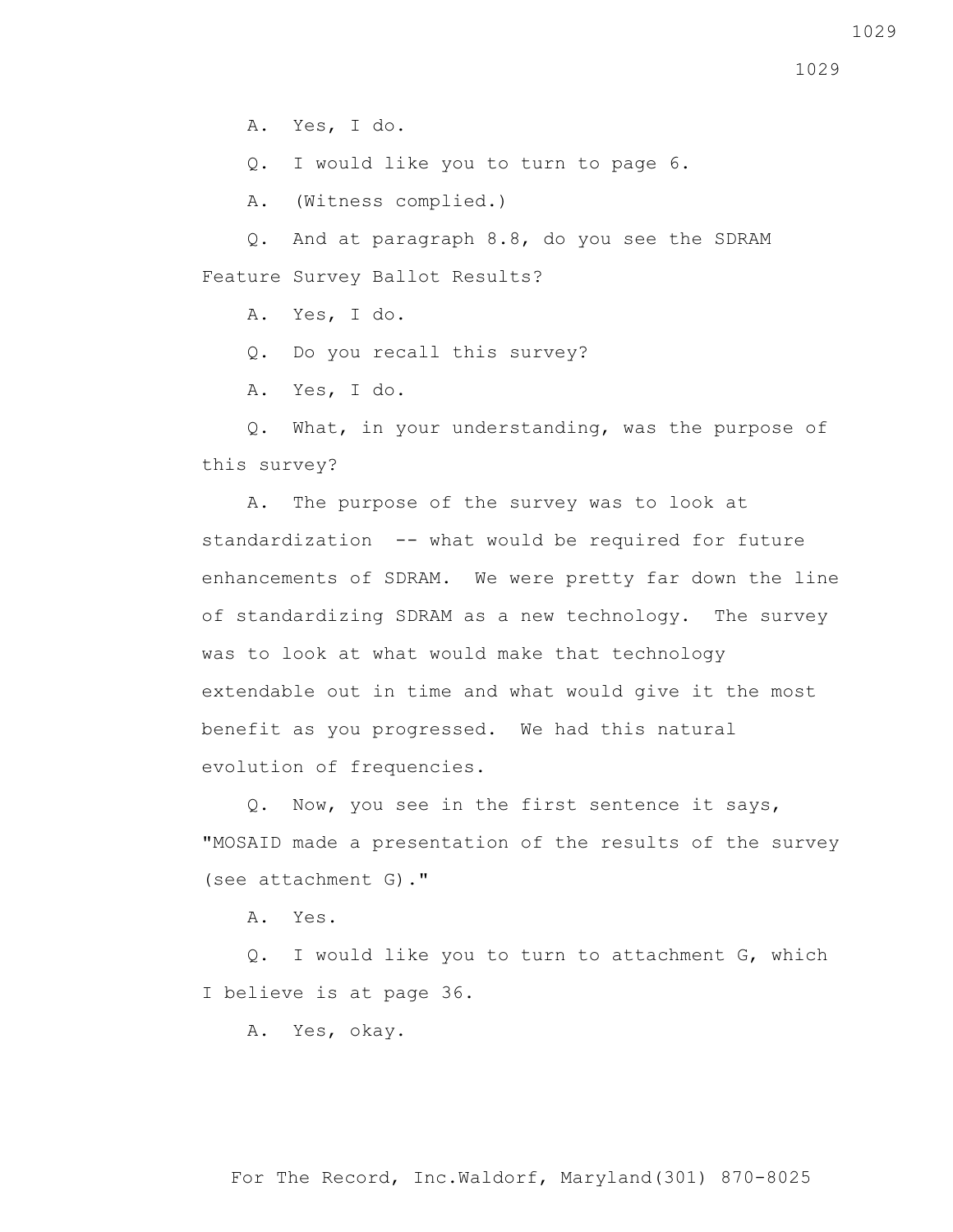1030

Q. Do you recognize attachment G?

A. Yes, I do.

 Q. Now, if we look at the companies, do you see the top line, where it has "Company?"

A. Yes.

 Q. And underneath there are names of the various companies?

A. Yes.

 Q. Do you see Intel's name on the response log? A. No.

 Q. I would like to ask, did Intel receive the survey?

A. Yes.

Q. Did Intel vote on the survey?

A. No.

Q. Can you tell us why Intel did not vote?

 A. Yes. There's two reasons, or actually one is procedural. No, strike that, the real reason that it comes down to, is we were very much involved in SDRAM development, we had strong feelings as to what would be required to extend SDRAM in terms of higher frequencies, and we had basically worked with most of these companies and more, or a good deal of them, in terms of trying to map out kind of a common set of goals.

So, what we wanted to do was without our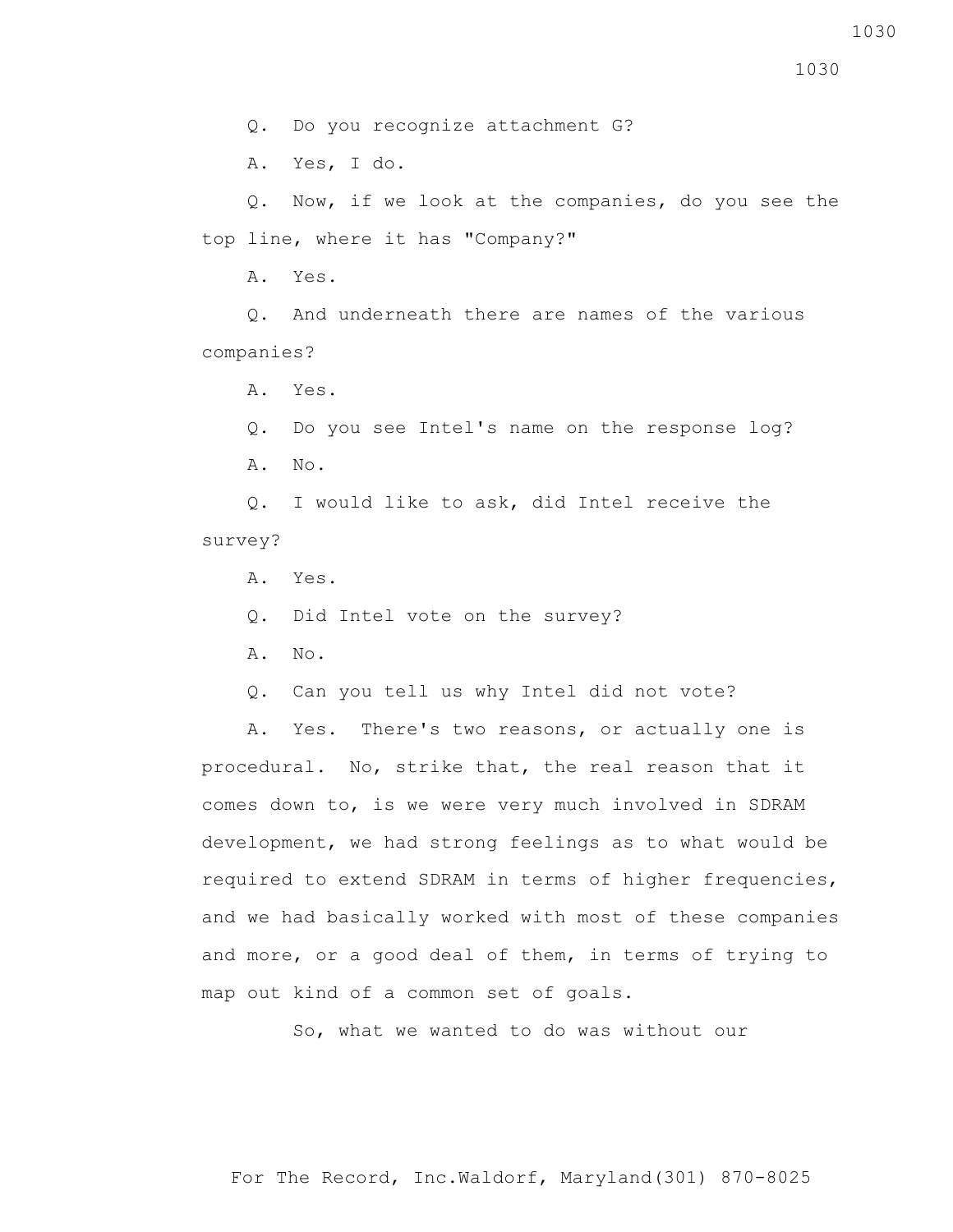influence to see what their responses would be. So, we purposely chose not to vote. Not that we didn't have input, because we had at least talked to these companies, or at least a good number of them, got their feedback, been aware of what their concerns were. But what would they say if we weren't in the mix?

Q. And you mentioned a procedural reason.

 A. I was going to say, but no, I was wrong on that. At the particular meeting where this was all brought together which we may get to later, we had another attendee, who would not have been a voting member anyway, since none of them were member associates there, but actually the ballot was issued before that meeting, so that really doesn't play into this.

 Q. Now, I would like to, if you could, turn to page 45.

A. (Witness complied.)

 Q. Now, this may be -- the writing may be a little hard to read, but we'll try to get through it as much as we can. The questions at the top of the page.

A. Yes, I've read this fine print before.

Q. Okay. The first question, which is question

3.9.1, I believe, says, "Does your company believe that an on-chip PLL or DLL is important to reduce the access time from the clock for future generations of SDRAMs."

1031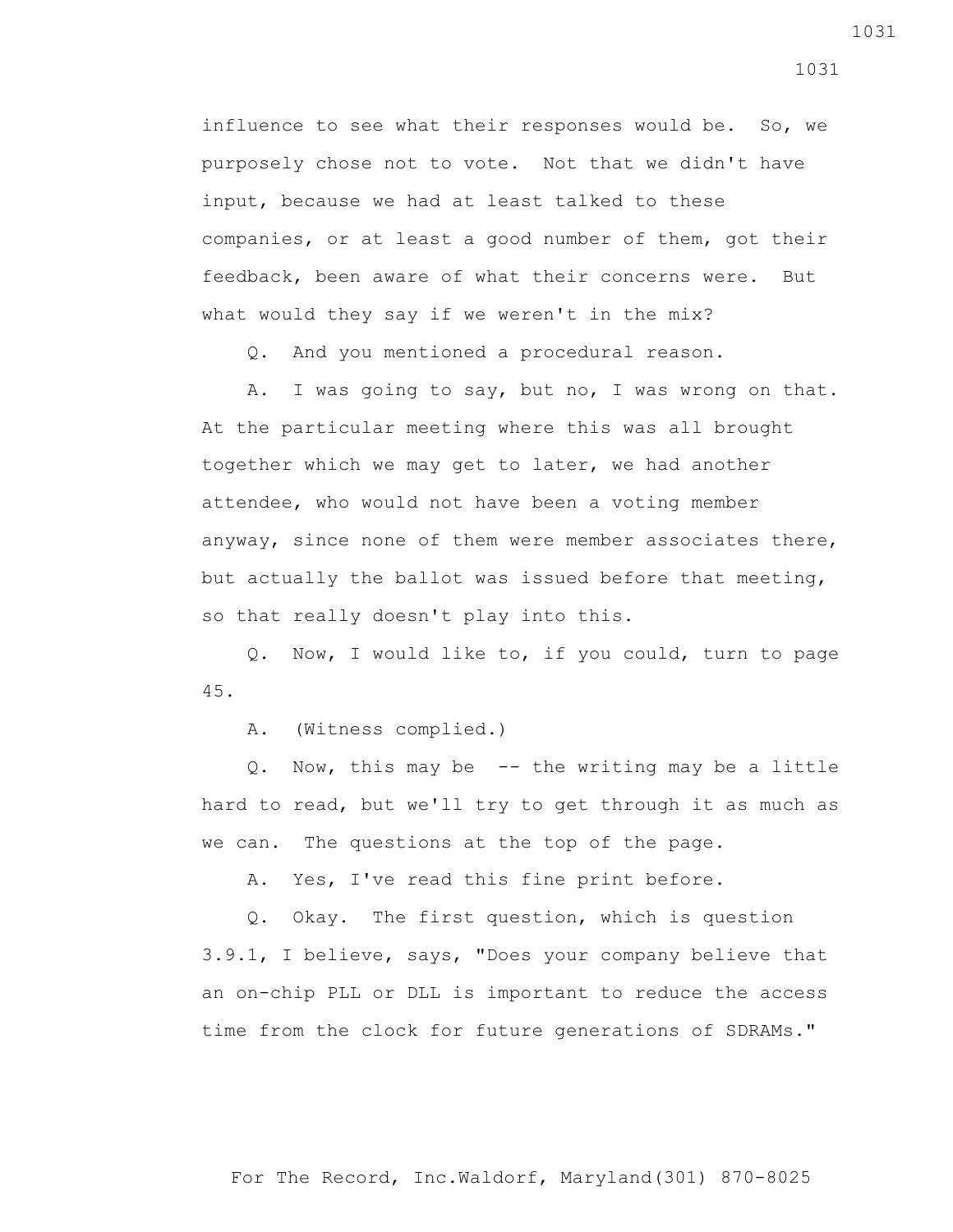Do you see that?

A. Yes, I do.

 Q. Do you recall any discussion of this issue during the meeting when the survey results were discussed?

 A. Well, there was some discussion, I can't recall specifics, when the survey results were discussed, but I also remember discussion before the survey was actually issued. Because this was an attempt to get a cross section from all the members.

 Q. When you say discussions before the survey was issued, what discussions are you referring to?

 A. Well, within the meetings, we were trying to - this survey was a result of trying to capture the top most things that were necessary for SDRAM to continue to evolve. This had been discussed at numerous meetings before, and many inputs were coming in and, well, this seems to be a big problem area, we should do this. And PLL/DLL was one of those discussions.

 So, this was just an attempt to say, how important is it, how would you rate it, in terms of need.

 Q. Now, I would like to direct your attention to the fourth question on this page, question it looks like 3.9.4, and it reads, "Does your company believe that

For The Record, Inc.Waldorf, Maryland(301) 870-8025

1032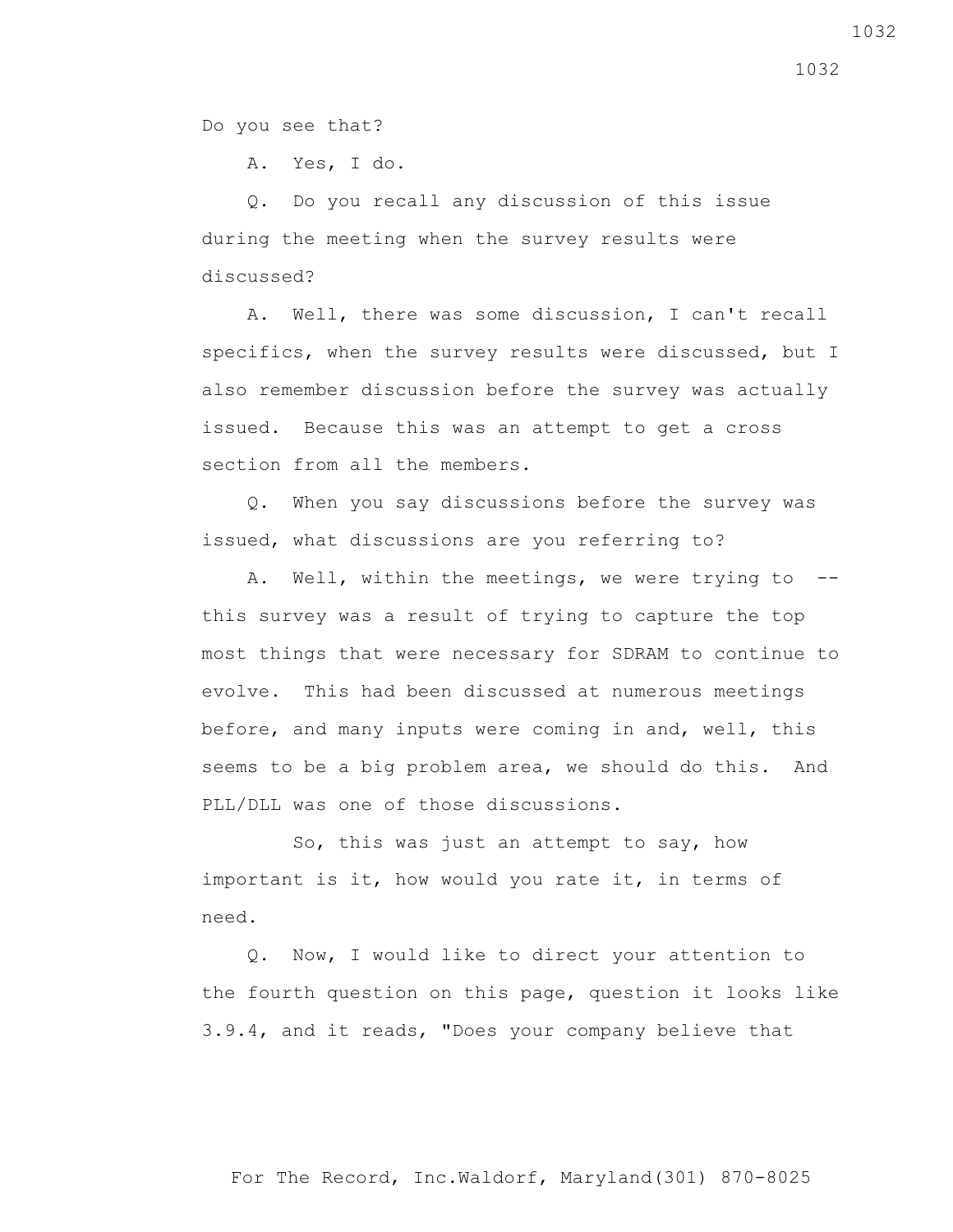future generations of SDRAMs could benefit from using both edges of the clock for sampling inputs?" And the word "both" is in all caps.

A. Yes.

Q. Do you see that?

A. Yes, I do.

 Q. Do you recall any discussion of this item at the meeting where the survey results were presented?

 A. Again, I would have the same alluding, I can't remember whether it was specifically at this meeting or whether it was other meetings, but there was definitely discussions in terms of the need for something like a dual edge clock.

 Q. So, in your understanding, this SDRAMs benefitting from both edges of the clock for sampling inputs, that's in your understanding dual edge clock?

 A. I wouldn't know how to interpret both edges of a clock any other way. A clock only has two edges. Unless it's a -- well, I shouldn't say that, it could be a different form of clock.

 Q. I understand. I think we're finished with that document.

 A. We're not likely to refer back to this? I'm going to put it aside.

Q. No.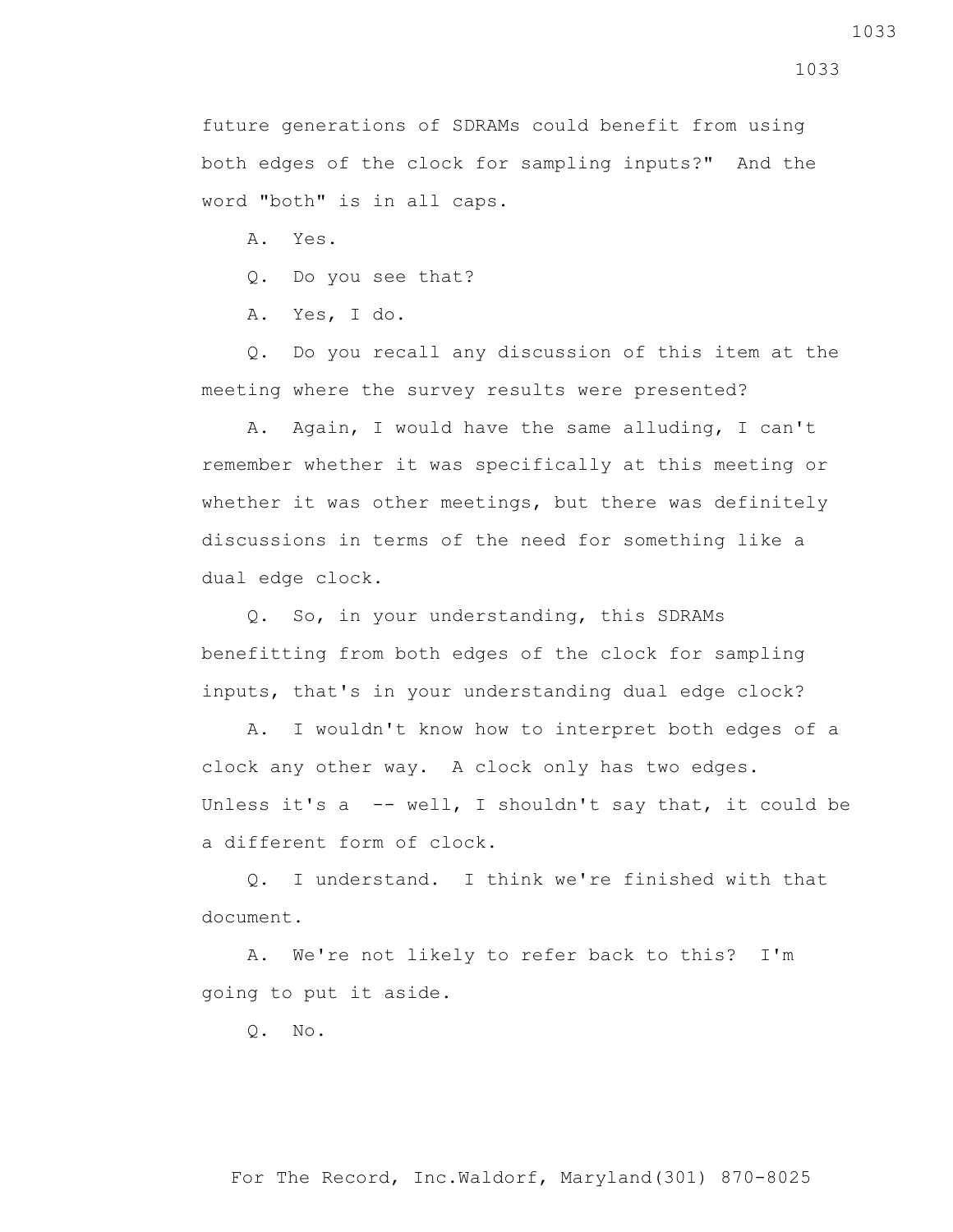May I approach, Your Honor?

JUDGE McGUIRE: Yes.

BY MR. SWINDELL:

 Q. Now, what I have handed you, Mr. Calvin, is marked as JX-31. And if I could direct your attention to page 2 again.

A. Okay.

 Q. I guess a little less than halfway down the page, do you see your name?

A. Yes.

Q. Were you present at this meeting?

A. Yes, I was.

Q. Now, if you could, just turn to page 9.

A. (Witness complied.)

 Q. And a little more than halfway down the page, do you see 13.2, "Samsung Future SDRAM Concepts?"

- A. Yes.
- Q. Were you present for this presentation?
- A. Yes, I was.
- Q. And does this presentation have an item number?
- A. 764 it looks like.
- Q. I think you may be the one --
- A. 766, okay.
- Q. Yeah.
- A. Yes, I think I was off one.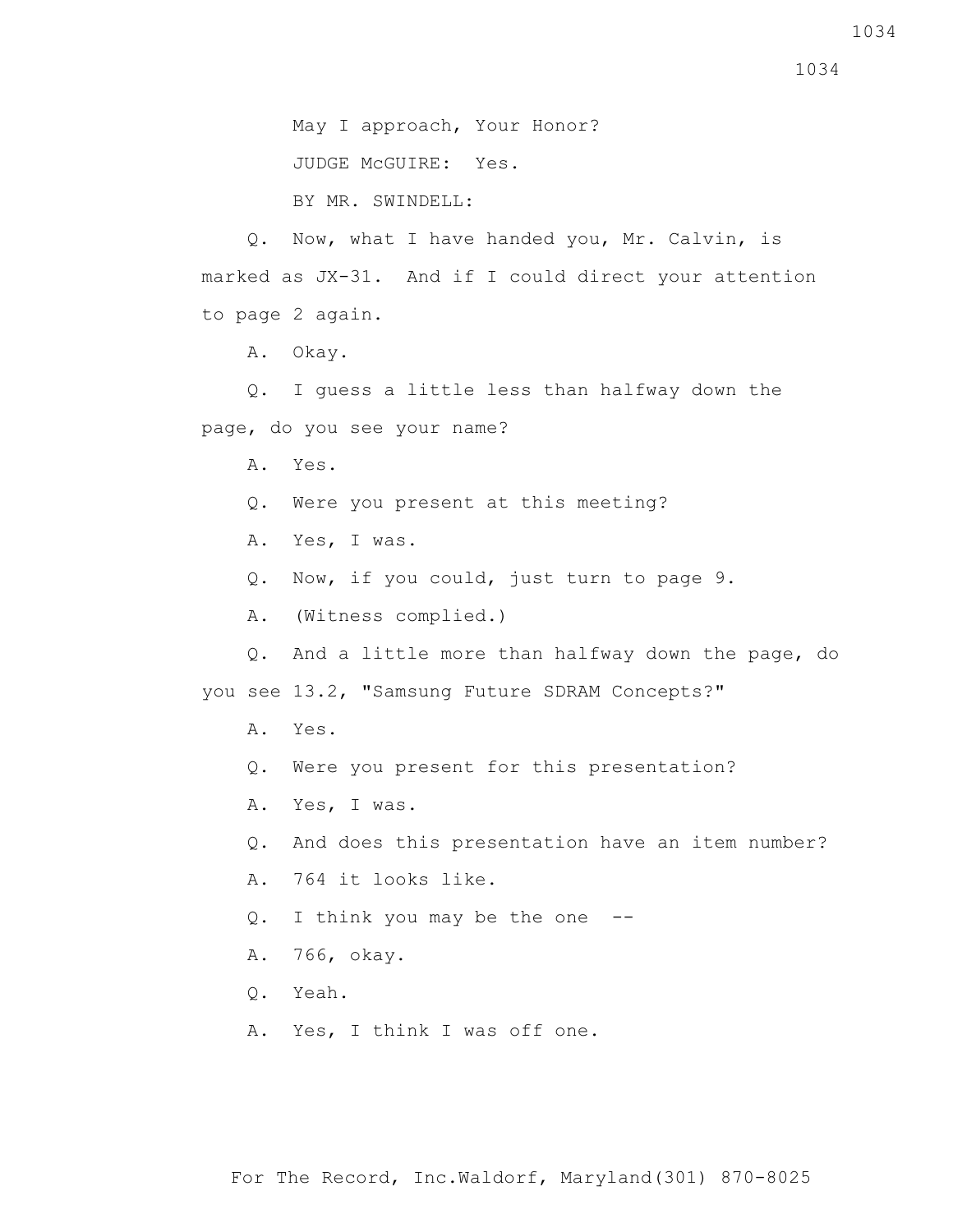Q. And in the reference there, do you see the reference to attachment U? A presentation was made by Samsung.

A. Attachment U, um-hmm.

 Q. I would like you to turn to attachment U, which begins at page 68. And more specifically, I would like you to turn to the part of the presentation that's at page 71. With the heading Future SDRAM Proposal, Proposed Clocking Scheme.

A. Yes.

Q. Do you have that page?

A. Yes.

 Q. Now, I would like you to take a look at the fourth bullet down, where it says, "Data in sampled at both edge of clock into memory." Do you see that?

A. Yes.

Q. Did you understand at this time that what

Samsung was proposing in this presentation was dual edge clock?

 A. That was my understanding, although I don't know that they specifically said those terms.

 MR. SWINDELL: Your Honor, at this time I pass the witness.

 JUDGE McGUIRE: Okay, thank you, Mr. Swindell. Supposing we take a 10-minute break and then we can come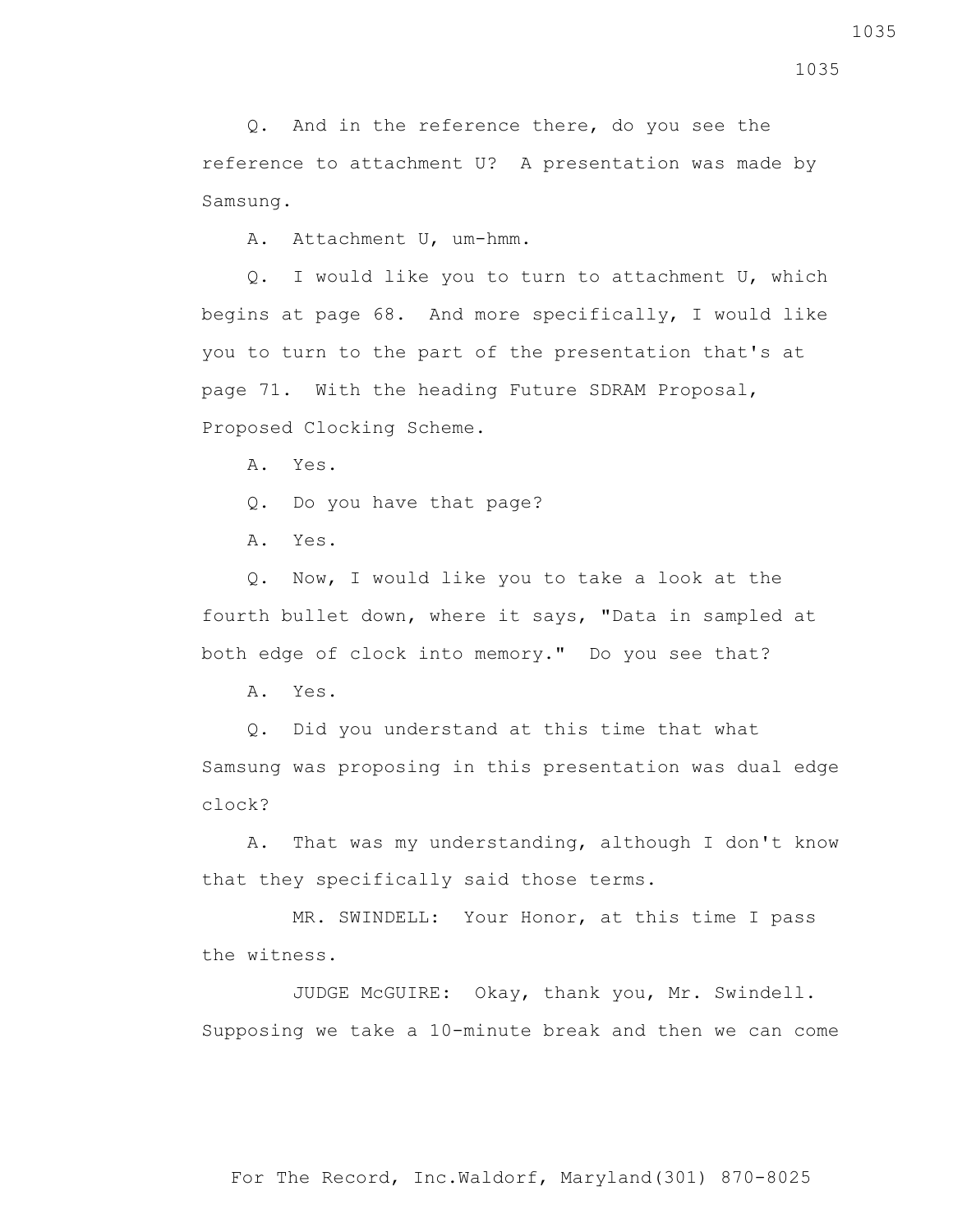back and go into cross.

MR. STONE: Fine, Your Honor, thank you.

JUDGE McGUIRE: Off the record.

 **(Whereupon, there was a recess in the** 

## **proceedings.)**

 JUDGE McGUIRE: At this time we will entertain cross examination of the witness.

Mr. Stone?

## **CROSS EXAMINATION**

BY MR. STONE:

- Q. Thank you, Your Honor. Good afternoon, Mr. Calvin.
- A. Good afternoon.

 Q. You were asked some questions a moment ago about a SyncLink presentation at a JEDEC meeting and then about a Samsung presentation and about a survey ballot. Do you recall those?

A. Yes, I do.

 Q. And in each instance you were asked some questions by Mr. Swindell about dual edge cataloguing. Do you recall those questions?

A. Yes, I do.

 Q. And is it correct that in each of those instances, the SyncLink presentation and the Samsung presentation and the survey ballot, the dual edge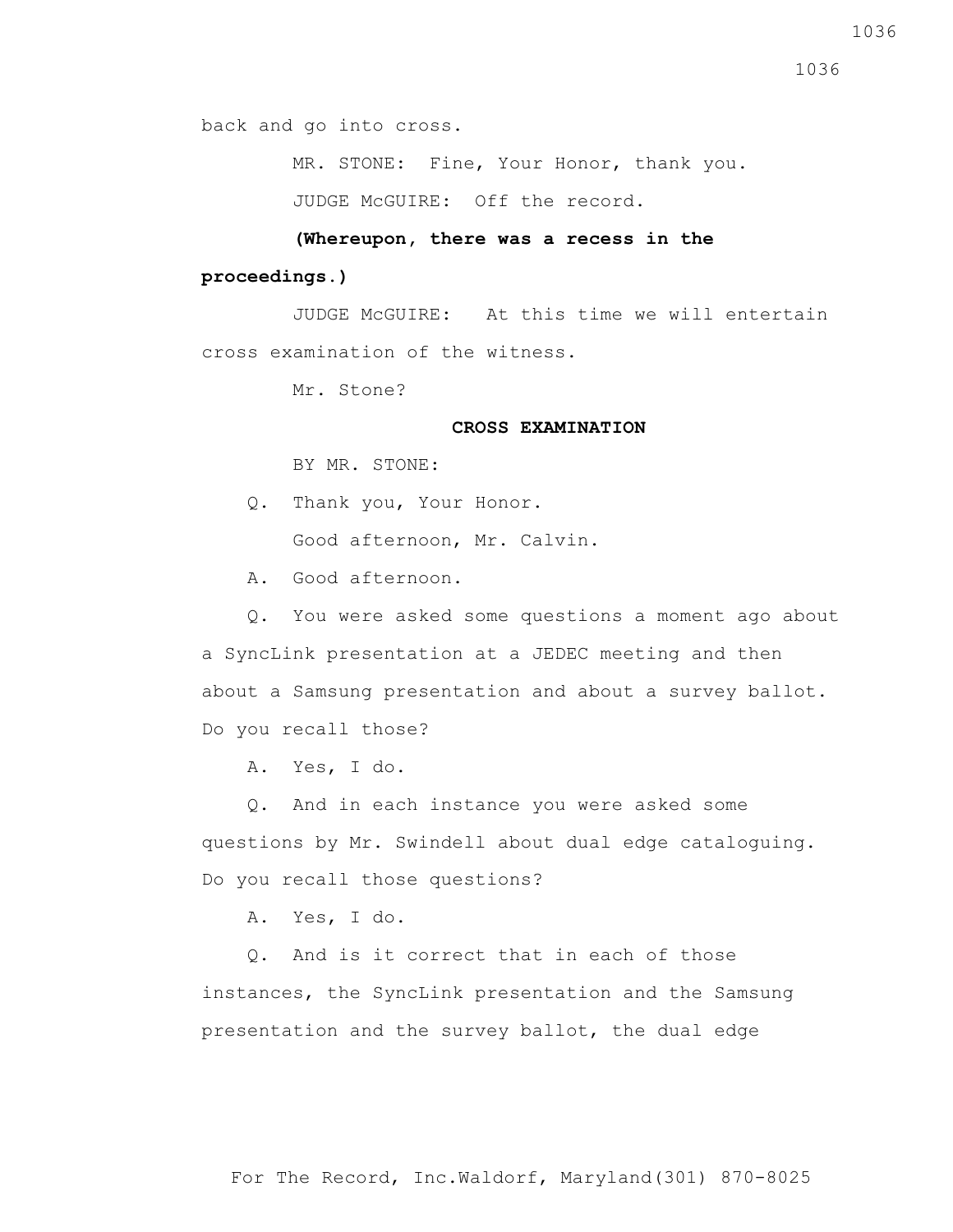clocking being discussed simply related to data in and not data out of the memory device?

 A. Without looking and going from recall, I believe it's also possible data out, but --

 Q. Let's take a look, let's go back to the Samsung one first if we can, and if you can turn back to that one.

A. Okay.

Q. That, I believe, was in Exhibit 31.

A. Yeah, that's this one.

Q. I think it's page 71.

A. Page 71?

 Q. Seventy-one. Do you have that page in front of you?

A. Yes, I do.

 Q. And then if you see the fourth bullet point down, it says, "Data in sampled at both edge of clock into memory."

A. Yes.

 Q. And does that mean to you that it's the data in that's being sampled on both edges of the clock?

A. That's correct.

 Q. And would similar language, I'm not going to take you back to the survey ballots and the SyncLink, but would similar language, if we found it in those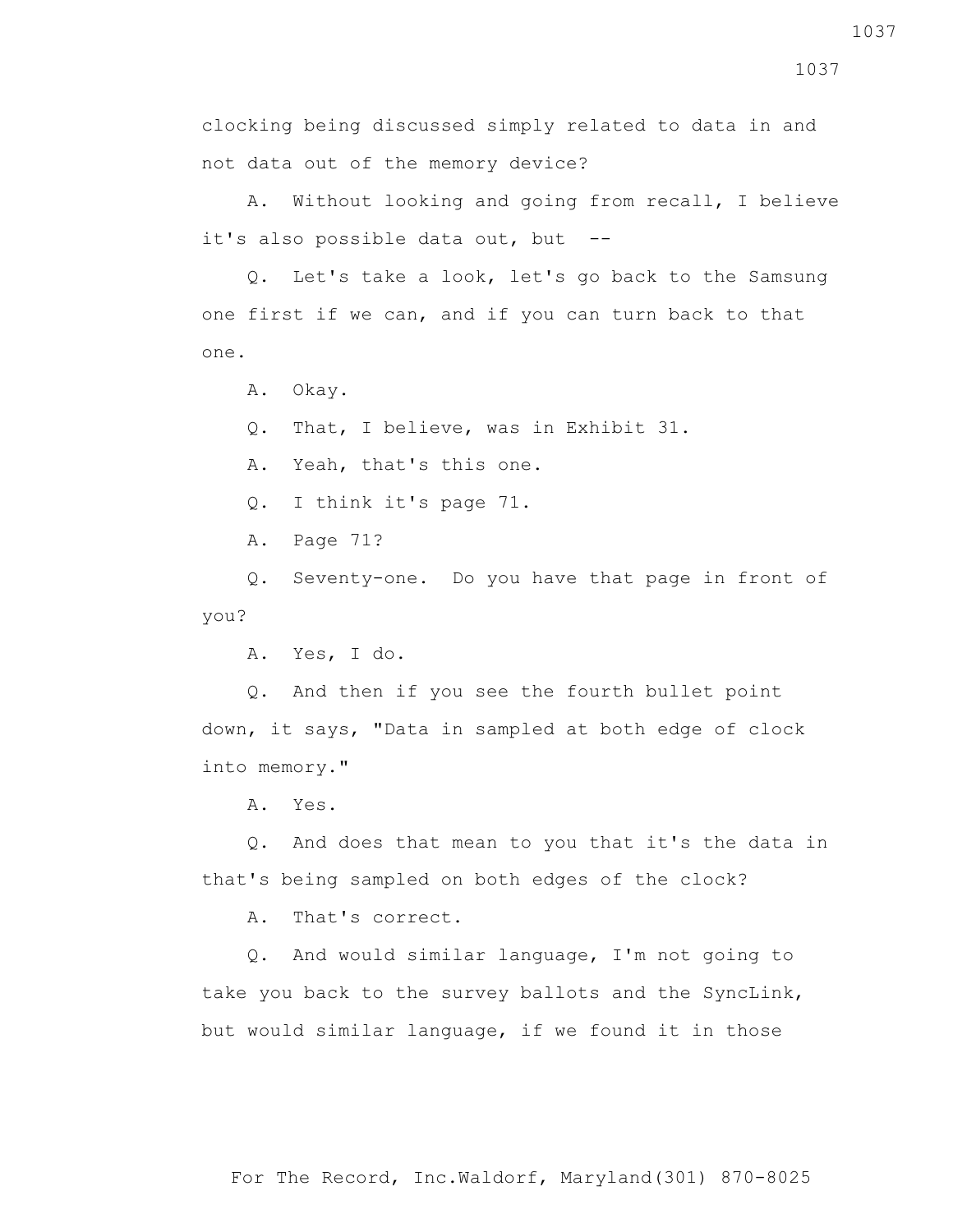other two, indicate to you a distinction between whether we're talking about just data in or if we're also talking about data out?

 A. Yes. The use of data in is pretty specific as an input to the device.

 Q. This same document, while you have it in front of you, JX-31, was anybody from Rambus in attendance at this meeting?

 A. If I look at members present, I don't see Rambus is listed. If I look at others present, I don't see Rambus is listed.

Q. If you would look at page 9 of that document.

A. Okay.

 Q. There's a reference on page 9, just about where Mr. Swindell drew your attention earlier, to the phrase, "Backward incapability." Do you see that under 13.2? This is 31 at page 9, JX-31 at page 9. Did you see it says, "They concluded that performance upgrade without a PLL/DLL requires backward incapability?"

A. Yes.

 Q. Okay. Was backward capability and incapability something that Intel was concerned about in this time frame?

A. Generally, it -- it's always a concern unless you decide to break that train.

1038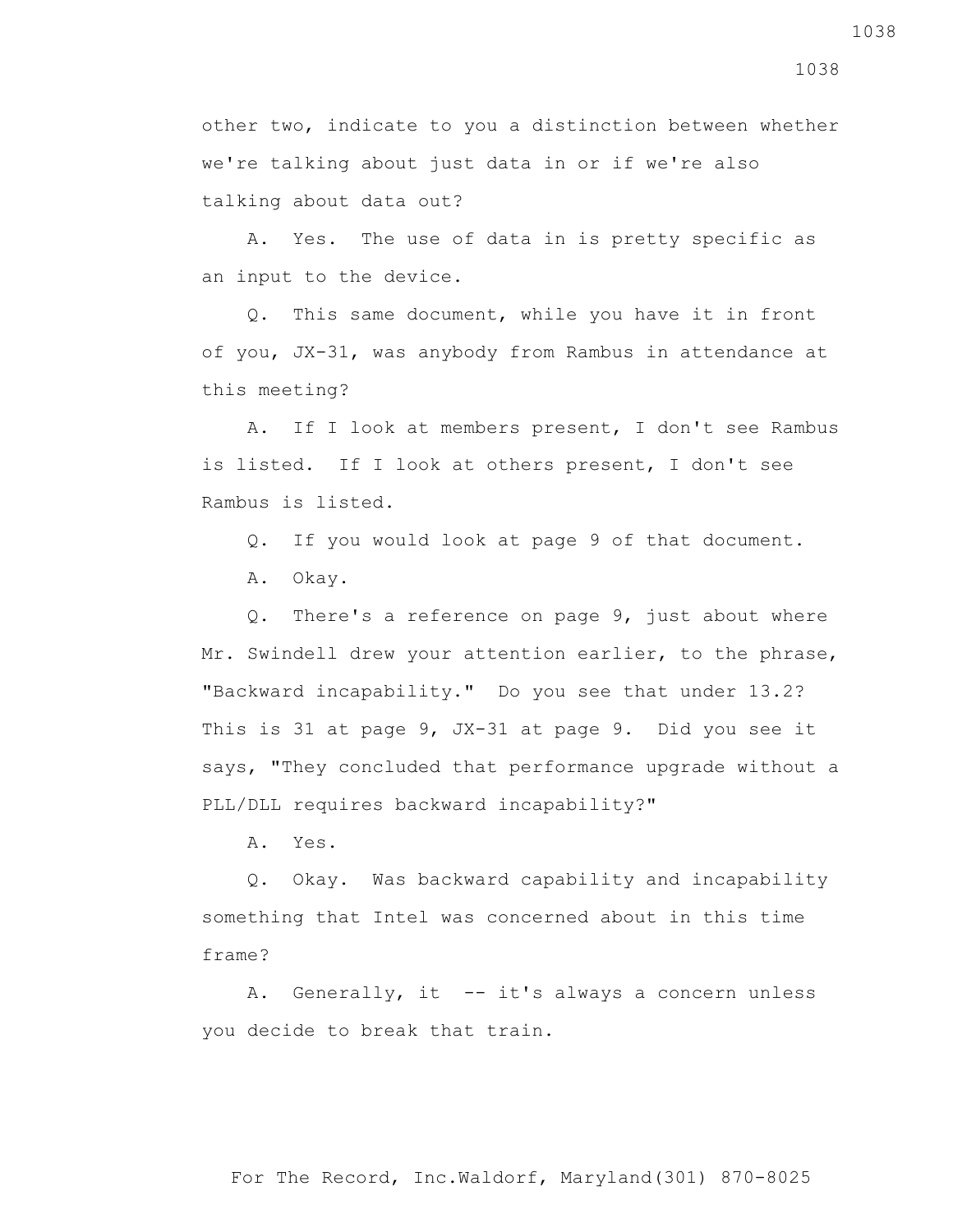Q. And you mentioned in connection with the survey ballot that Intel had some strong views about the direction to go.

A. We generally have strong views, yes.

 Q. Was one of the views about which Intel had a - was one of the issues about which Intel had a particularly strong view that was future path for DRAM the one that had extendability?

 A. Yes, and especially since SDRAM was a new technology, recently introduced or just about to be introduced. So, if you break the capability right in the middle of that stream, it would be a concern.

 Q. And did you have concerns in this time frame of 1995 and 1996 that SDRAM might not be extendable?

 A. Yes, and I think those were not just my concerns.

 Q. Those were the concerns of others at Intel as well?

A. And beyond that, yes.

 Q. Was it -- let me just we can put that exhibit away, if you don't mind. I don't think I need to go back to it. While we have those exhibits in front of you, if you would look at JX-26.

A. (Witness complied.)

Q. Do you have that one in front of you now?

1039

1039

For The Record, Inc.Waldorf, Maryland(301) 870-8025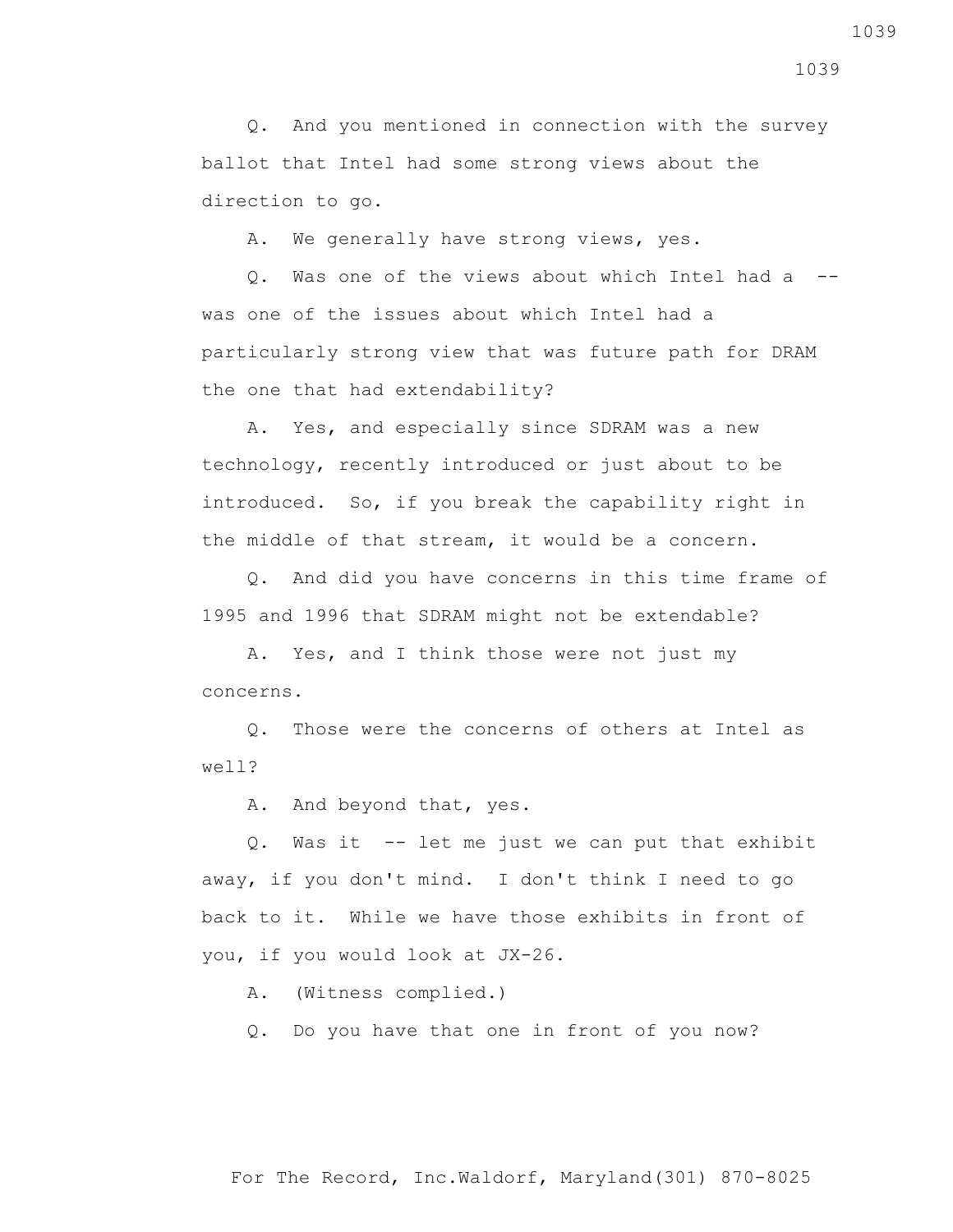A. Yes, I do.

Q. And turn to page 4, if you would.

A. (Witness complied.)

 Q. Do you recall Mr. Swindell asked you about the item 8 where it says, "Patent presentations."

A. Yes.

Q. Earlier.

A. Yes.

 Q. Take a look right up above it, item 7, if you would, do you see where it says, "Members manual is available?"

A. Yes, I do.

 Q. Did you ever avail yourself of the opportunity to take a look at that members manual?

A. That would be a difficult yes or no answer.

 Q. Okay. Let me see if I can show you a members manual.

May I approach, Your Honor?

JUDGE McGUIRE: Yes.

BY MR. STONE:

 Q. Let me show you what's previously been marked as  $JX--I'm sorry, as  $RX-507$ .$ 

A. Okay.

 Q. And you were shown this document at your deposition. Do you recall?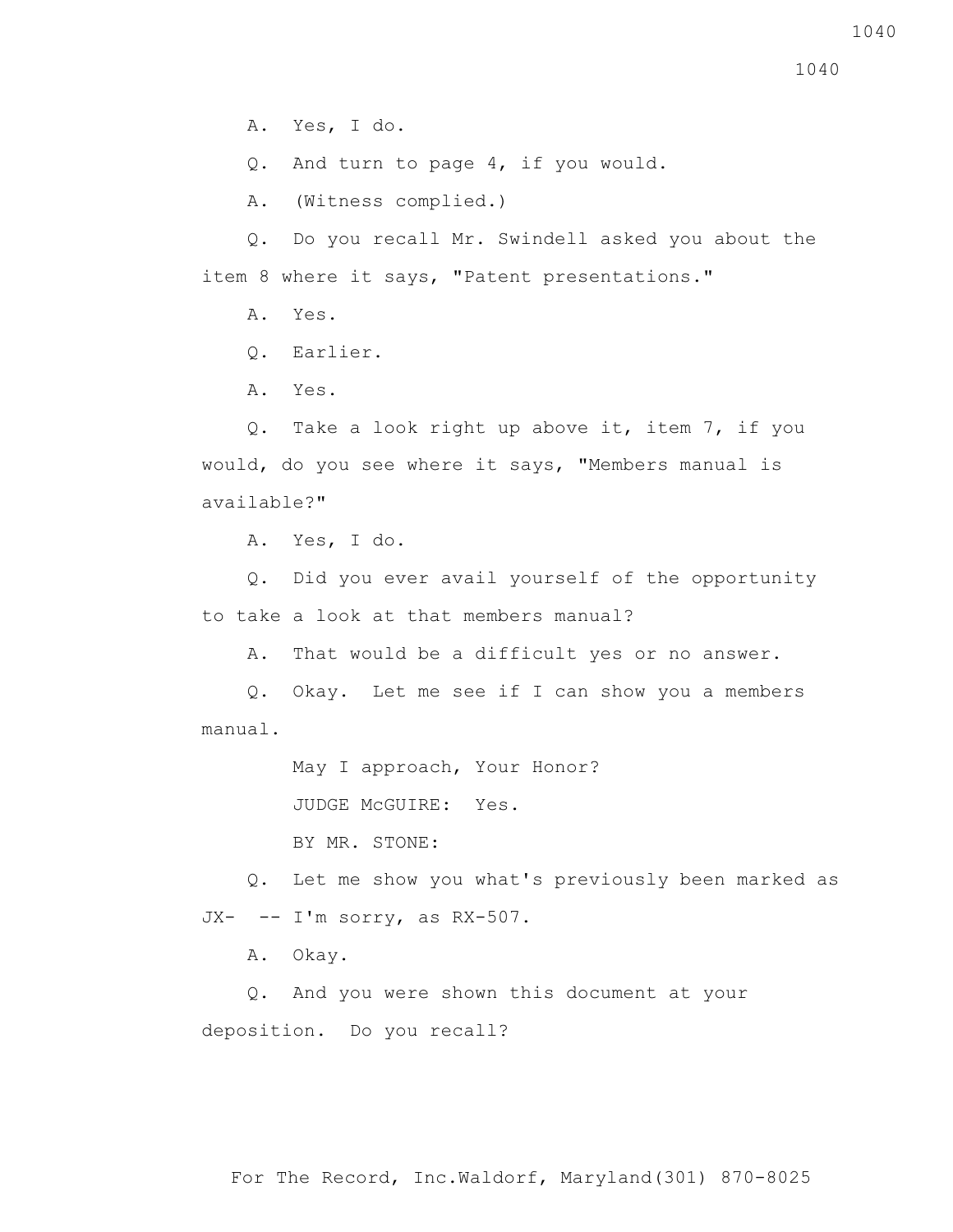A. Yes.

 Q. Do you recall having seen this document while you were attending JEDEC meetings?

A. Actually, no.

 Q. And you understand from the -- if you look at the second page of this document, that it has a letter as the second page that appears to be signed by Mr. Townsend?

 MR. SWINDELL: Objection, Your Honor, no foundation for this witness with this document. He just testified that he hadn't seen it.

JUDGE McGUIRE: I'll sustain. You can restate.

BY MR. STONE:

 Q. Yes. Earlier today you were asked questions about Mr. Townsend, correct?

A. Yes.

 Q. And is he the person who at every meeting that you recall the patent policy being presented, he was the presenter of that patent policy?

 A. In every meeting I can recall, unless there was some exception, illness or something, and then more than likely the chair would have presented it.

 Q. And did you describe or is it your understanding that Mr. Townsend was JEDEC's expert on the patent policy?

For The Record, Inc.Waldorf, Maryland(301) 870-8025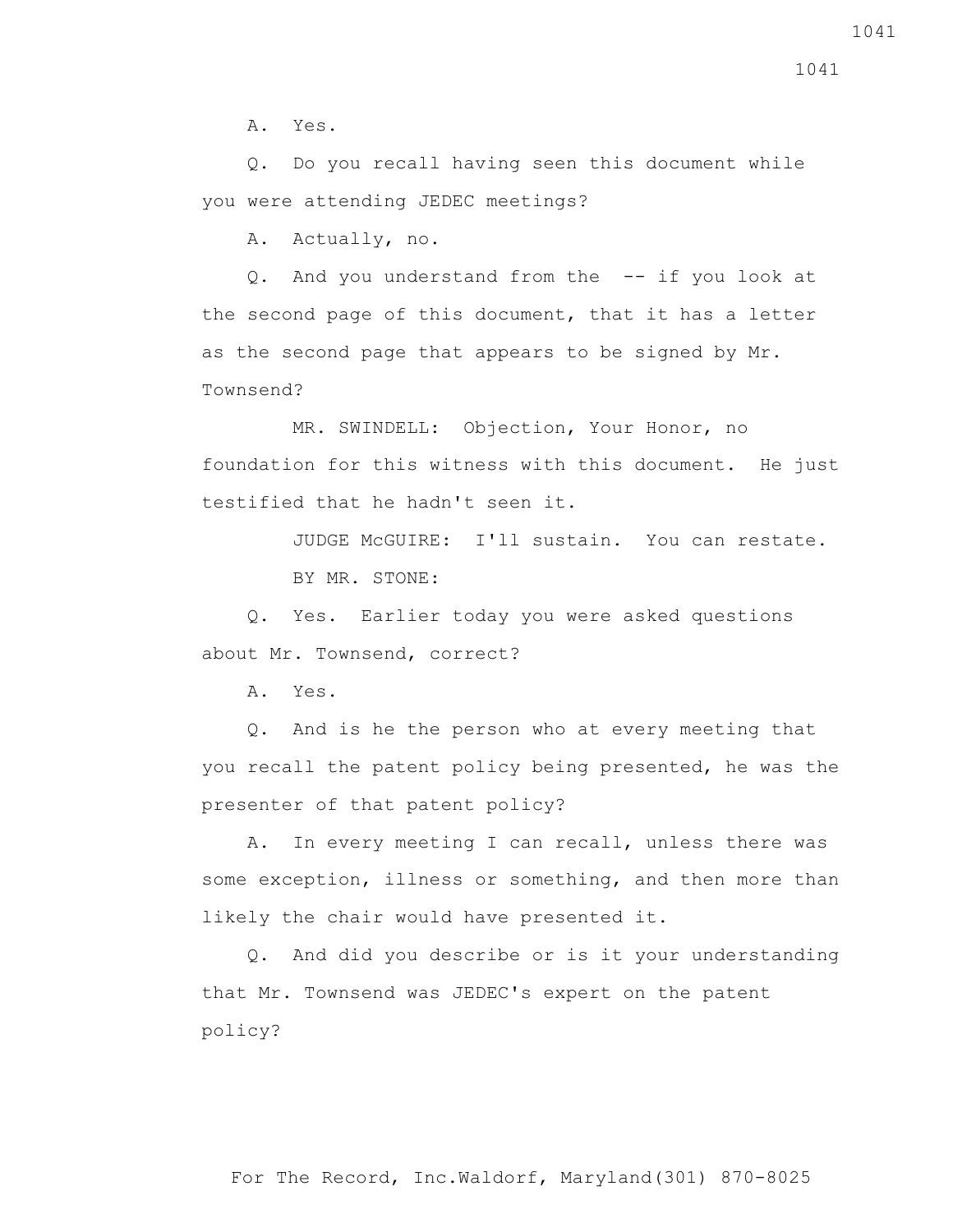For The Record, Inc.Waldorf, Maryland(301) 870-8025

A. That's correct. That was my understanding.

 Q. And if Mr. Townsend prepared a manual for members in which he described the patent policy, would you expect that would be a correct statement of the policy?

 A. If it was distributed to members as a document, then that would be a statement of the policy. It doesn't mean that it can't be amended at a later time.

 Q. I understand. But, back to the JX-26 minutes that we looked at earlier, on page 4, item number 7, you don't know, because you didn't get a copy, which members manual was available, at least according to the minutes, do you?

A. That's correct.

 Q. And in fact, is it also correct that when you tried to learn the policies and procedures at JEDEC, you did not read any of the manuals that were available?

A. That's true.

 Q. You just based your understanding on what you learned and heard from others? Orally?

 A. Yes. There's probably two reasons for that. Initially, I was in learning mode, and so I depended upon those that were experts, because they had been at the organization longer. The second reason is I understood, because I did want to look at the manual,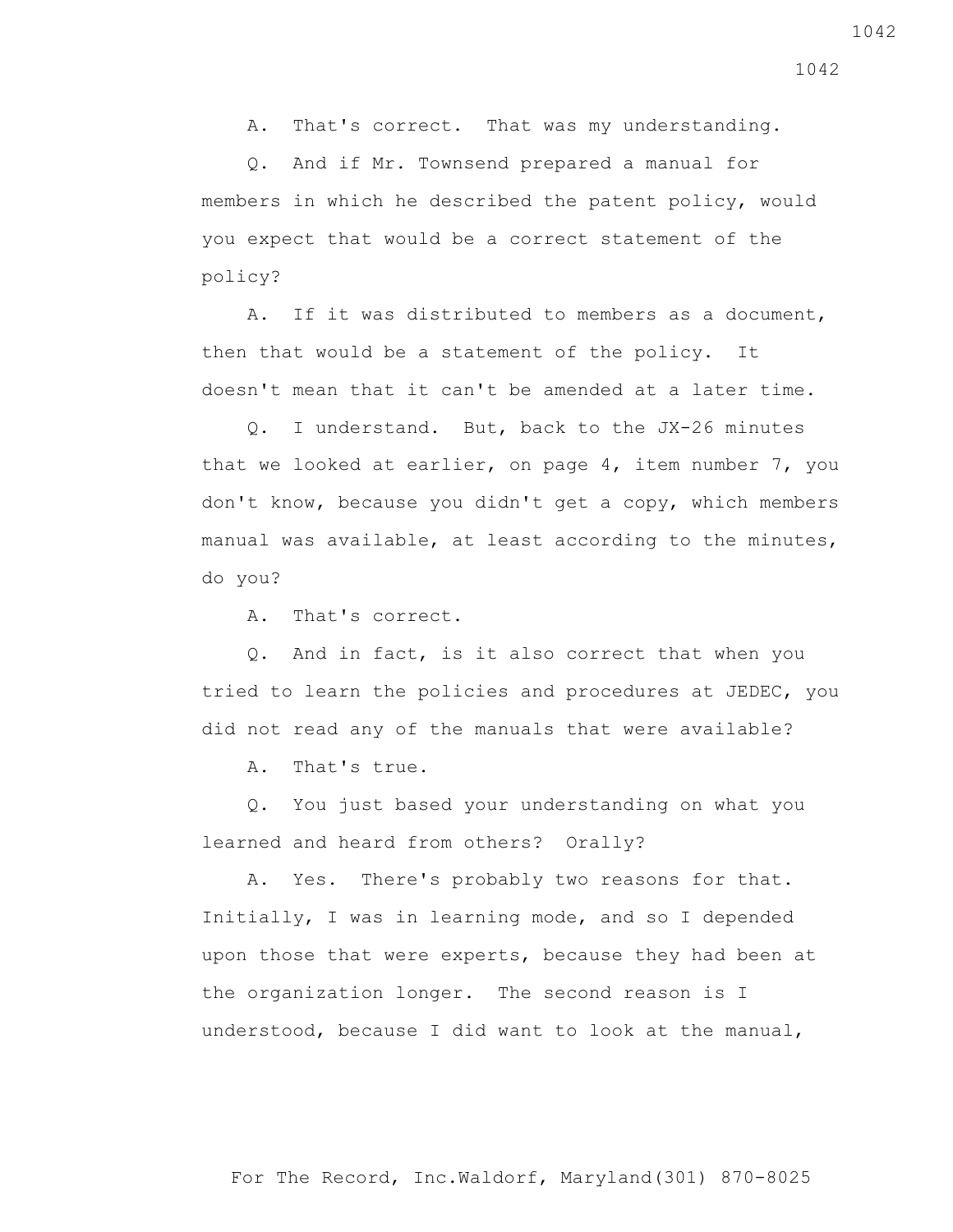that it was in a state of revision, and they even discussed this at meetings. This would have been the '92 time frame, or '93. And that it would be best to wait until the actual new revision was released.

 Q. And so, after this announcement was made at the meeting that you attended in May of '95, that the members manual was now available, why didn't you, if you had been waiting until the revisions were done, why didn't you then go get a copy of that manual so you could read it? If you recall.

 MR. SWINDELL: Objection, Your Honor. I think this mischaracterizes the testimony, because Mr. Calvin was talking about the manual that was coming out in the early nineties, and this is talking about a manual that comes out in '95. I think he's talking about two different manuals.

JUDGE McGUIRE: Any response, Mr. Stone?

 MR. STONE: I guess he will tell us if that's true.

 JUDGE McGUIRE: No, that's sustained, I will have you restate it.

BY MR. STONE:

 Q. Okay. You told us a moment ago about a manual being revised, correct?

A. Yes.

1043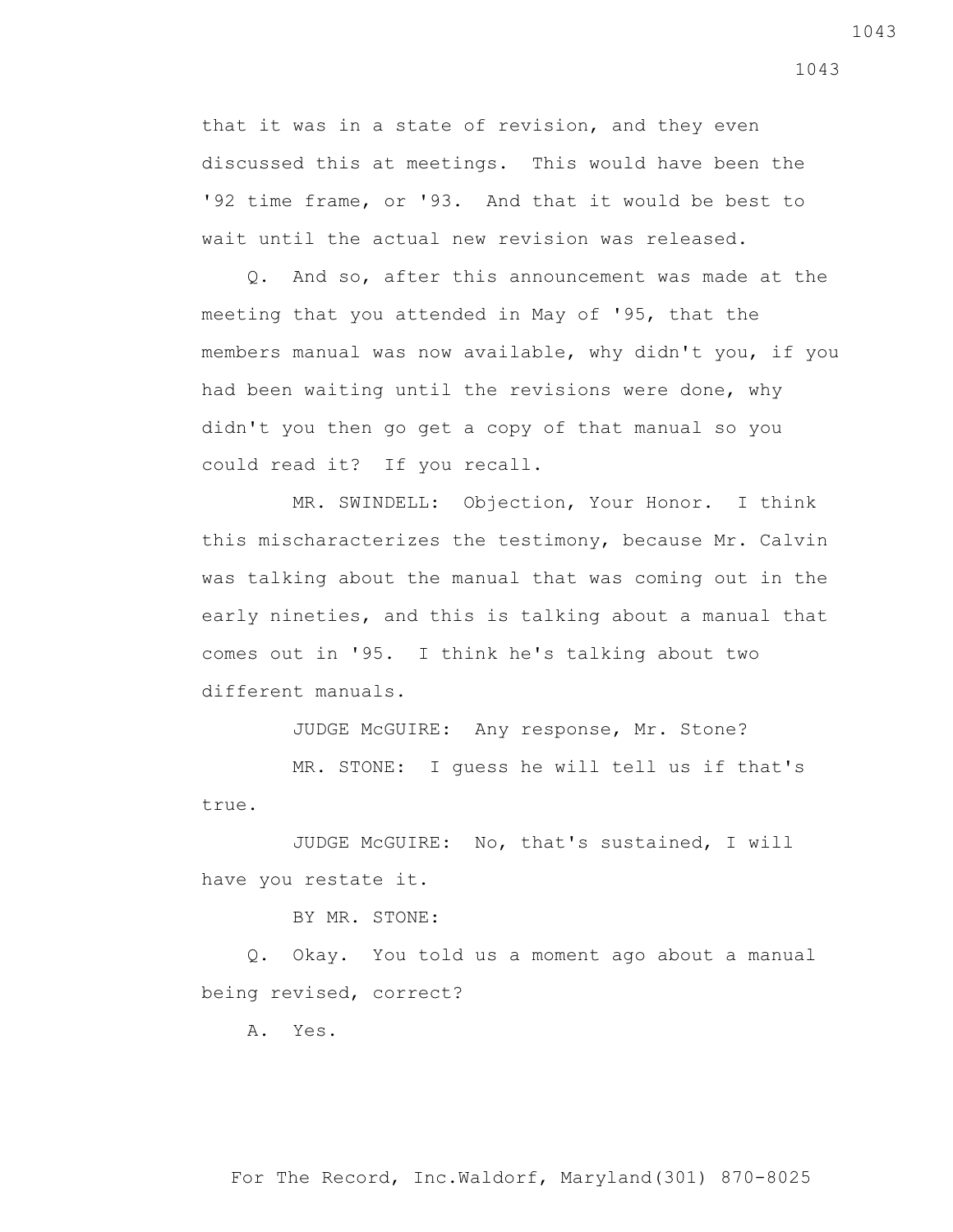Q. Was that manual finalized?

A. Yes.

Q. Did you get a copy?

 A. No. Actually, the way it works is that because somewhere in this period Konrad Lai was still the noted member, and I was an associate, the manual would have been sent to him.

 Q. And did he share it with you, if it was sent to him?

 A. I do not recall reading it. I may have seen it, I cannot recall.

 Q. And when you were at this meeting in May of '95, you were listed as the member. Is that right? Or were you listed as also present?

A. I think I was listed as the member.

Q. Yes.

 A. What you're going to find, though, is that that occurred. If Konrad was present, he would be the member present.

 Q. Did you at this meeting that occurred in May of '95 when the statement was made in the minutes in terms of the members manual was available, that you got a copy of that?

A. No.

Q. It's correct, is it not, that from time to time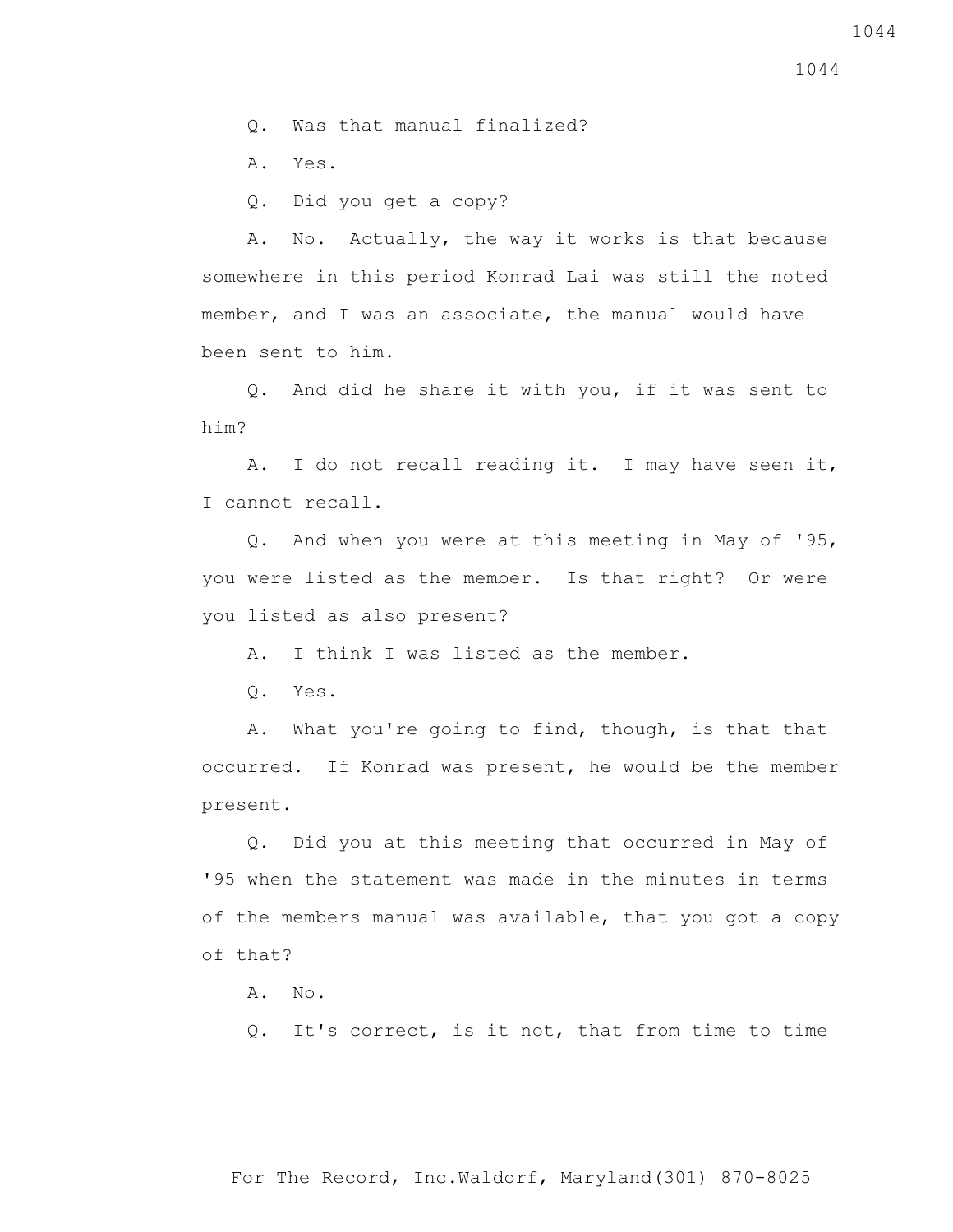you attended SyncLink meetings?

A. Most specifically, I attended one.

Q. Is that all?

A. That's all.

 Q. Okay. Let me go back for a moment to JEDEC. You were asked earlier about a letter that had been written about possible patent that HP might have and a question that was raised about whether Intel might have a patent. Do you recall that questioning?

A. Yes.

 Q. Is that with respect to a feature known as serial presence detect?

A. It was related to that.

 Q. Does Intel -- did you go back to them and see if Intel had any presence in the area of serial presence detect?

A. No, not serial presence detect, specifically.

 Q. Because Intel does have patents on serial presence detect, doesn't it?

A. It has some similar -- it has some patents on serial screen data, but not that particular aspect.

 Q. Before each JEDEC meeting, what did you do to familiarize yourself with patents that Intel might have that might come up or might be relevant to things that were discussed during the meeting?

1045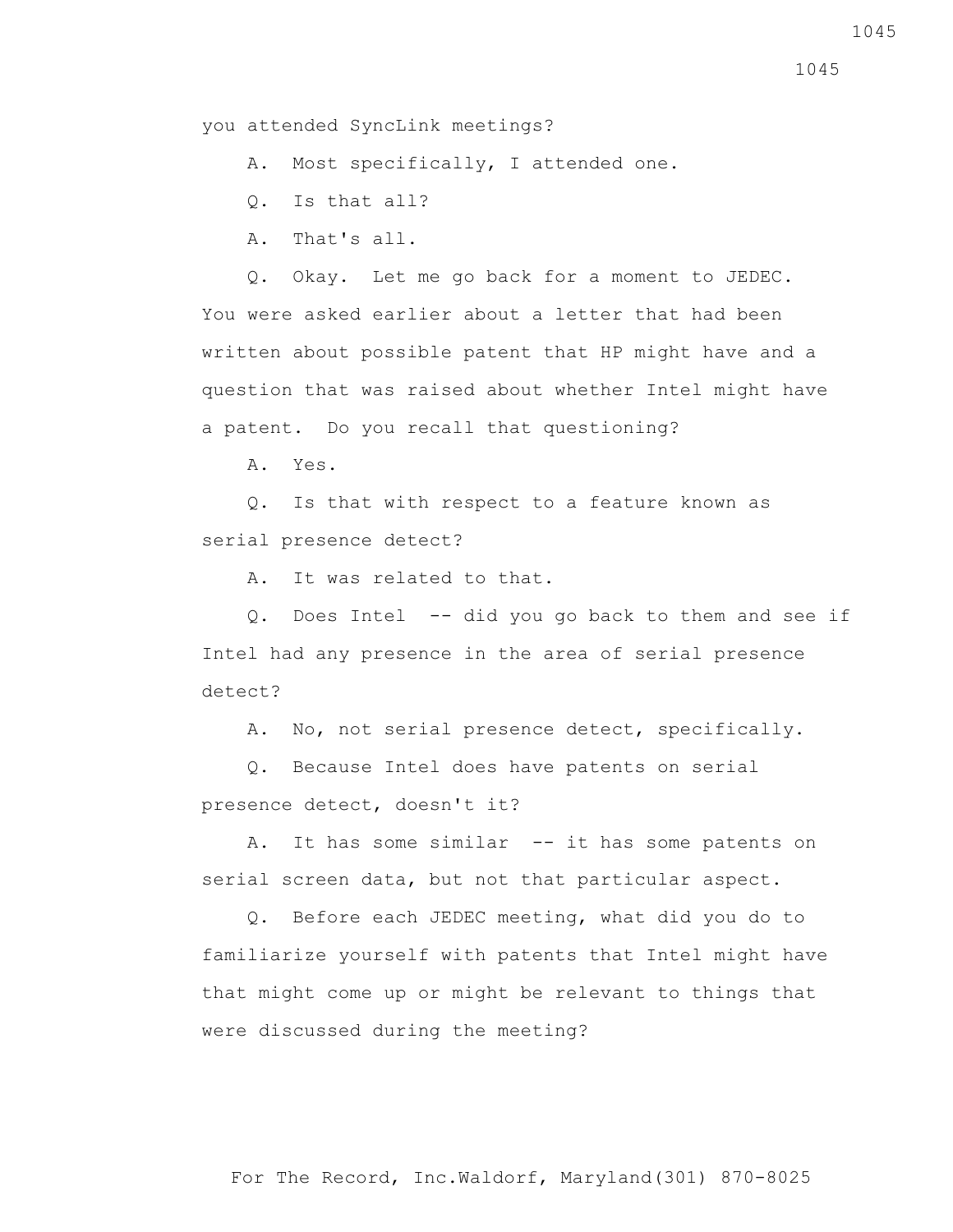A. I did discuss both of my manager -- actually, there was a core group who had various aspects of the technology that were being developed as part of that group, and they were also my reference group, most of them were senior, and with no opening existing patents.

 Q. And did you go back to them about the question about the memory -- the type of memory device detect or serial presence type that was discussed?

A. The one that was referenced in that letter?

Q. Yes.

A. Okay, yes, I did.

 Q. And did you talk with them about every JEDEC meeting before you attended? That wasn't a very clear question. Let me ask you this way: Was it your understanding that as a JEDEC representative, you had an obligation to determine and know about all the patents that Intel had?

 A. My answer would be the same as it was in my deposition, to the best of my ability, it's difficult with the large number of patents that Intel has, since the early 70s, to track every one of those and become aware of them.

 Q. So, you went to the meetings armed with whatever knowledge you had?

A. And whatever knowledge I could glean from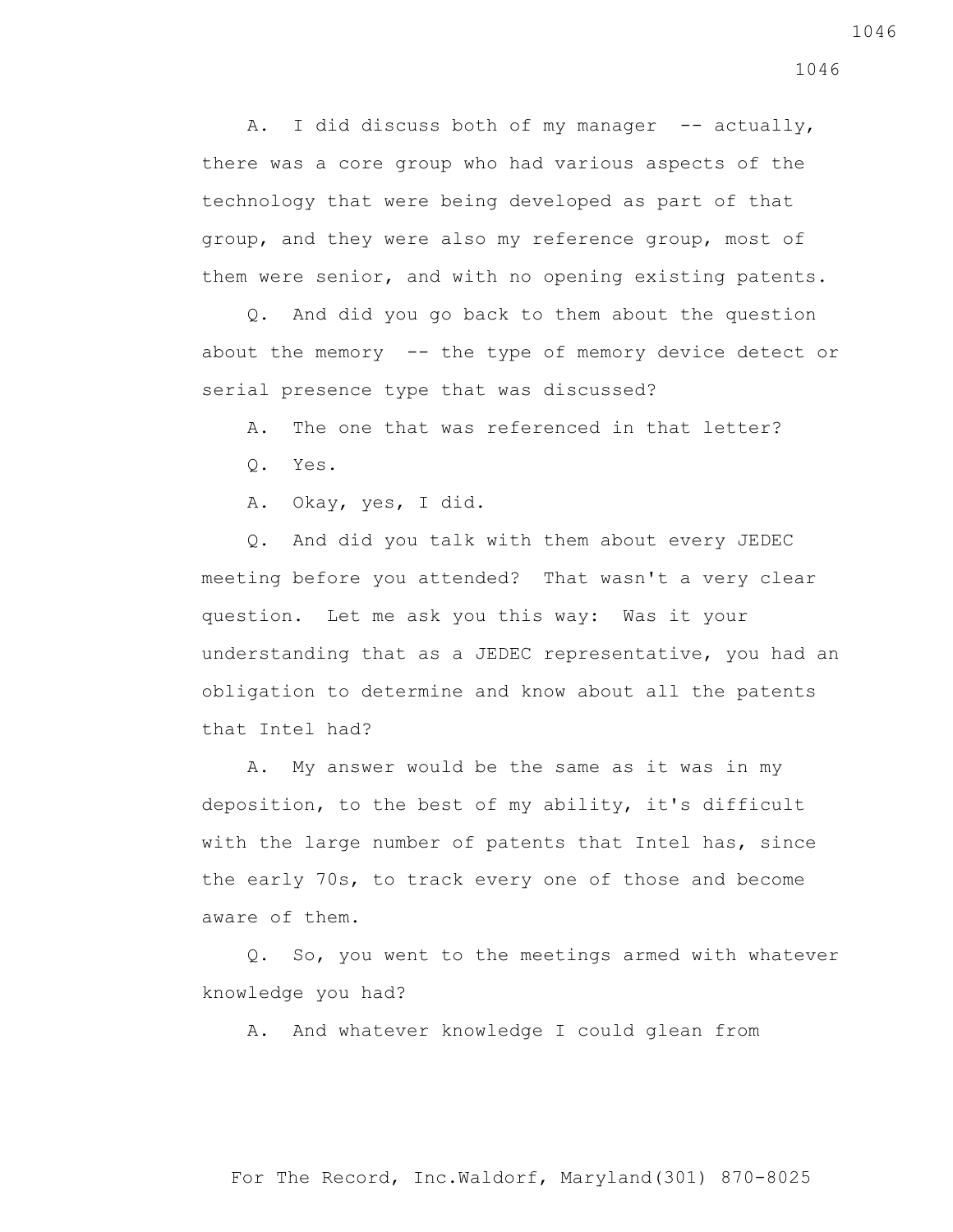talking to the members who had issued patents in that particular area.

 JUDGE McGUIRE: Now, sir, let me interject here again, from my understanding, is it important that you have an understanding of every patent that they held, or just every patent that may apply to whatever is going on during the time of 42.3 and the applications that are being discussed?

THE WITNESS: That was -- Your Honor, that was what I intended to address. It was important that you are aware of those, or any related patents that might come up as issues, like serial presence detect.

JUDGE McGUIRE: All right, Mr. Stone.

BY MR. STONE:

Q. Thank you, Your Honor.

 Did JEDEC allow variation within the parts that might be manufactured in accordance with its specifications, so long as there was interoperability still preserved?

A. Could you repeat the question?

 Q. Certainly. One of the key things about standardizing, I think you told us earlier, was to make sure that if you had a product that met the standard, regardless of the manufacturer, you would plug it in and it would work?

1047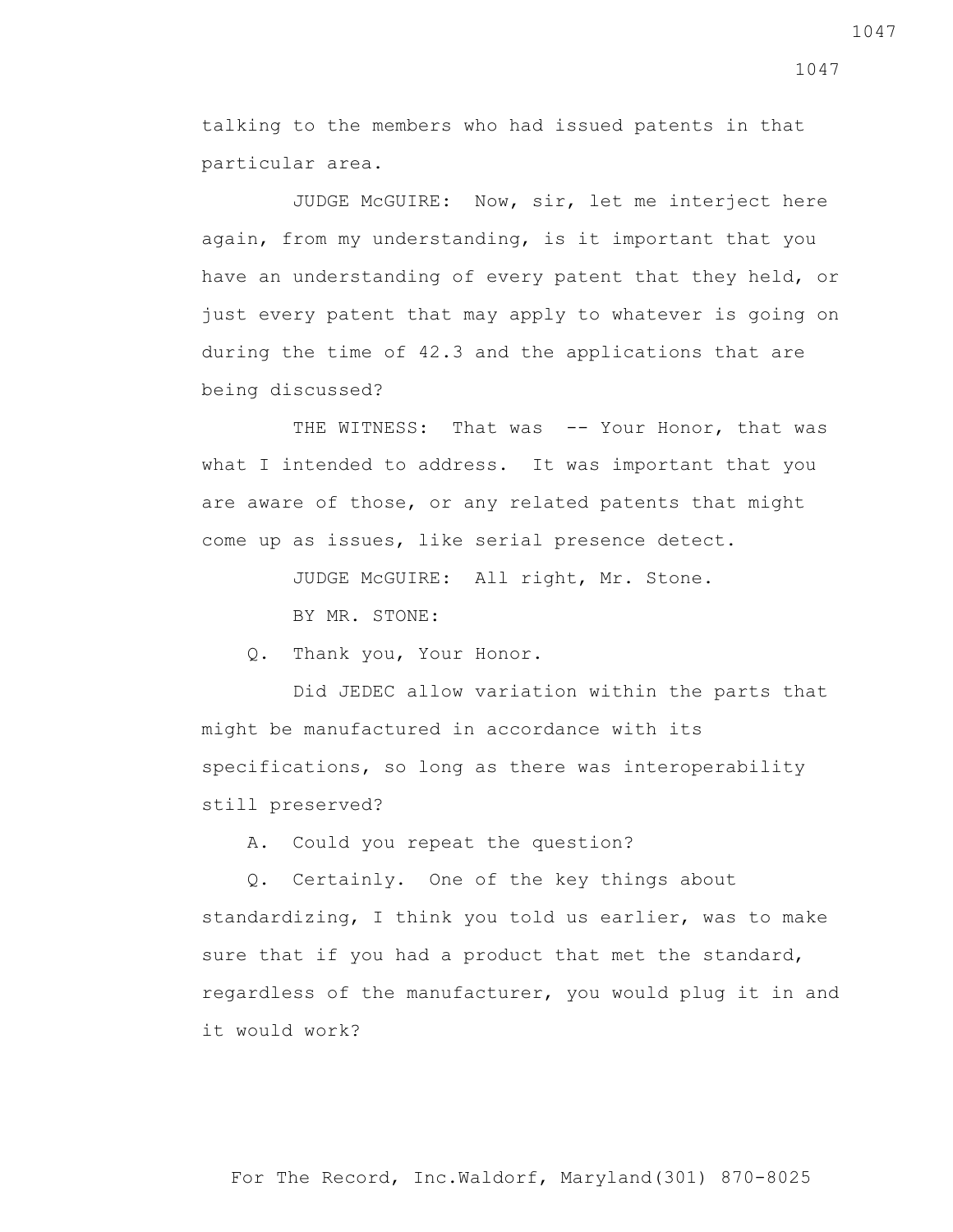A. Yes.

 Q. And can we for shorthand refer to that feature as interoperability?

A. Yes, that would be helpful.

 Q. Is variation within the products allowed so long as interoperability is preserved?

A. Yes.

 Q. And JEDEC doesn't try to regulate aspects of the product that are not necessary for interoperability, does it?

 A. No. They could all be handcrafted, as long as they meet the standards at the plug-in point.

 Q. Thank you. You were asked earlier about the road map, the memory road map that Intel prepares. Do you recall that?

A. Yes.

 Q. And does Intel, is it Intel's practice to prepare that road map in writing?

 A. Most typically if they're going to be useful, a road map has to be committed to some form of documentation, yes.

 Q. And is it often shared with others within the industry so that they understand the road map that Intel is following?

A. It may or may not be.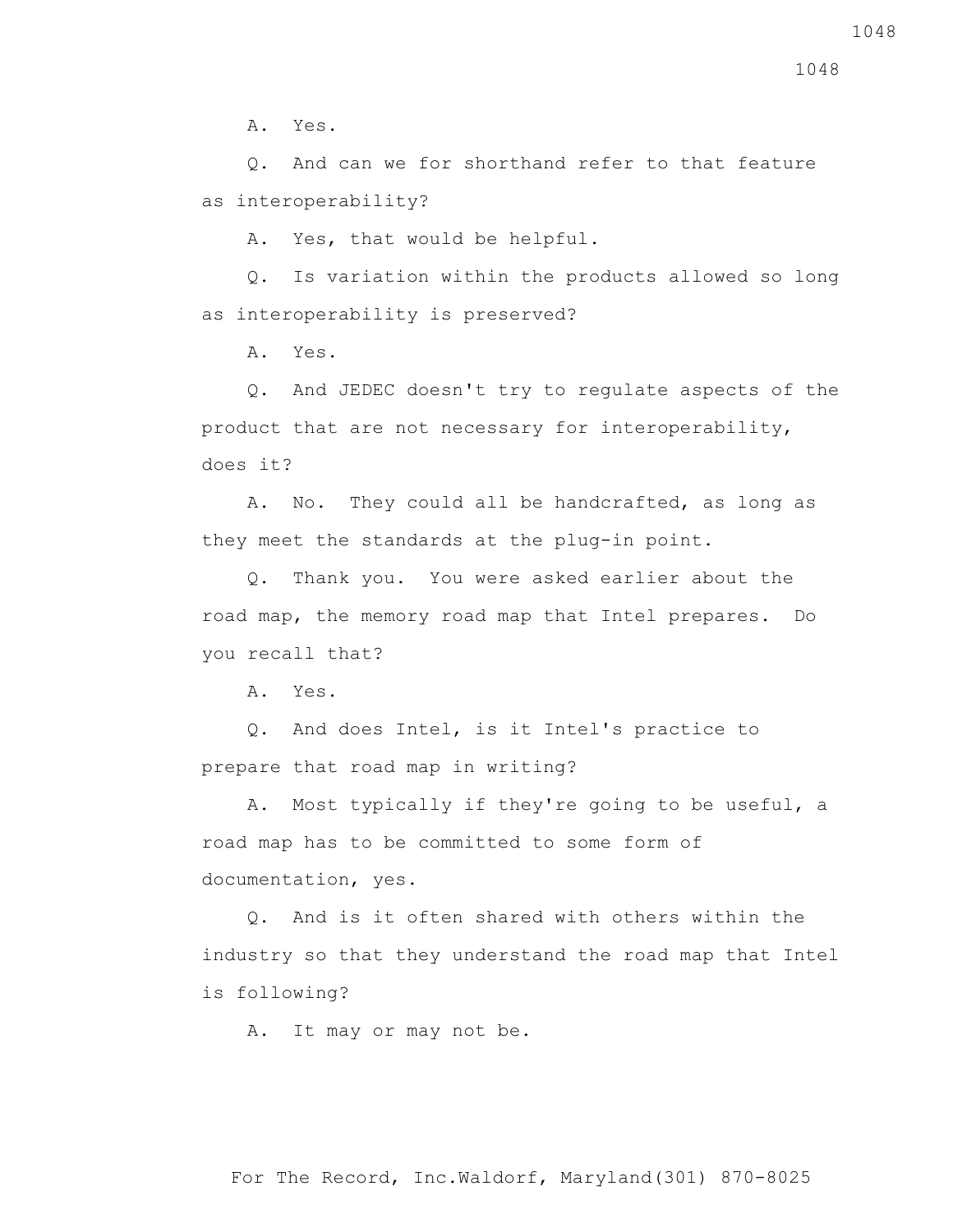Q. Let me show you one, if I can, and see whether this one was shared. Let's bring up RX-805, if we can. I've handed you what we have marked for identification as Exhibit RX-805. Do you recognize this as a copy of a road map for the PC Platform DRAM technology prepared at Intel?

A. Yes.

 Q. And is this something that you would be consulted on in connection with the preparation of this?

 A. More than likely, I would be at least a consultant or reviewer on this type of document.

 Q. And were these types of documents such as we've shown you, RX-805, commonly prepared within Intel?

 A. They might be in different formats, but documents of this type are not unusual.

Q. Turn, if you would, to page 6 of this document.

A. (Witness complied.)

 Q. The one that says at the top, "Conclusion: Visual Computing Is Memory Intensive." Do you have that page in front of you? I'm sorry, they're numbered at the bottom, they should be numbered in the lower left corner.

A. I kept seeing five and now I see it, yes.

 Q. It says there, "100 megahertz SDRAM is next step for '98."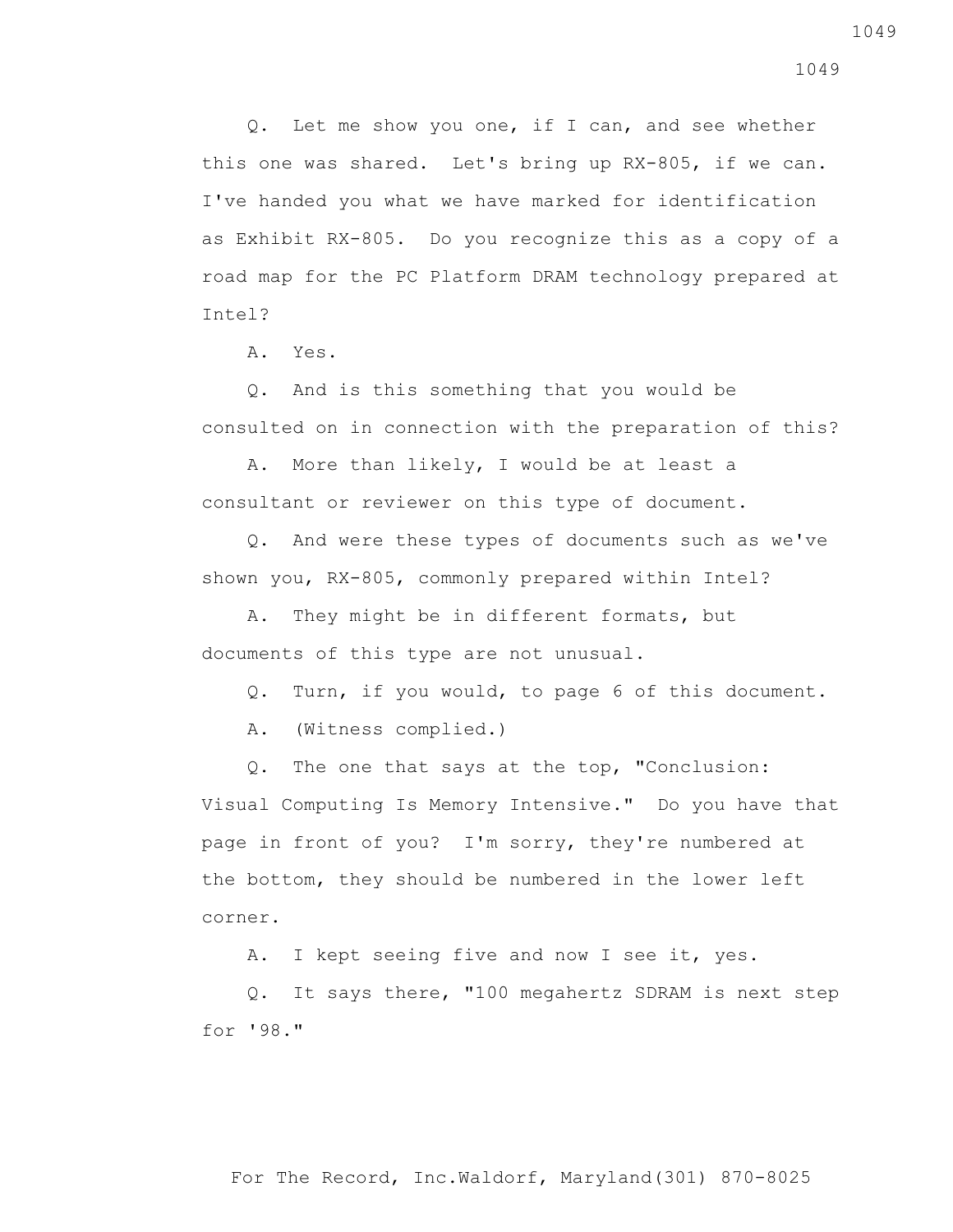A. Yes.

 Q. Do you recall in the latter part of '96 that there was a plan to develop a 100 megahertz SDRAM by some time in '98?

A. Yes.

 Q. And beneath that it says, "Extending SDRAM beyond 100 megahertz breaks compatibility with DIMMs and increases platform cost." Do you see that?

A. Yes.

 Q. What does that mean, if you could explain that to us.

 A. What my understanding of the meaning is is that because of the difficulty of meeting all of the clock timings, which is critical at these frequencies, going beyond 100 megahertz with the existing technology the way it was done was likely to break capability. You would have to do something different. You would have to change pin-out, you would have to change number of clocks, you would have to change something to accomplish that.

 Q. And so was one of the concerns about the extendability of SDRAM that you couldn't go beyond 100 megahertz without in some fashion changing things?

A. That was one of their concerns. Yes.

Q. Turn, if you would now, to page 11 of this

1050

For The Record, Inc.Waldorf, Maryland(301) 870-8025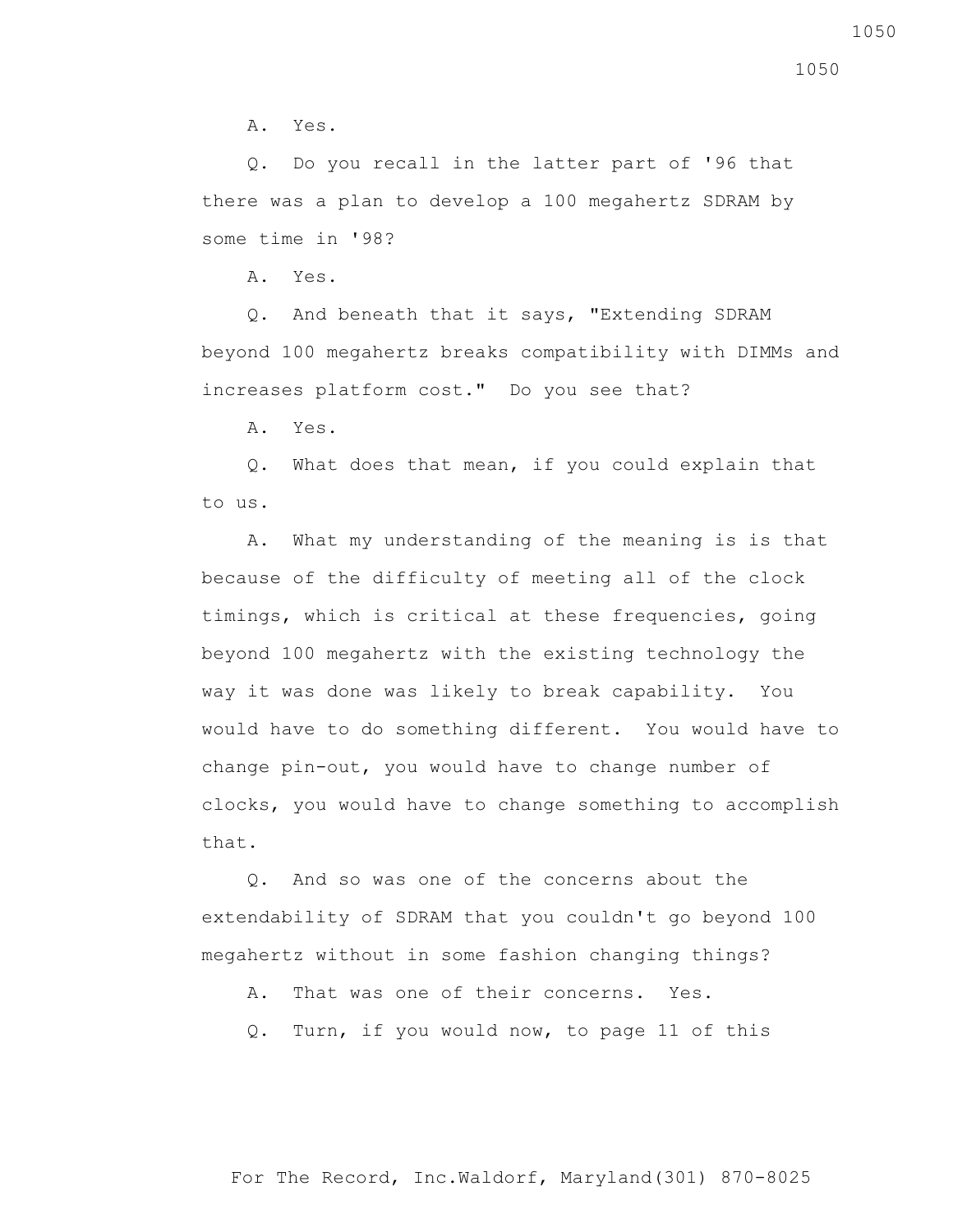document.

A. (Witness complied.) Okay.

 Q. Take a moment to look at it. I want to ask you if this is consistent with your understanding of the Rambus technology as of December of 1996.

 A. All of the diagram and all of the statements as well?

Q. All of the statements as well, if you would.

A. Yes.

 Q. It says under the second bullet point, where it says, "Cost comparable to commodity DRAMs," it says, "Uses conventional DRAM core technology, fab processing." Could you explain to us what that means?

 A. The explanation would be one of the critical elements there is the comment "conventional DRAM core technology." That means you do not have to create a new process in order to fabricate the devices. They could be built on the back of processes which existed for DRAM.

 Q. And by processes, what do you mean? Do you mean the manufacturing process?

 A. The manufacturing processes. And the tests, the test processes to some degree, although they may differ. Manufacturing is various as to what are a very expensive commodity to upgrade.

1051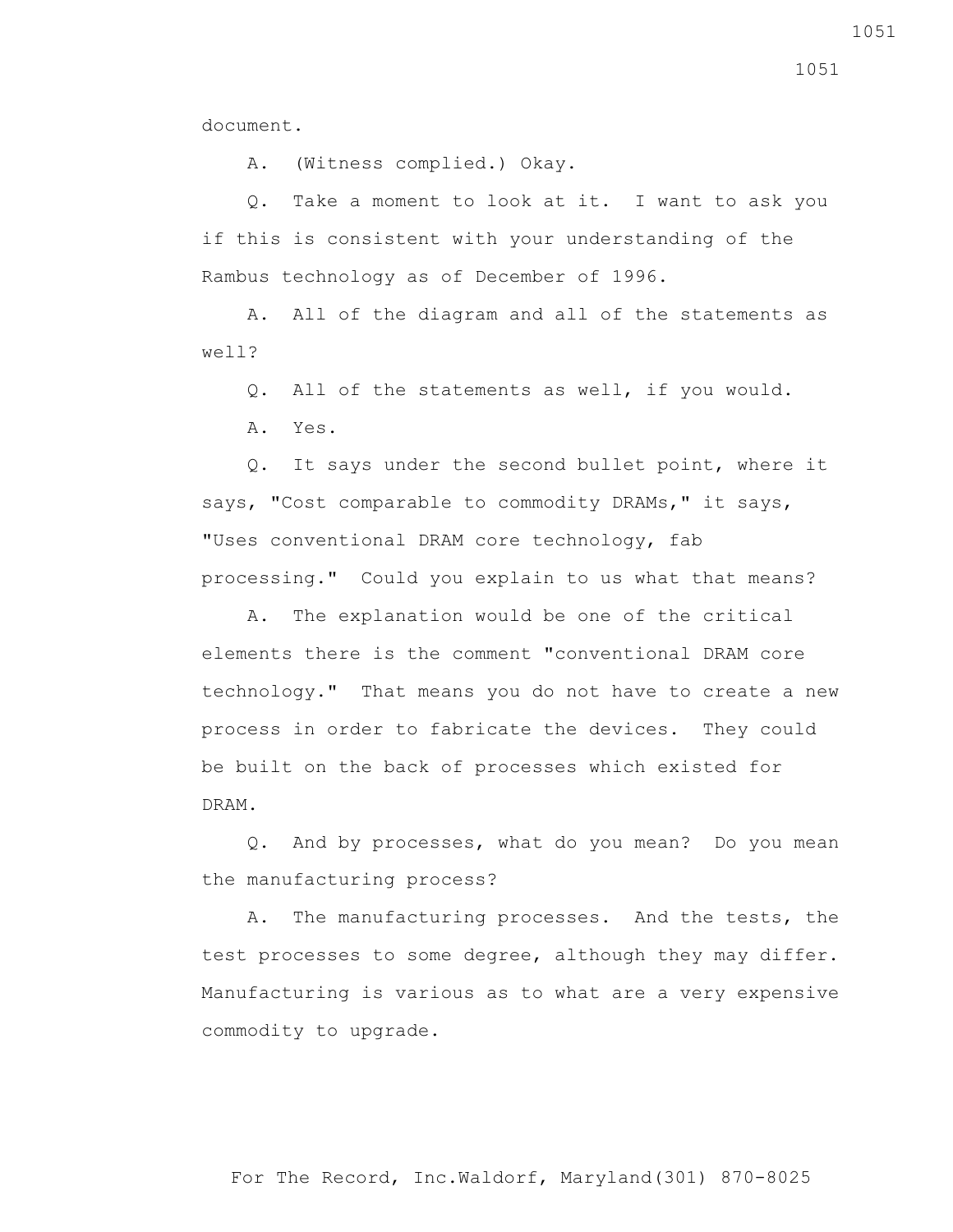Q. Yes. So, your understanding in December of '96 was that the processes then in use to manufacture DRAMs could be utilized to manufacture RDRAM?

A. That's correct.

 Q. Then if you would look at the last page, which is page 13.

A. (Witness complied.)

 Q. Under Summary, it says, the third bullet point says, "Next generation DRAM technology required in '99 time frame to extend beyond 100 megahertz SDRAM." Do you see that?

A. Yes.

 Q. As of this time, December of '96, had Intel made a decision as to what the next generation DRAM technology was going to be from its perspective?

 A. If they had made that decision, I was not aware of it.

 Q. So, was that -- the process of making that decision something that took a period of time?

A. Yes.

Q. Did it take more than a year as you recall?

 A. It may well have, yes. But you're saying, right, that the next step would be 100 megahertz technology.

Q. And where it says here, "Intel has signed

1052

For The Record, Inc.Waldorf, Maryland(301) 870-8025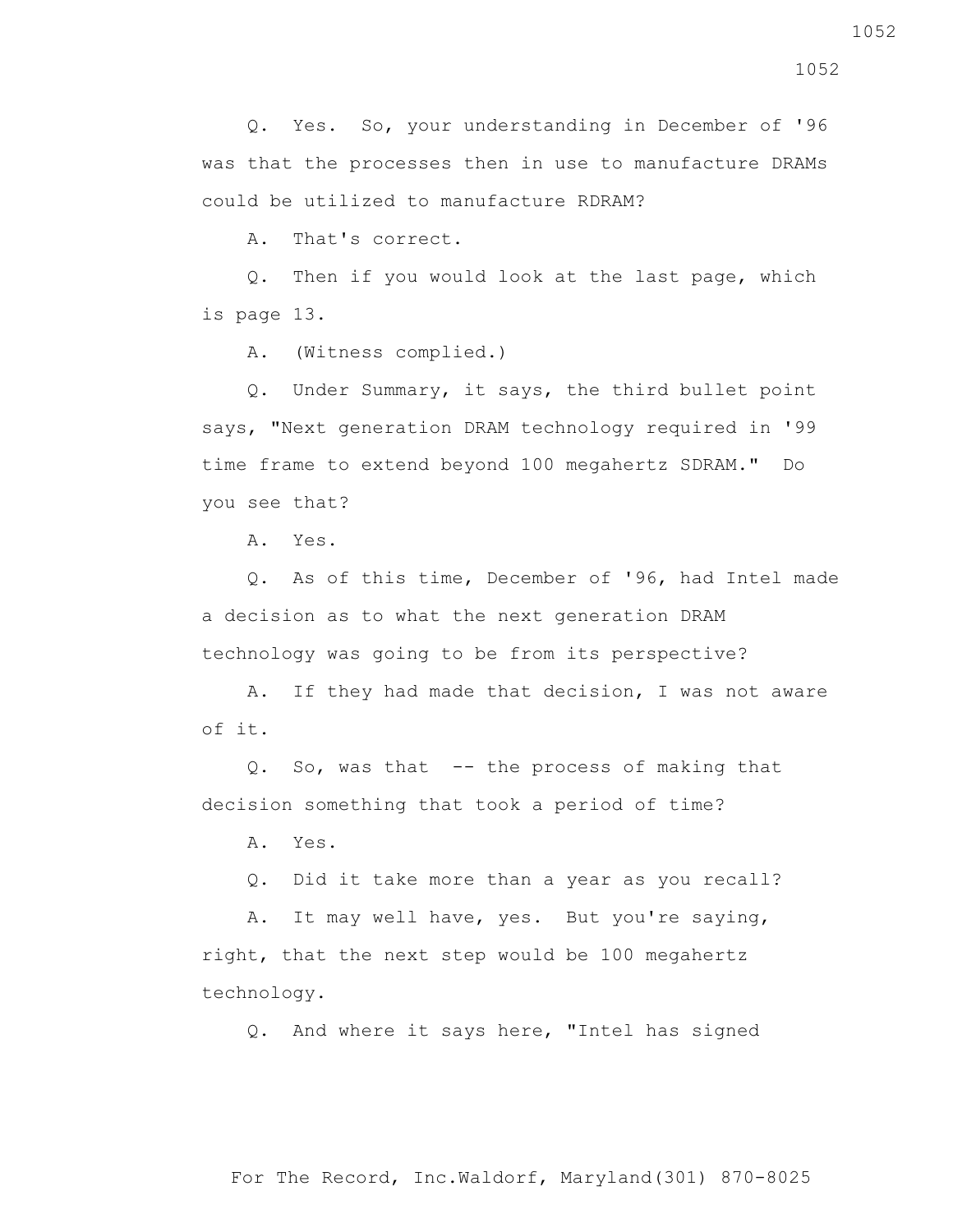1053

contract with Rambus." Do you see that, the fourth

bullet point down?

A. Yes.

 Q. Were you the person who was in most frequent contact with Rambus in terms of understanding their technology and --

 A. I'm sorry, I'm getting time frames mixed up a little bit.

 Q. Let me step back, then. This document, I think, on its cover, says December of '96.

A. Yes.

Q. Does that help?

A. I'm still stuck there, okay.

 Q. In the time period of December of '96, were you the person at Intel who was in most frequent contact with Rambus with respect to Rambus technology or contract negotiations?

A. No, I was not that person.

 Q. Mr. Swindell asked you earlier if you -- if anybody at Rambus had disclosed to you whether they had patents or patent applications on certain features. Do you recall those questions?

A. Yes, I do.

 Q. Were you in regular communication with them where you asked them about their intellectual property?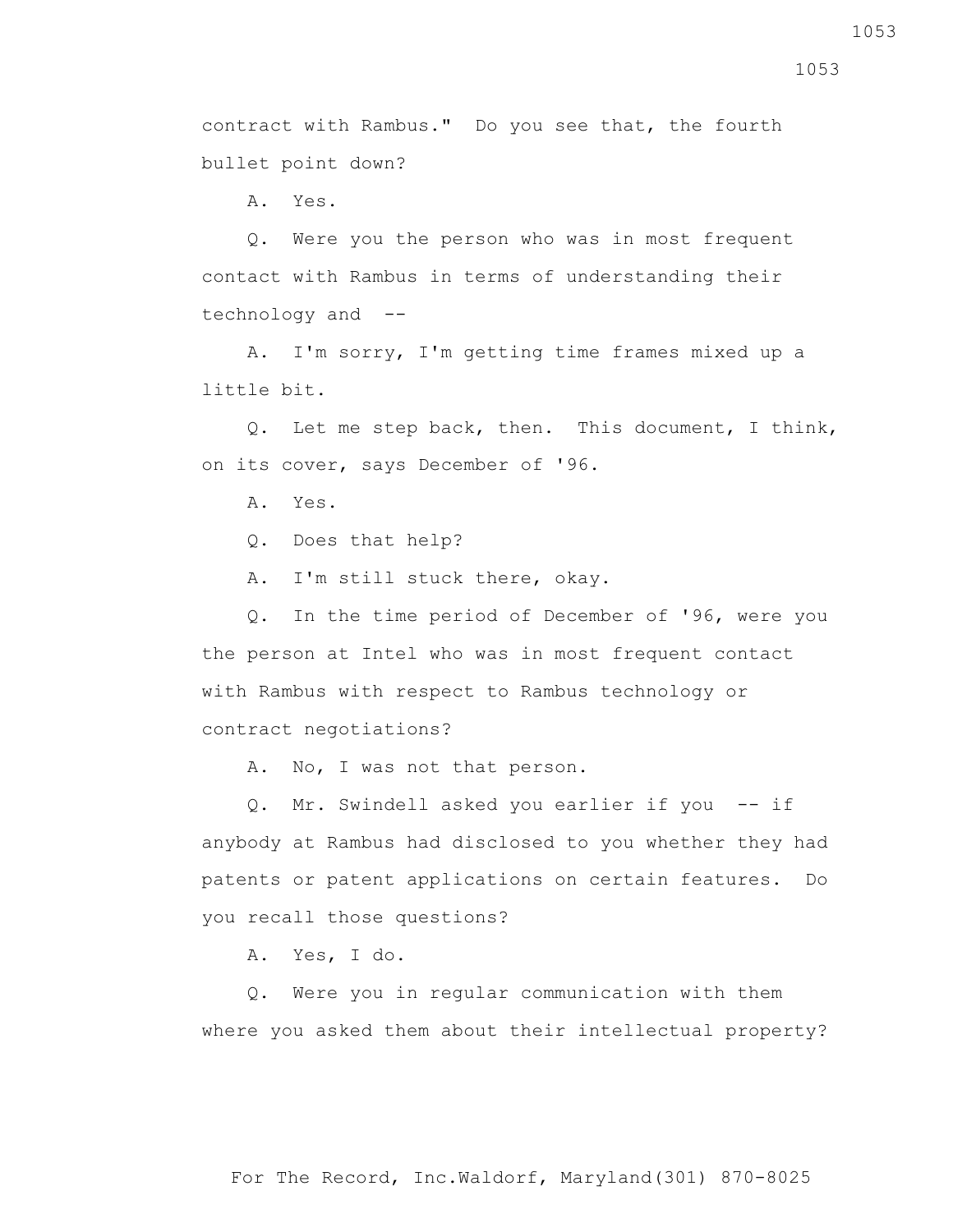A. In '96, I would probably have been making little to no contacts with Rambus.

 Q. Let me show you another document, which I believe is slightly later in time, and this is RX-868. And directing your attention to the cover page of this document, Mr. Calvin, are you familiar with a Pete MacWilliams?

A. Yes, I am.

 Q. And is he an executive at Intel, at least at the time, 1997?

A. Yes.

Q. And are you familiar with ISSCC?

A. Yes.

 Q. And is that an organization that from time to time persons from Intel would make presentations at?

A. Yes.

 Q. And if you would, my question is to ask you if you just look to the second page of this document, initially, and this shows a diagram entitled The Need for Bandwidth in PC.

A. Yes.

 Q. And is this diagram or similar diagrams something that you're familiar with from the time frame of 1997?

A. Well, there's two parts to that question.

1054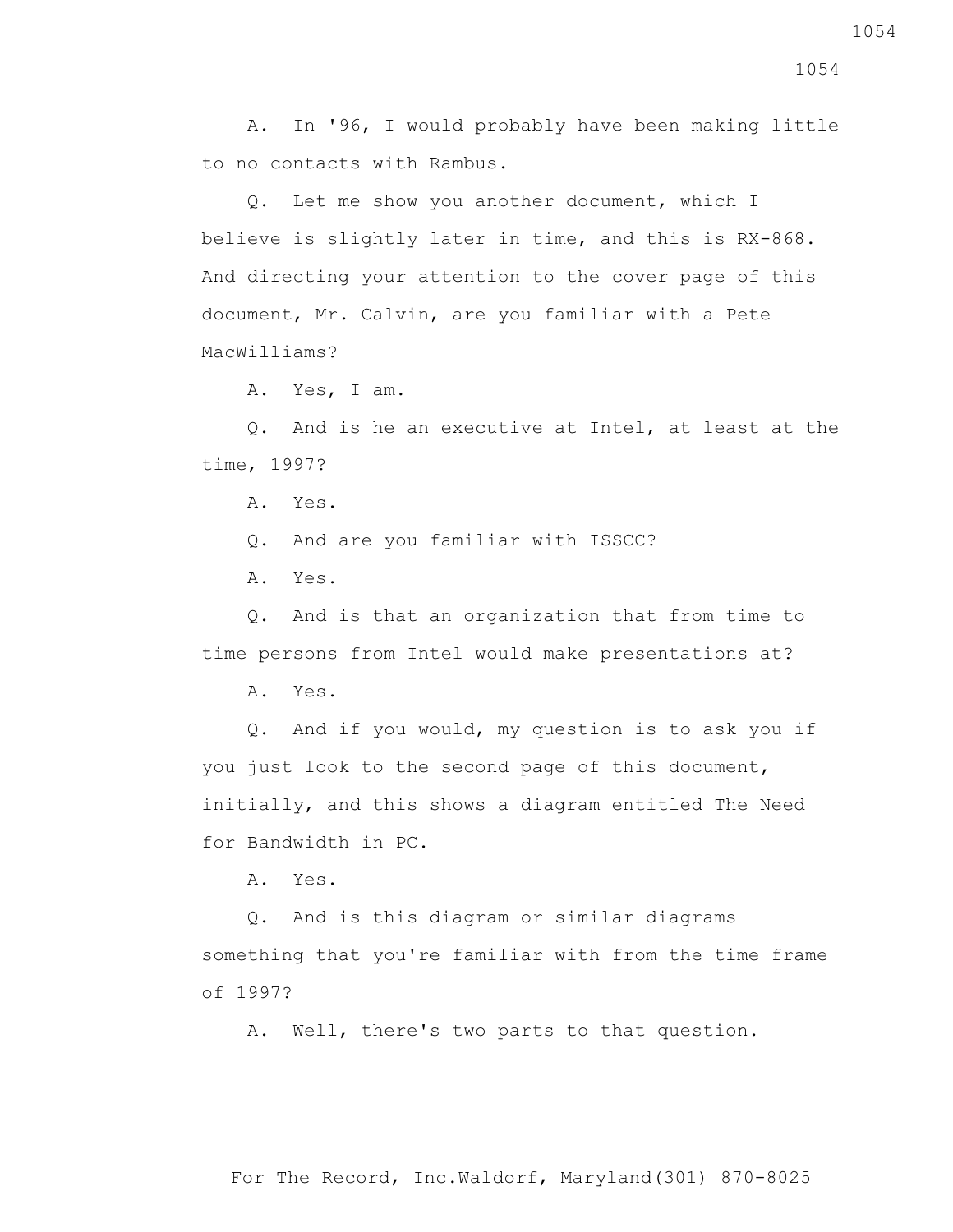improvements." Do you see that?

A. Yes, I do.

 Q. And look at that, if you would, with respect to the captioning, the  $A$ ,  $B$ ,  $C$ ,  $D$ ,  $E$ ,  $F$ ,  $G$  that is indicated and described in the table on the lower right-hand corner.

Q. And you'll see below the chart there's some

notations that says, "Platform improvements and DRAM

A. Yes.

 Q. Does this chart accurately reflect your understanding of the progression of CPU performance and DRAM performance as it was understood at this time?

 MR. SWINDELL: Your Honor, I'm going to object. There's no foundation that this particular chart, Mr.

You're talking about the time frame of 1997? Was that the question specifically?

 Q. Yes. I mean, in this time frame, is this kind of a chart something that you had seen?

A. I've seen this type of chart before.

 Q. And look, if you would, then, at the fourth page.

A. The fourth page?

 Q. The fourth page, yes, page 4. The one that says, "PC Bandwidth Evolution."

A. Yes.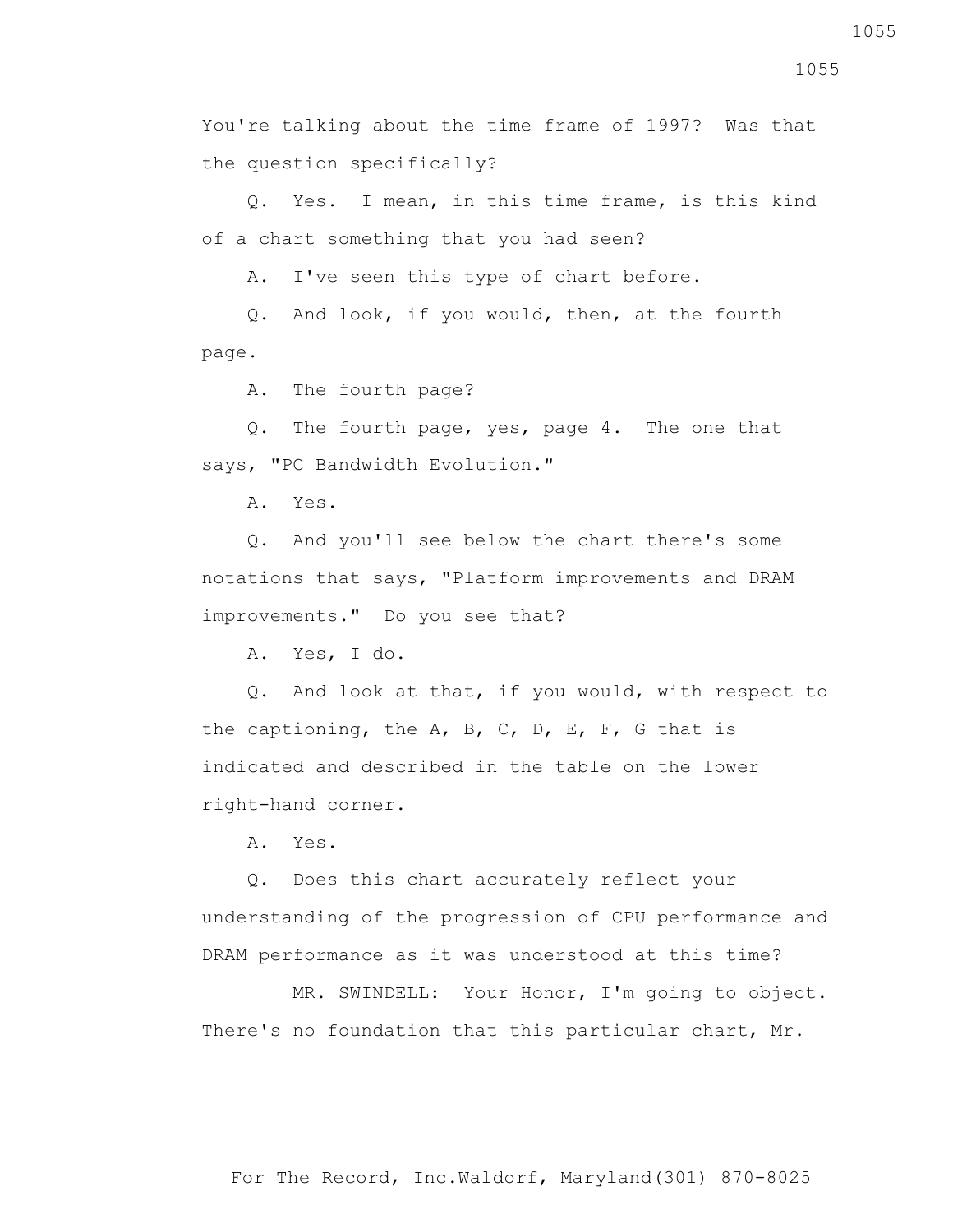Calvin has generally indicated that he has seen similar charts to this, but nothing specific to this chart.

 JUDGE McGUIRE: Can you answer that question, Mr. Calvin, either yes or no?

THE WITNESS: Yes. Well, I have not seen this specific chart. One of the issues is --

 JUDGE McGUIRE: But before I rule on the objection, if you can answer it no, that it does not depict it, then I don't think there's any need for me to rule. If you can't answer it yes or no, then I am going to uphold the objection.

THE WITNESS: No, I have not seen this specific chart.

 JUDGE McGUIRE: All right, then that is sustained, please restate, Counsel.

BY MR. STONE:

 Q. Yes. Did you have an understanding in 1997 as to the Intel chip sets that could work with an SDRAM designed device?

A. Yes.

Q. And what were those?

 A. That becomes difficult. We have several layers of encoding, and then the names change as they go out into the marketplace.

Q. Okay.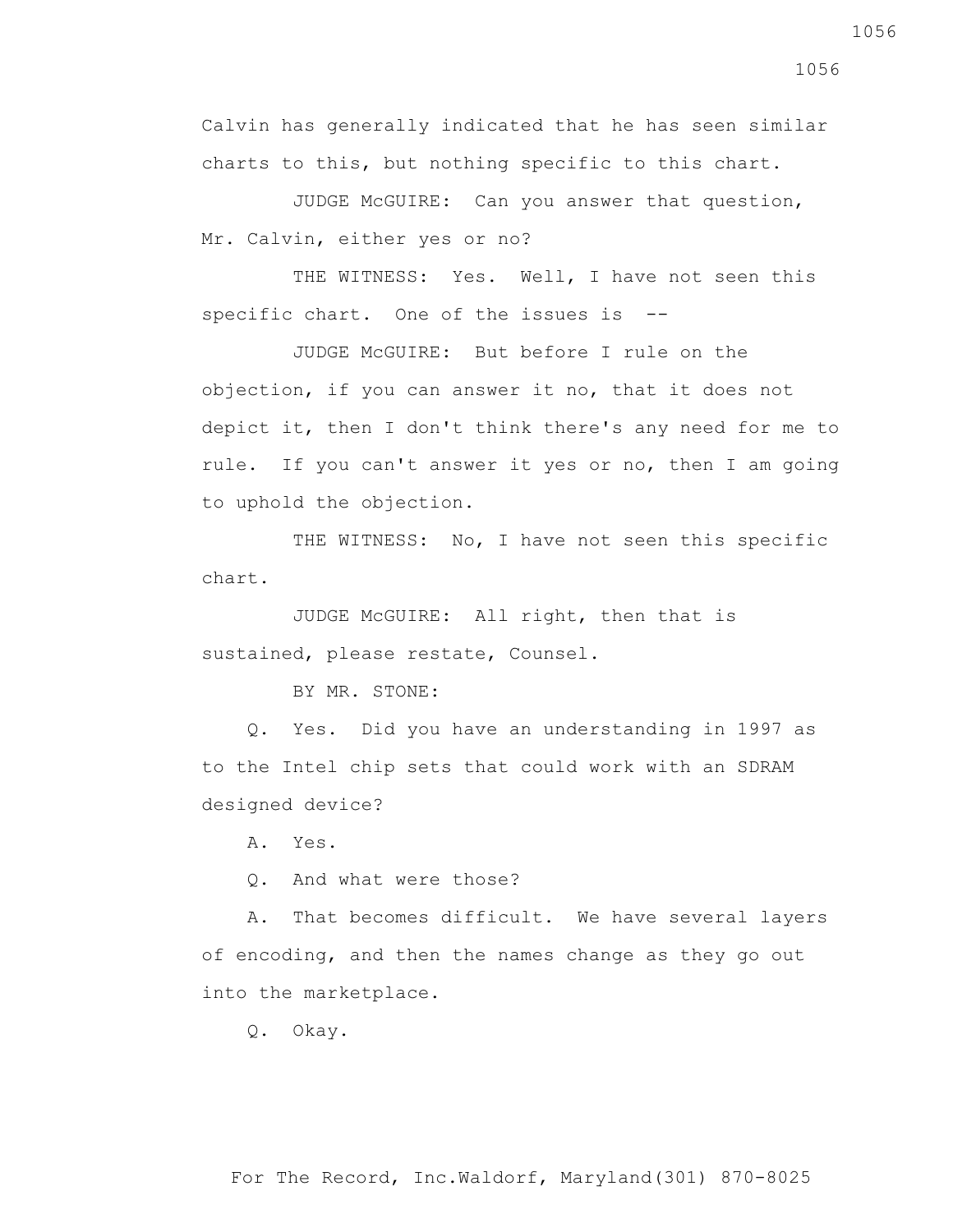A. The ones -- I could not give you a name of the particular chip set.

 Q. Let me ask it this way: Intel had a chip set that was called the Intel 386, correct?

A. Um-hmm.

Q. And that's yes for the reporter?

A. Yes. I'm sorry.

 Q. Thank you. And what memory devices worked with the 386?

 A. Again, I didn't follow the naming contention. If that was the one that came out roughly in this time frame, then that's a question I would have. If that's the one you're referring to, then I was aware of that chip set.

 Q. Let's ask it that way. The chip set that came out in 1997, regardless of the naming contention when it went to market, what DRAM device worked with that?

 A. There was a version that would work with two types of DRAM.

 Q. Okay. And what were the two types that would work?

 A. One of those was provisions for SDRAM, the other of those was Rambus RDRAM. So, that actually had two different -- two different sectors.

Q. And is that the one that you recall coming to

1057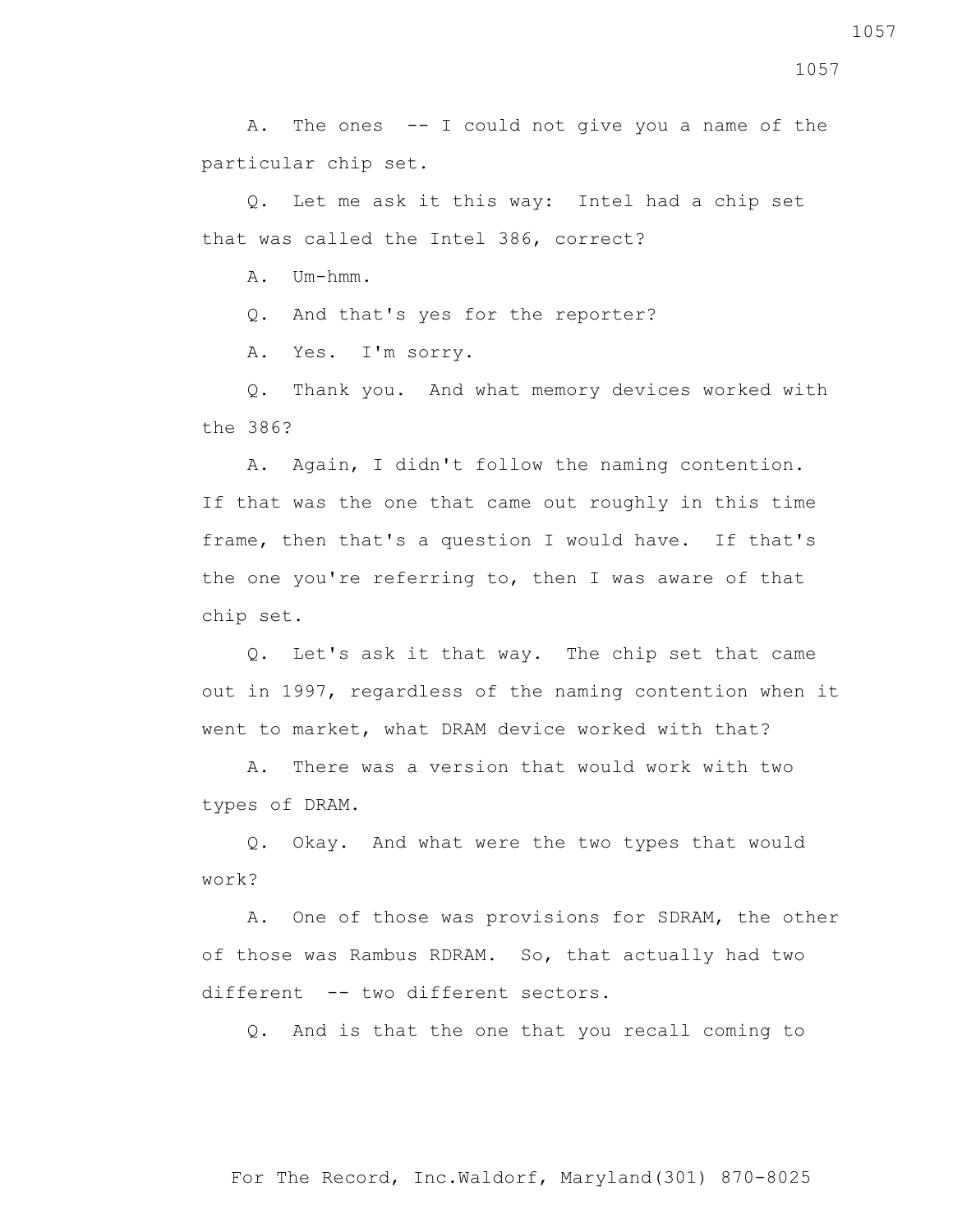For The Record, Inc.Waldorf, Maryland(301) 870-8025

1058

market some time in the time frame of '97?

 A. It's got to be roughly in that time frame. It could have been within a year or so either way. I can't recall.

 Q. Turn, if you would, to the sixth page of this document.

A. Okay.

 Q. Using this simply as a guide, as of 1997, was it correct that Intel had worked with DRAM vendors for more than a year in trying to understand various alternative technologies that it might utilize going forward?

 A. Yes. Now, you're referring to the second  $b$ ullet?

Q. The first one really.

A. The first one, okay. Yes.

 Q. And let me ask you, were you part of a process at Intel where you considered the future use, in terms of future products, of SDRAM, SyncLink and RDRAM?

A. Yes, I was part of that process.

 Q. And was one of the SDRAM products that you considered something that was known as DDR SDRAM?

A. We looked at that.

 Q. And was it your understanding at the time this consideration process was going on that ultimately Intel made a decision in the '97-'98 time frame as to what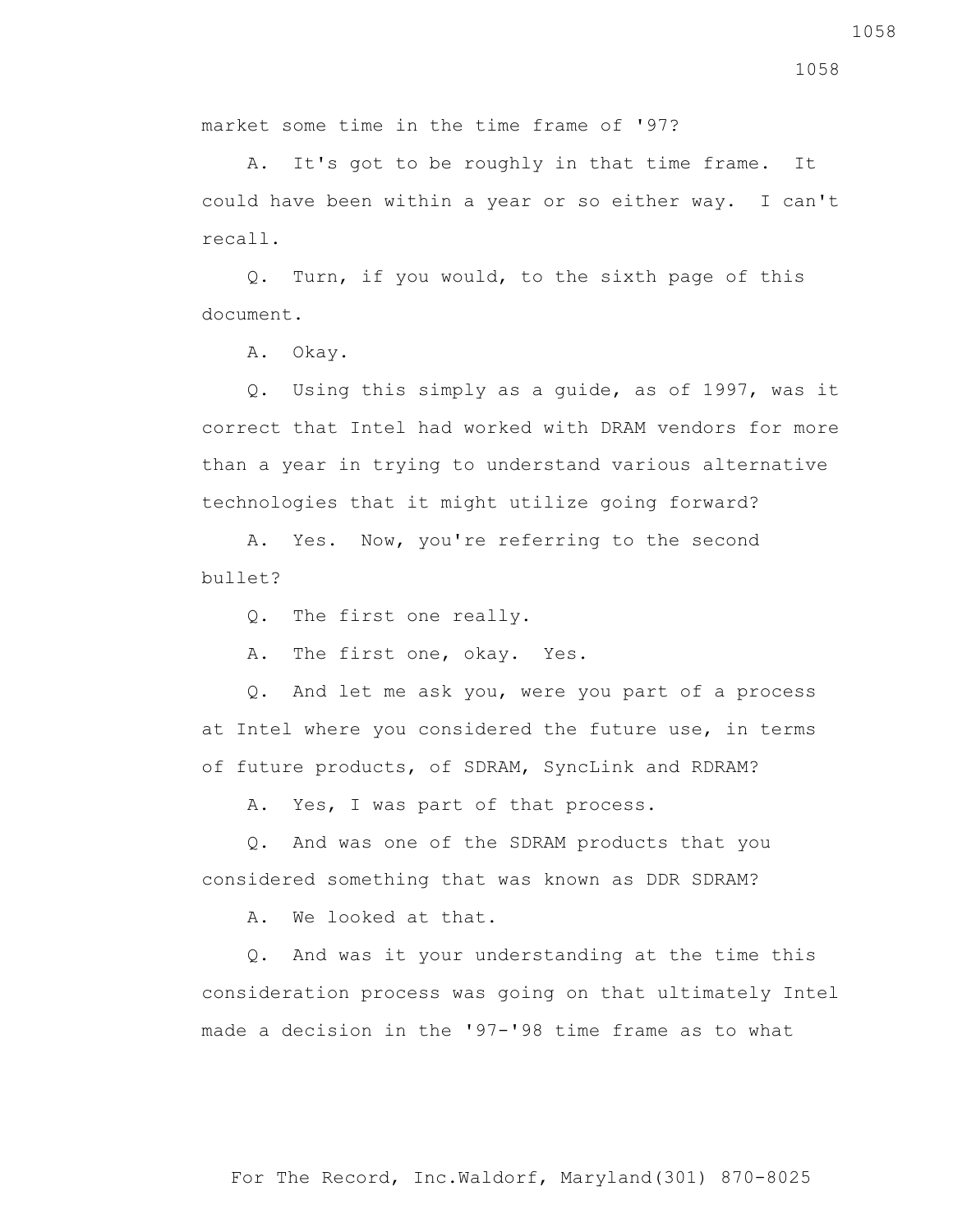they preferred?

 A. Now, here is where I get cloudy. I have to take a step back. I previously mentioned that I left my previous position in '97. By mid-year '97, I was transferred into a new job, with a new set of responsibilities. So, any tracking I did related to DRAM or RDRAM or Sync DRAM past that point would have been ancillary. It would have been through news media or through just pick up general information within the corporation.

 Q. Right, and I want to limit myself if I can to the time period that you were still involved in this process. So, am I correct to understand that you were involved up until the midpoint of '97?

 A. Actually, my involvement tapered very quickly after the March '97 meeting. I was heavily involved there, but I had already accepted a position at the Arizona site, at that time, and so I was in a wind-down phase past that point.

 Q. Okay. Well, let me try one other document and see if this is still a period of time when you were involved. Let me show you RX-904. If I may approach, Your Honor.

A. Okay.

Q. And you'll notice that RX-904 is dated April 1,

1059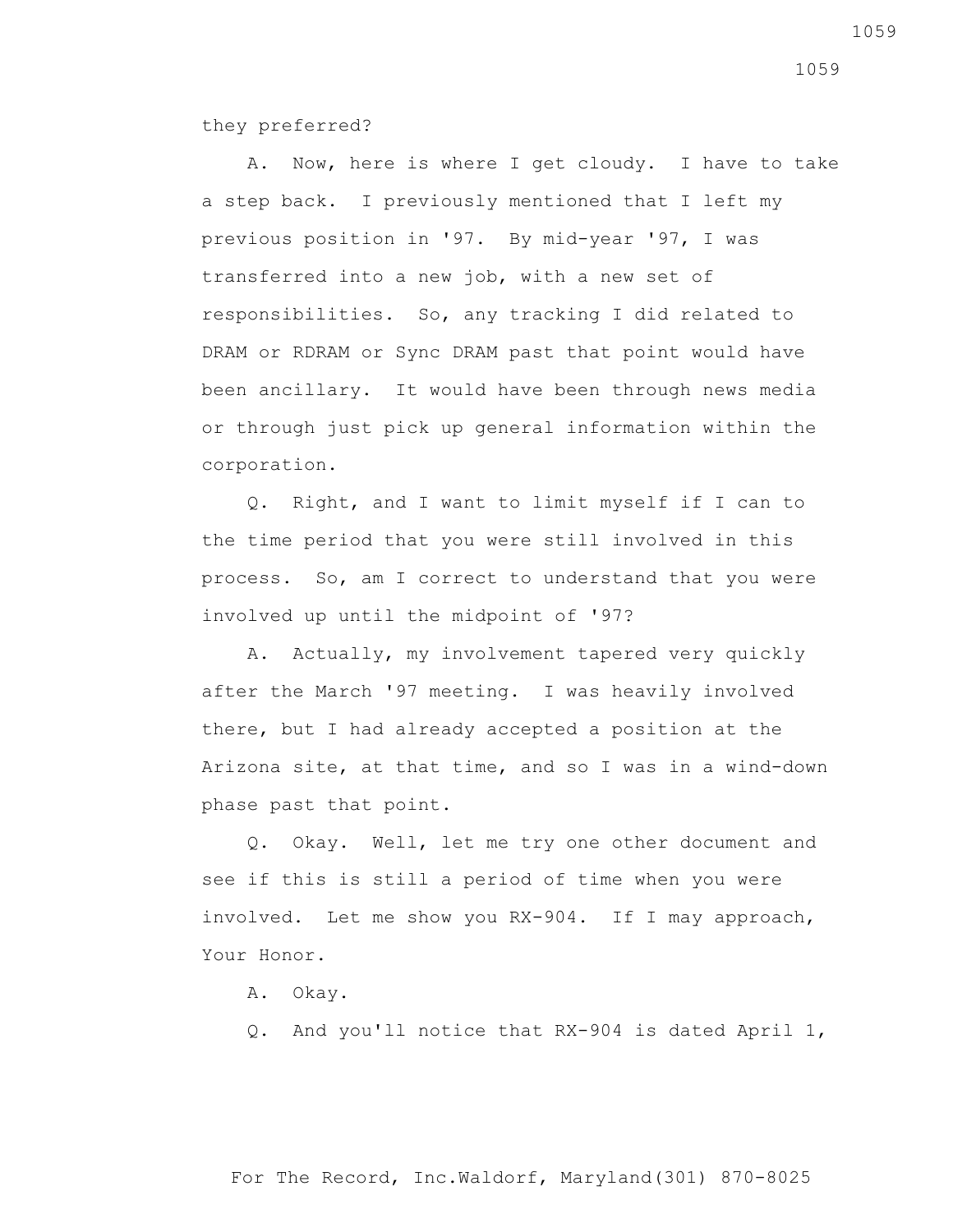1997. Do you see that up at the top?

A. Yes, I do.

 Q. And is this a time period when you were tapering down but were still involved in consideration of the future memory path or direction?

 A. Yes, it would have been in the crossover activity, yes.

 Q. And if you turn, do you know what these materials relate to, the cover page which says Rambus Program Review, April 1, 1997. Do you know what the purpose was for this or how this was used?

 A. I would have to make assumptions, since I did not participate in the program review.

Q. Okay, so the program review was done by others?

A. Yes.

 Q. Were you somebody who provided input to that process?

A. Yes, I would have -- not directly to any of this document, but as part of what built up to this, yes, I would have.

 Q. Was your focus in the technical sense just on the bus architecture of the various DRAMs?

 A. That was my focus. Now, obviously since I was part of committees which weren't directly attached to bus, I had the understanding enough to function well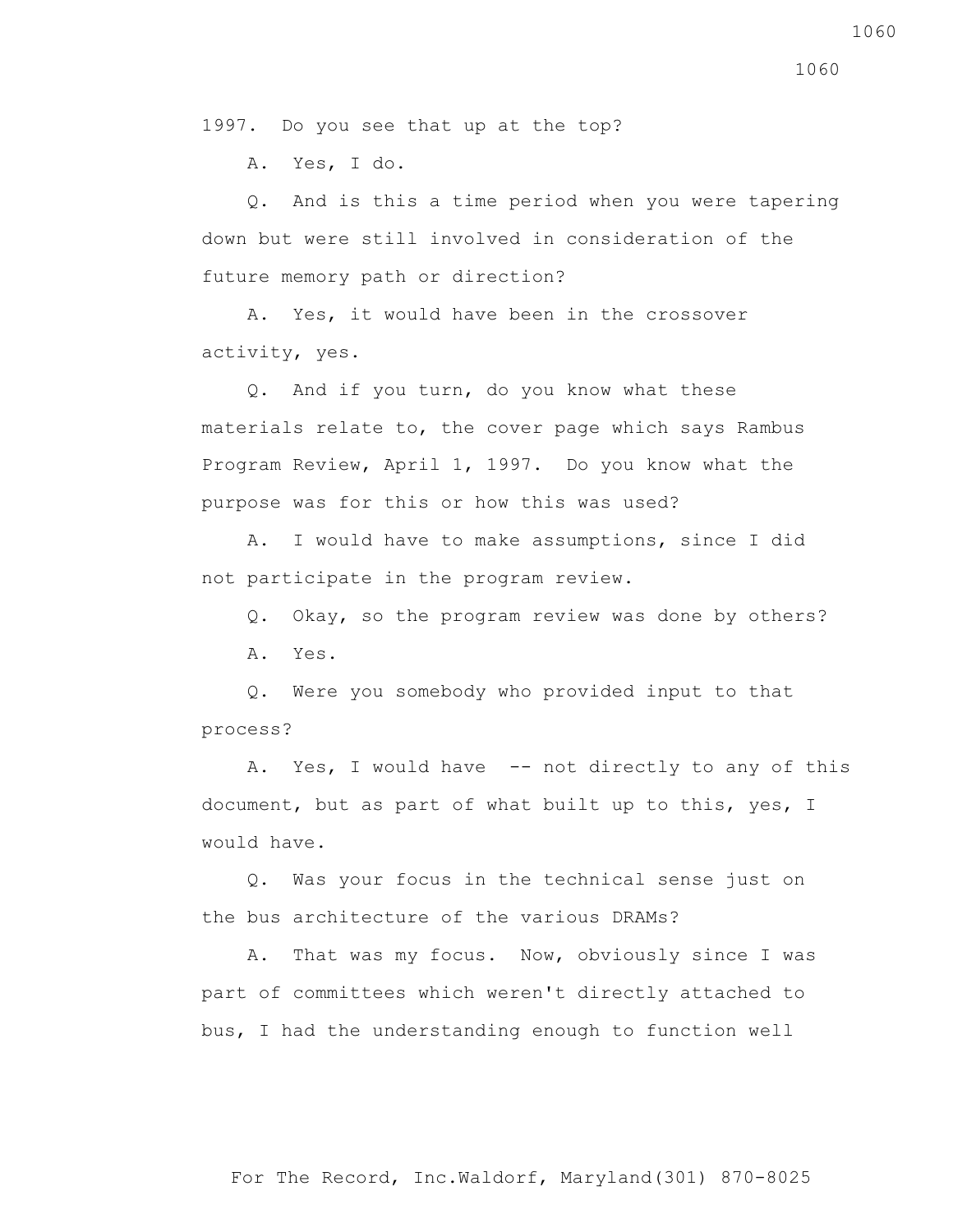within these committees.

 Q. Do you know what the process is at Intel for something called a program review?

A. Yes, I do.

Q. Explain that to us, if you could.

A. A program review is -- there's a lot of work that you go through in an evaluation process, technical work, cost analysis, the road map alignments, all those things we've talked about. Where it all comes together is in a program review. Now, it doesn't have to be the final review, but what it always means is, you've got enough of an answer, you've got it well documented, you've done all the homework, and you bring it before a group of personnel, typically with management well represented, so that you can present the findings.

 Q. And is that done as a prelude to making a decision or is it done even after decisions are made just to bring management up to speed, or are there other purposes? If you know.

A. In most instances, it would be a -- I mean, you would like to think of it as a prereview, before a decision is made. That's not necessarily the case. You could actually look at the program review as what's the status of this program now that a decision has been made, what are the hitches that hadn't been considered,

1061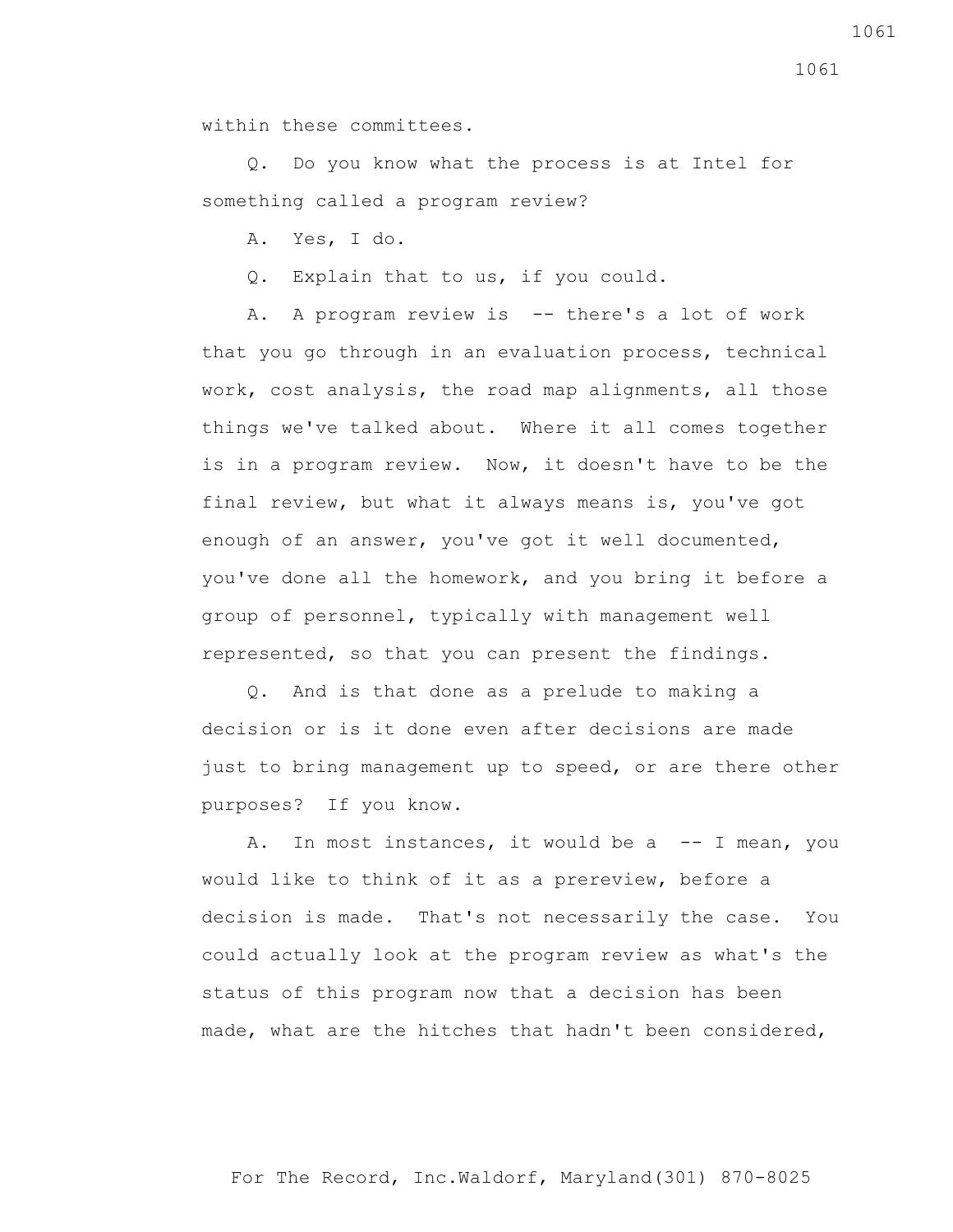if any, where are we in the process. So, a program review could be on either side of that decision.

 Q. And was it important in preparing a presentation for a program review to create documents that accurately reflected the current status?

A. Yes.

 Q. But the particular exhibit, the exhibit that I have in front of you, is not one that you recall having seen before today?

A. Not this, no. Not this review.

 Q. I'm going to save my questions, then, for others, I think, on the specifics of that document.

A. Okay.

 Q. Do you recall being present -- let me strike that.

 Do you recall hearing at a JEDEC meeting or otherwise that at a SyncLink meeting a question about Rambus's patents was brought up and discussed?

 A. Yes, I recall hearing that discussion within JEDEC.

 Q. And how did that discussion come to your attention?

 JUDGE McGUIRE: And Counsel, again, let me interject and inquire, do we have for context purposes, a time frame under which you're asking?

1062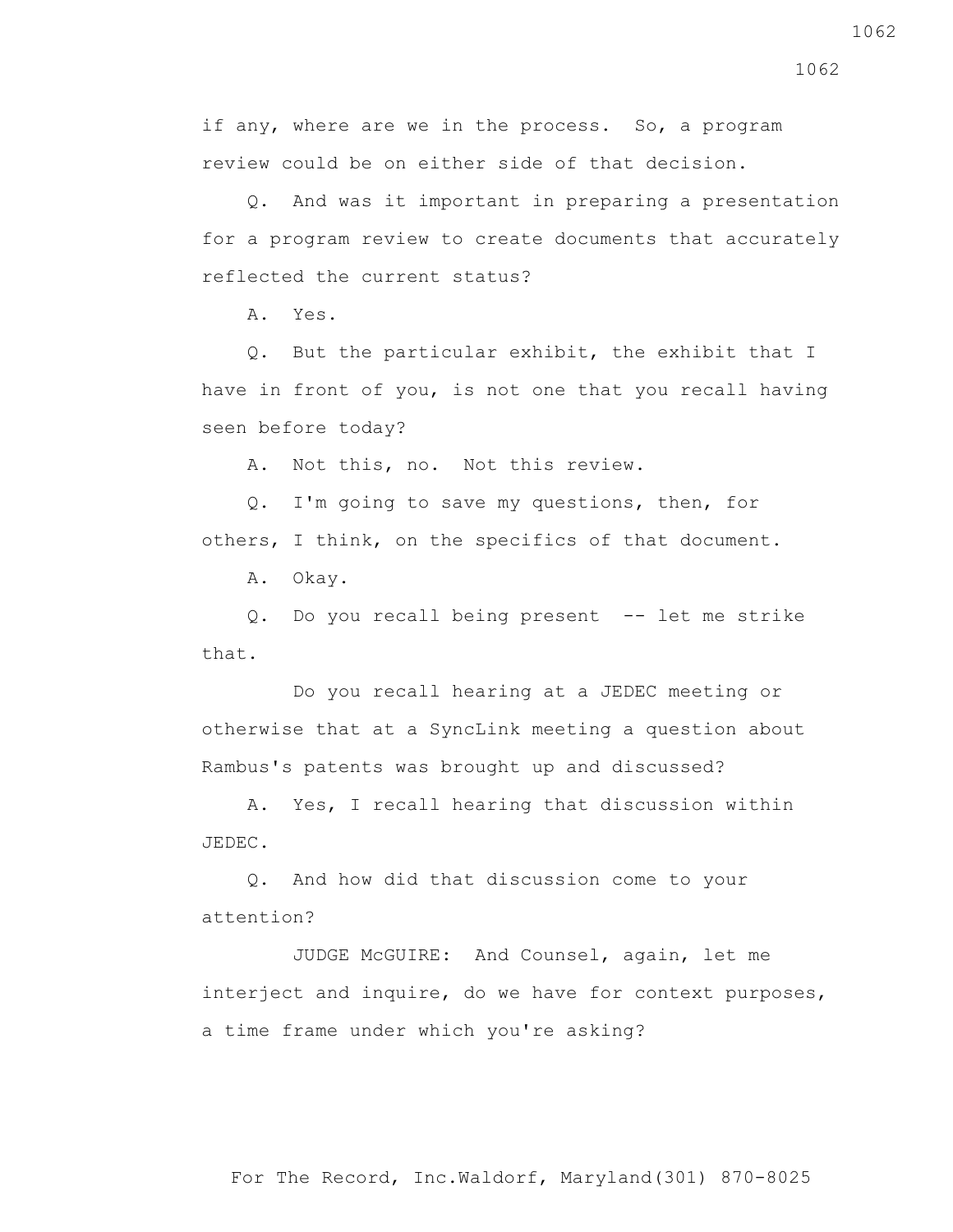BY MR. STONE:

Q. Let me do that first, Your Honor.

 Can you give us a time frame, Mr. Calvin, when this discussion came to your attention?

 A. The most specific things I can recall have got to be in the '96 to '97 context, towards the end of my tenure.

 Q. And I want to show you a document and see if this is something -- well, let me ask you this: Did anybody ever make available to you copies of SyncLink minutes?

A. Yes.

 Q. And did you see SyncLink minutes for meetings other than just the one meeting you attended?

A. No.

 Q. Weren't you mailed SyncLink minutes for a period of time?

 A. Yes. Well, no, actually, just the one. I was asked by one of the head members of the SyncLink support group if we were going to continue in membership role, and I said no, not at this time, because we had decided to wait and watch it from the sidelines. And he said, well, should I continue to send you the minutes, and I said, no, I'll watch them through the JEDEC forum and I'll know when they're ready.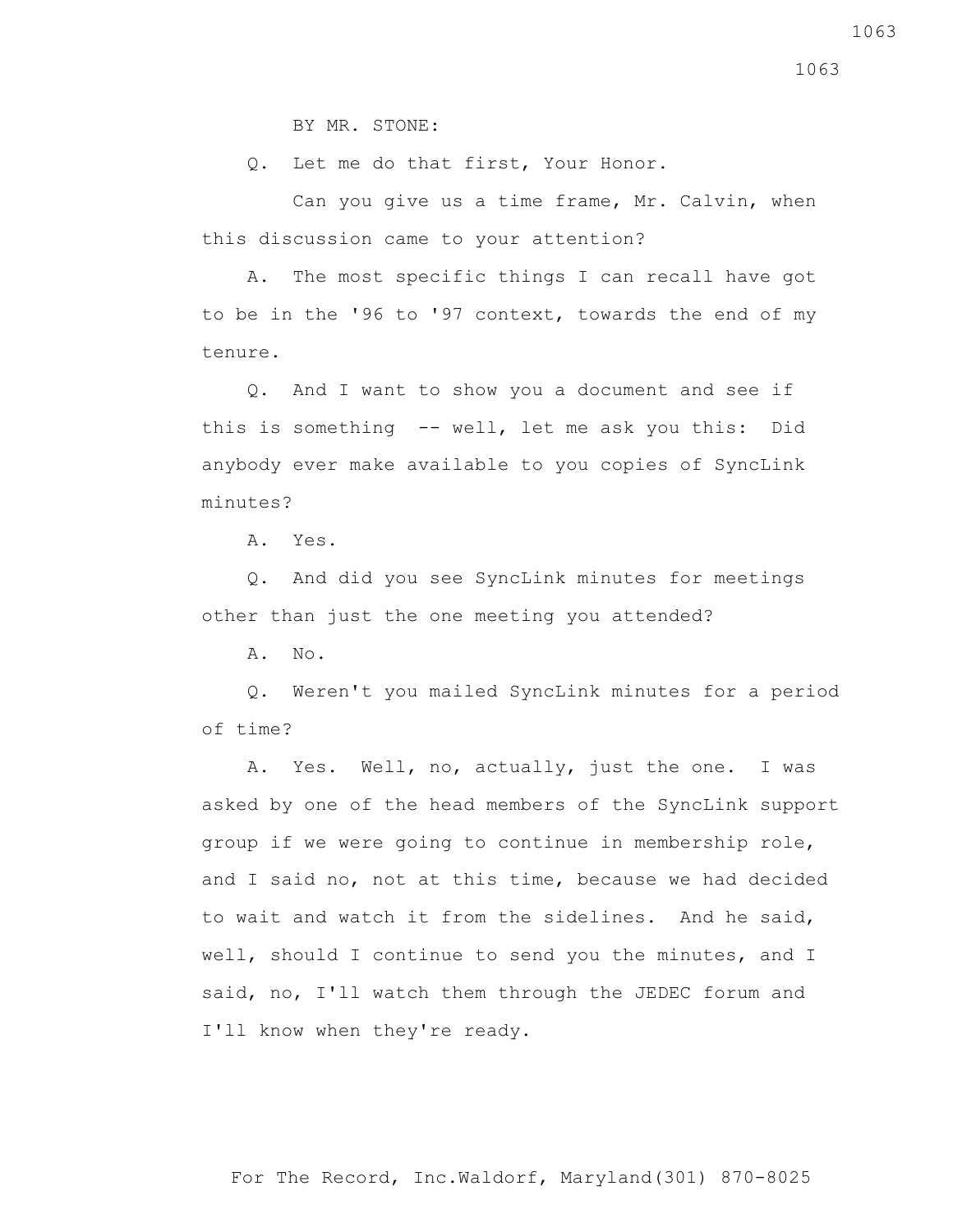Q. Okay, so your recollection is you only saw the one set of JEDEC?

A. I only saw the one set.

 Q. Let me ask you about a JEDEC meeting, then. And I'm going to hand you a copy of Exhibit RX-888. And if you would take a look at the first page of Exhibit 888.

A. Yes.

 Q. And can you determine from the first page of Exhibit RX-888 if you were in attendance?

A. Yes, I was.

 Q. And do you recall specifically anything about this meeting?

 A. Well, the first thing I observe is that you notice another version, you didn't ask me this question, but I'm shown as the member present for Intel.

Q. Yes.

A. And the other present, Konrad Lai is shown.

Q. Was he upset? I'm teasing.

 A. No, I was noting this that at some point it switched over.

 Q. It toggled over to you and you became the member?

A. Yes.

 Q. And that's what's reflected in that portion of the minutes, correct?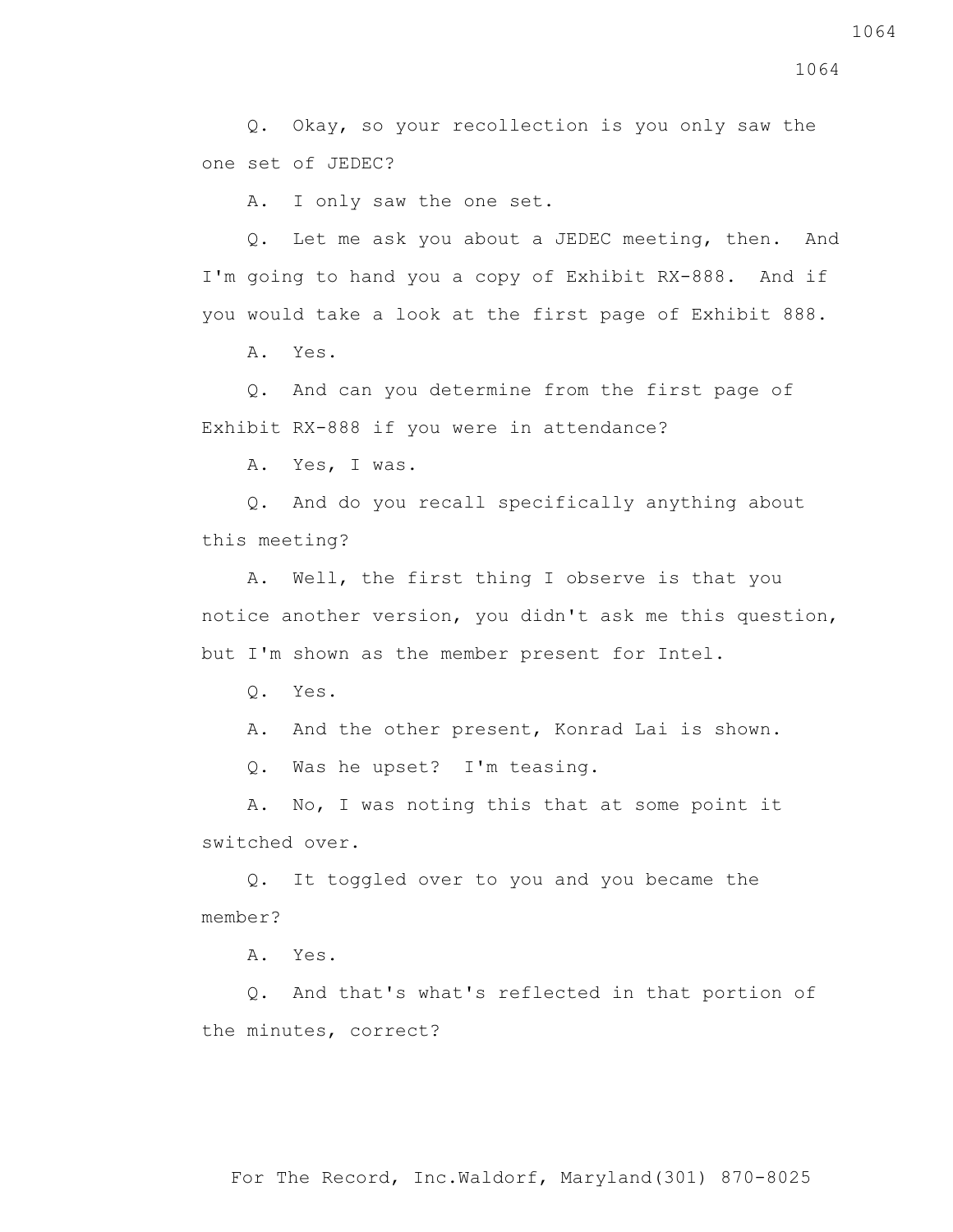A. Yes.

 Q. And turn, if you would, it's the fourth page of this document, because there's two pages per copy, you'll see it's page 7.

A. Um-hmm.

 Q. And there's an item 6.6 on the lower left-hand corner where it says, "NEC DDR SDRAM." Do you see that heading?

A. Yes.

 Q. And it says, "Some on the committee felt that Rambus had a patent on that type of clock design, others felt that the concept predated Rambus by decades," and it goes on from there. Do you see that?

A. Yes.

Q. Do you recall this discussion?

 A. Yes, this was probably the one that I was recalling as maybe the first reference to some questions on the clock.

 Q. And do you recall who it was at the meeting who commented that some on the committee felt that Rambus had a patent on that type of clock design?

A. I think I know.

 Q. And what's your best recollection? I don't want you to guess, but if you have a recollection, I do want that.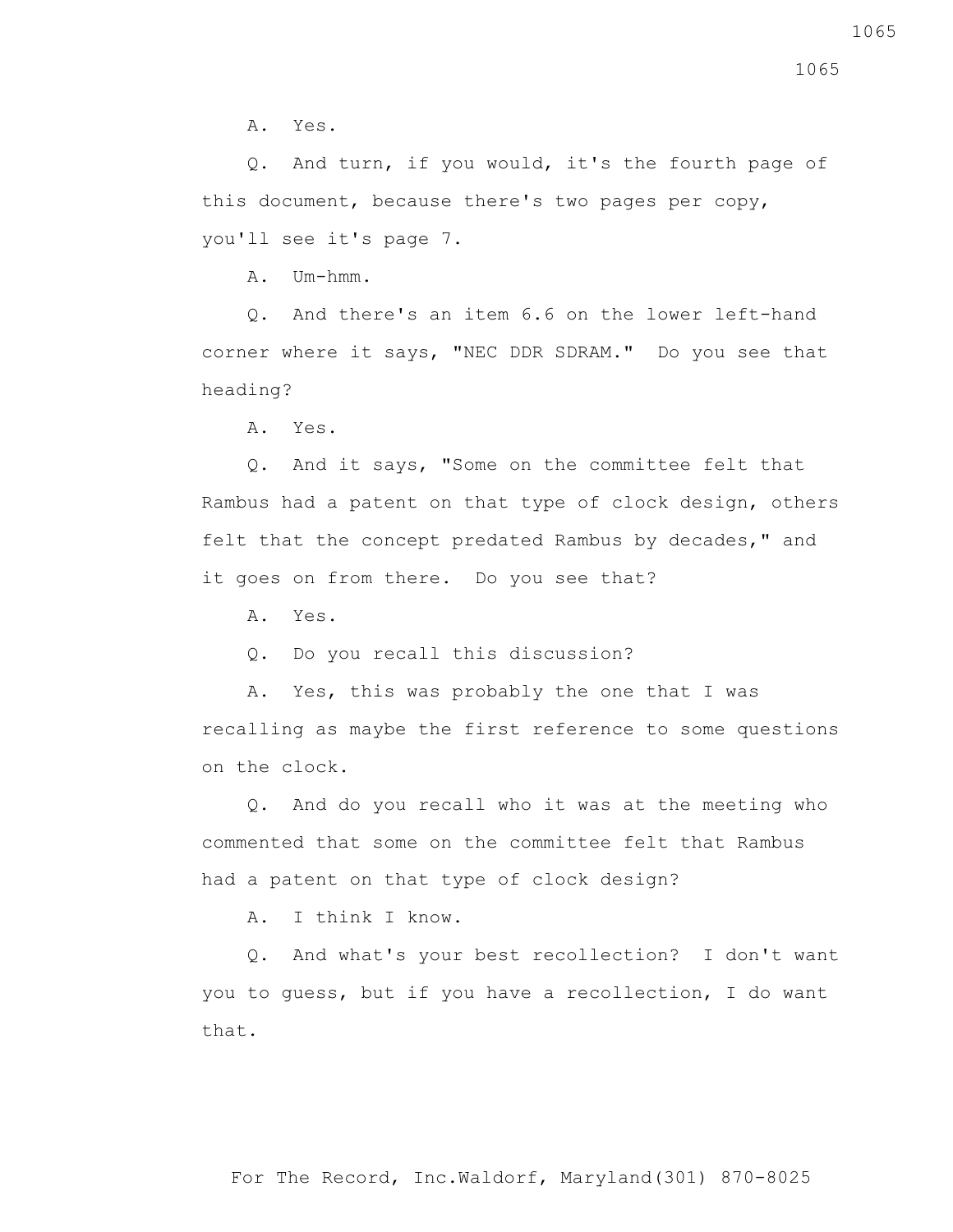A. Actually, it would be a guess, as a partial recollection, but --

 Q. Well, share with us your partial recollection and we'll understand its --

 A. I would have thought maybe HP, but it could have been several other member companies.

 Q. And who was the HP representative at this meeting, if you know? Who do you have in mind by name?

A. Hans Wiggers.

 Q. And with respect to 42.3 on this subject, when did you start attending the 42.3 meetings?

 A. I actually attended 42.3 as early as 1992, maybe mid-1992, June would have been a typical meeting. I was attending for information gathering. And later, it was only in '93 that I actually joined the committee.

 Q. Do you recall any of the specifics at the meeting we just looked at, the Fort Lauderdale meeting, any of the specifics that was discussed regarding the extent of Rambus's patents?

 A. What I recall, and I can't remember all of the discussion, I guess what I remember from discussions at the meeting was that there were potentially a number of patents or several, whatever the term used, that might be of a concern. And I don't know that it was -whether clock, dual edge clocking was specifically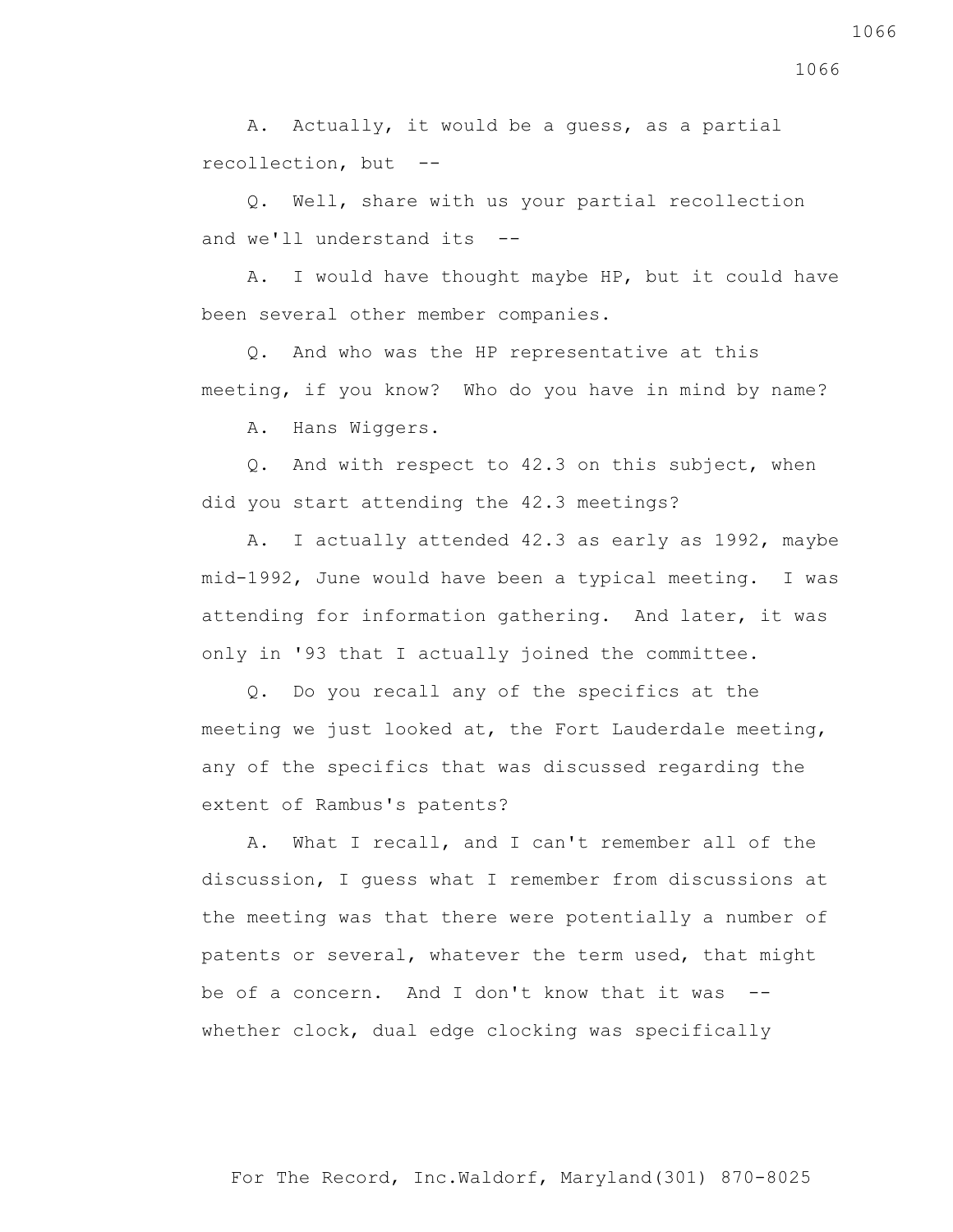mentioned. I don't recall the specifics.

 Q. Do you recall anyone saying at that JEDEC meeting that they had looked at Rambus patents and had formed views one way or the other on those patents?

 A. I don't remember that specifically. I guess what did stick in my mind was a generalized concern that patents may exist and had not been disclosed to the standards committee. That was the thrust of it.

 Q. And you had been present, hadn't you, in earlier points in time when a question had been asked of Rambus as to whether they wanted to comment on intellectual property?

A. Yes, I had.

 Q. And the Rambus representative, who was Mr. Crisp, correct?

A. Yes.

Q. Said he had no comment?

A. Generally no comment or that --

 JUDGE McGUIRE: Wait a minute, that's not the question. Just answer the question, if you would.

THE WITNESS: I'm sorry. Okay, the question, please.

 JUDGE McGUIRE: Well, restate the question, Mr. Stone.

## BY MR. STONE:

For The Record, Inc.Waldorf, Maryland(301) 870-8025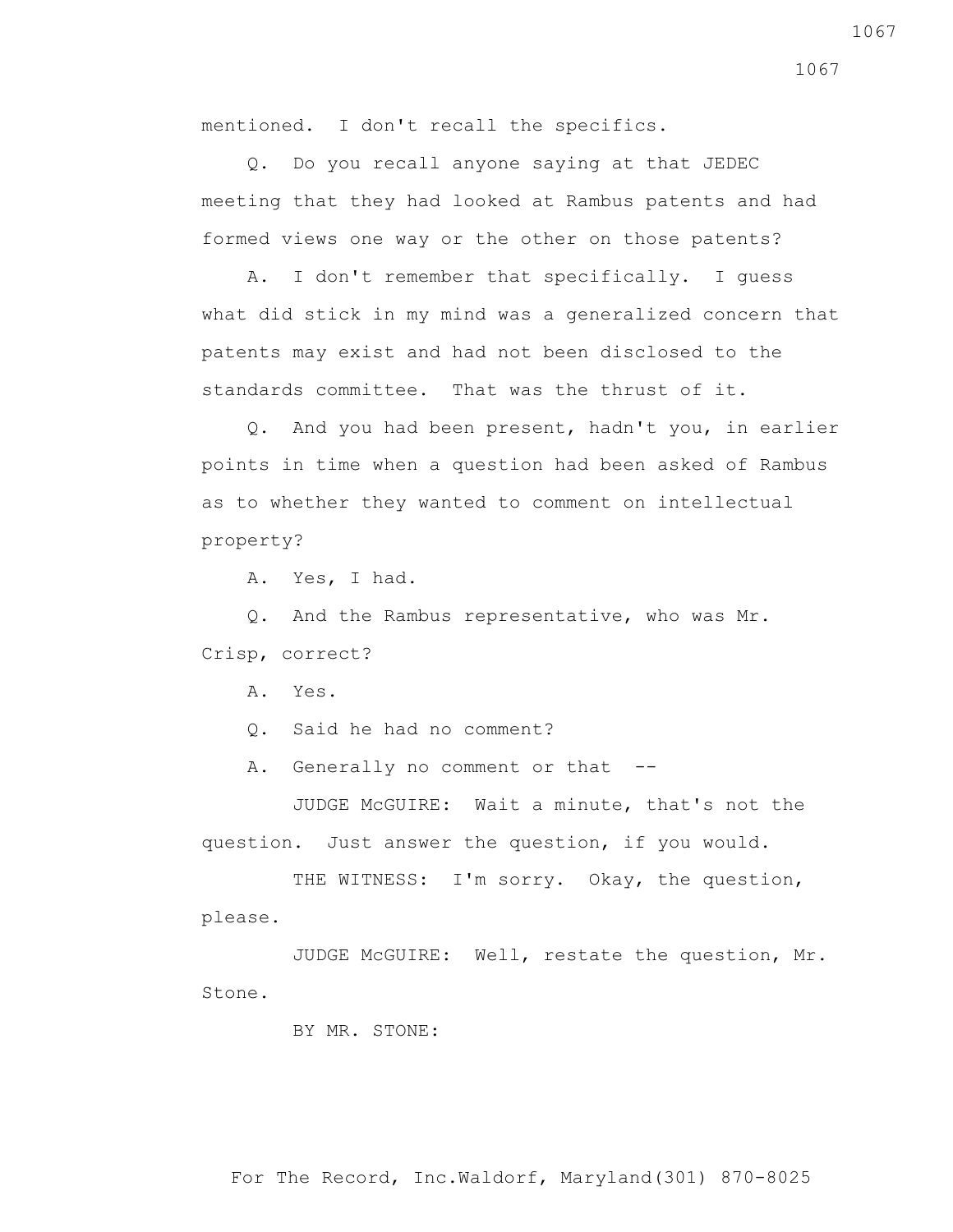Q. Yes. Let me see how I can put it. Were you at a meeting where a Rambus representative was asked if he cared to comment on whether Rambus had patents or intellectual property that covered a particular subject?

A. Yes.

 Q. And was the representative who was there from Rambus Mr. Crisp?

A. Yes.

 Q. And at that meeting, did he either say no or shake his head no that he didn't want to comment?

 A. From what I remember of the comment was not at this time.

 Q. And were you later present at a meeting where a letter from Mr. Crisp was read?

A. Yes, I was.

 Q. And a copy of that letter was then appended to the minutes, wasn't it?

A. Yes, I believe that's correct.

 JUDGE McGUIRE: Wait a minute, I'm going back here. I'm not clear on your answer there as to whether you heard a comment or you did not hear a comment.

THE WITNESS: There was a comment, I cannot recall the specific comment.

 JUDGE McGUIRE: So, you cannot recall the comment. Is that your testimony?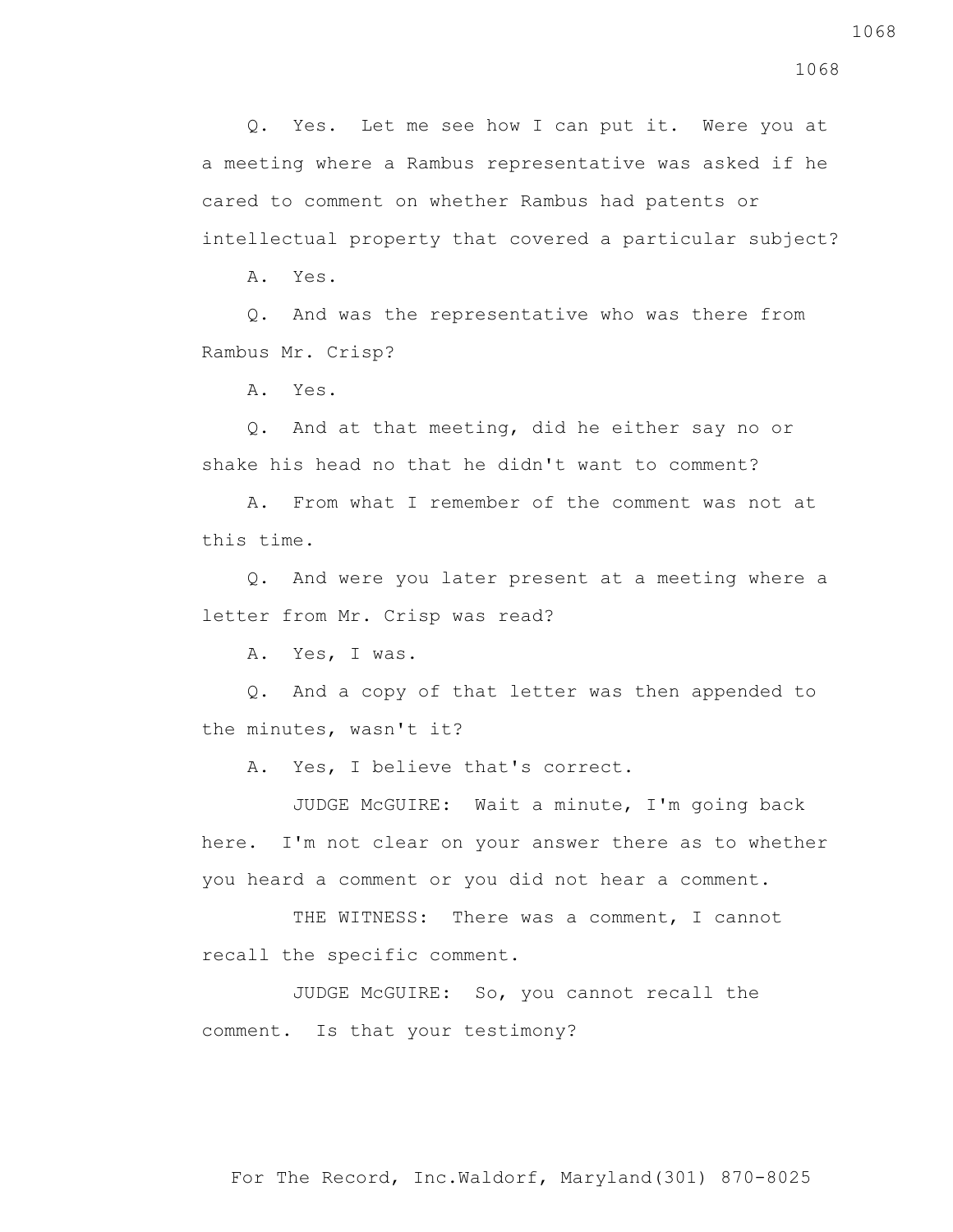THE WITNESS: Well, my testimony is that it was negative, that there would not be a presentation at that time, but I don't remember the specific wording.

 JUDGE McGUIRE: Okay. All right, Mr. Stone, I'm sorry, I just wanted to clarify.

BY MR. STONE:

 Q. No, that's quite all right. I want the record to be as clear as we can, Your Honor.

 Let me go back to that conversation and just make sure, Mr. Calvin, we have all of your testimony on it.

A. Okay.

 Q. Do you recall that that question of do you care to comment, or words to that effect, was put to Mr. Crisp at a meeting in May of '92 in New Orleans?

 A. It could have been, I could not tie down the date.

 Q. Was it in the time frame early when you started attending 42.3 meetings?

 A. Relatively early, yes. Well, I could not tie down the time.

 Q. And is your best recollection that when asked if he cared to comment, what Mr. Crisp indicated in some fashion was in the negative, either not at this time or in some other fashion in the negative?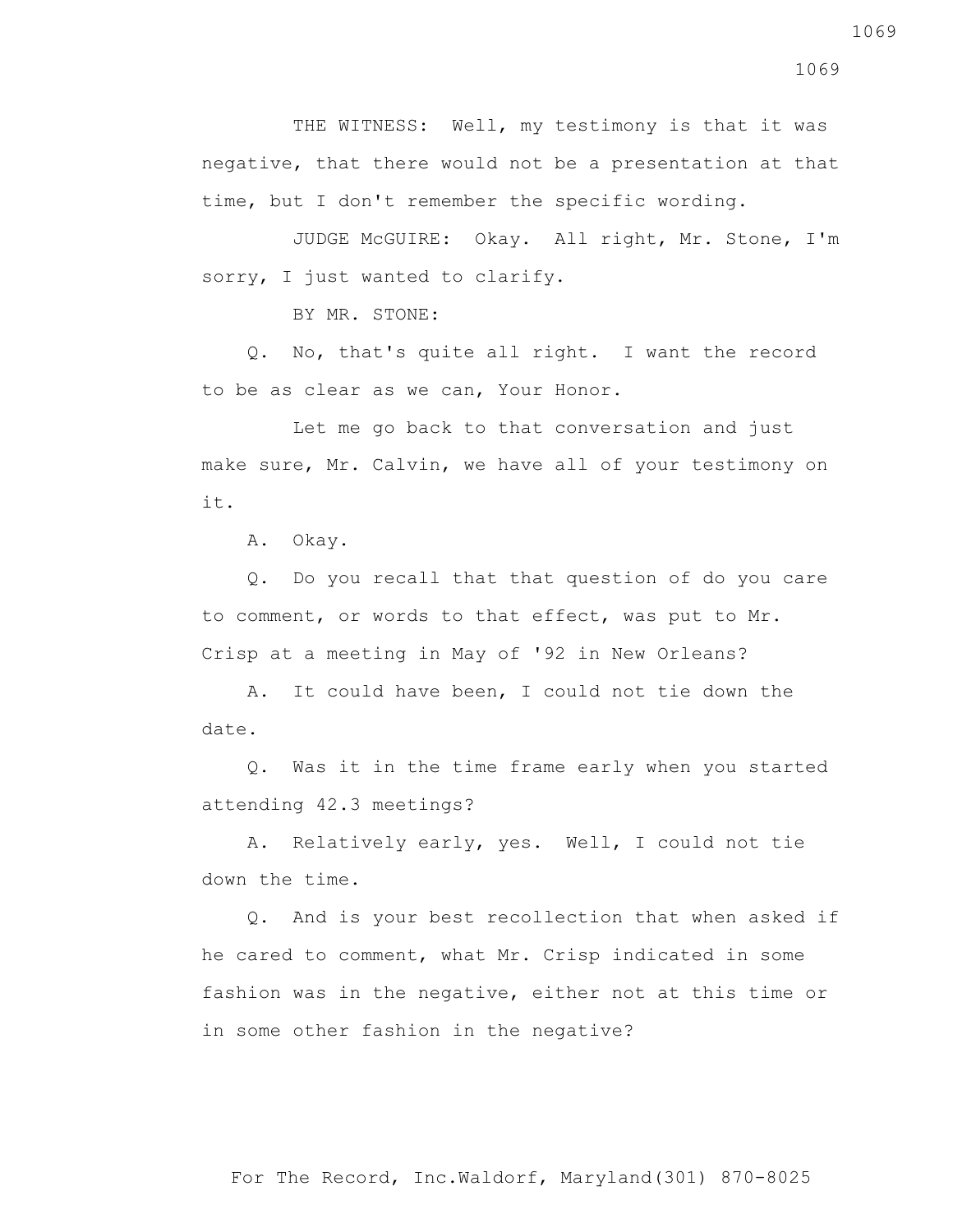A. That was my impression, yes.

 MR. SWINDELL: Your Honor, I'm going to object to the question as vague, in the negative is vague.

 JUDGE McGUIRE: Well, that's overruled, I think I understand the context of the answer and you'll certainly have a chance to go into that again on redirect.

BY MR. STONE:

 Q. And then was the letter that I had asked you about a moment ago, from Mr. Crisp, that was presented in a meeting, was that presented in September of 1995?

 A. Probably, I remember it being in the '95 time frame, I don't remember which meeting.

 Q. And was your understanding from that letter that was presented at that meeting, was it your understanding that a silence by Rambus at meetings should not be taken as an indication that it didn't have an intellectual property?

 A. That was a general message that I recall from the letter, yes.

 Q. And was it your understanding that when in the first instance, when Mr. Crisp responded in some fashion, either not at this time or what I referred to earlier as in the negative, that he was not providing information to the committee that the committee wanted?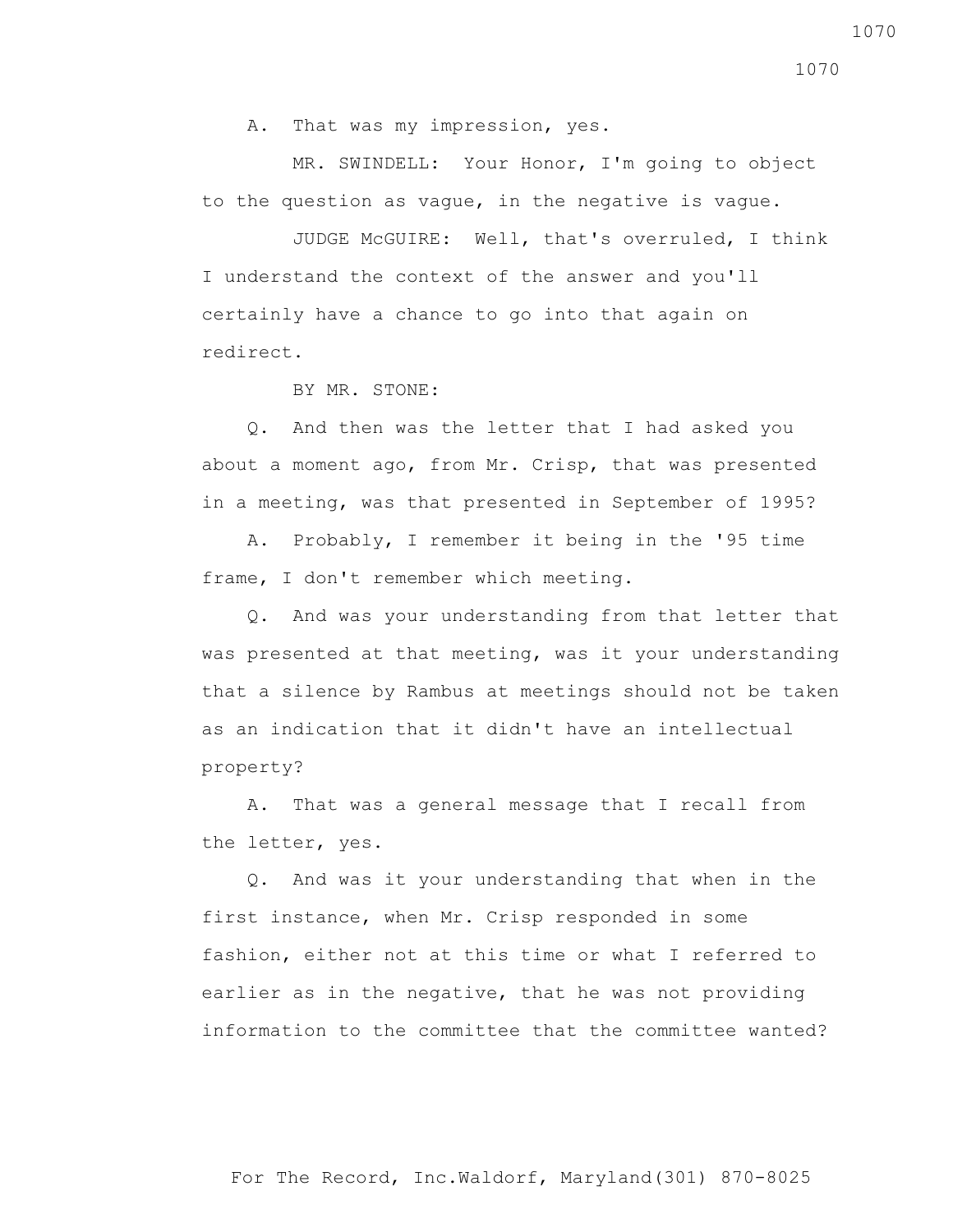A. No, not at that time.

Q. Did you later come to that understanding?

A. Yes.

 Q. And when was that that you later came to that understanding?

 A. Again, I can't remember the specifics, but there were subsequent requests by the chair for Rambus as a member to make presentations regarding either their technology or their patents so that the group would have an understanding of the application to the standards. I can't remember when, but I do recall that.

 Q. And is it your recollection that Rambus responded again in some fashion that they declined to do so or were not going to do so?

 A. No, I can't really recall what the response was at that time.

 Q. Do you ever recall Rambus giving a presentation? A. No.

Q. Okay.

A. So, that would be my recollection, yes.

 Q. Okay, thank you. Do you know an individual by the name of James Akiyama?

A. Yes, I do.

 Q. And is he somebody who was involved, employed at Intel?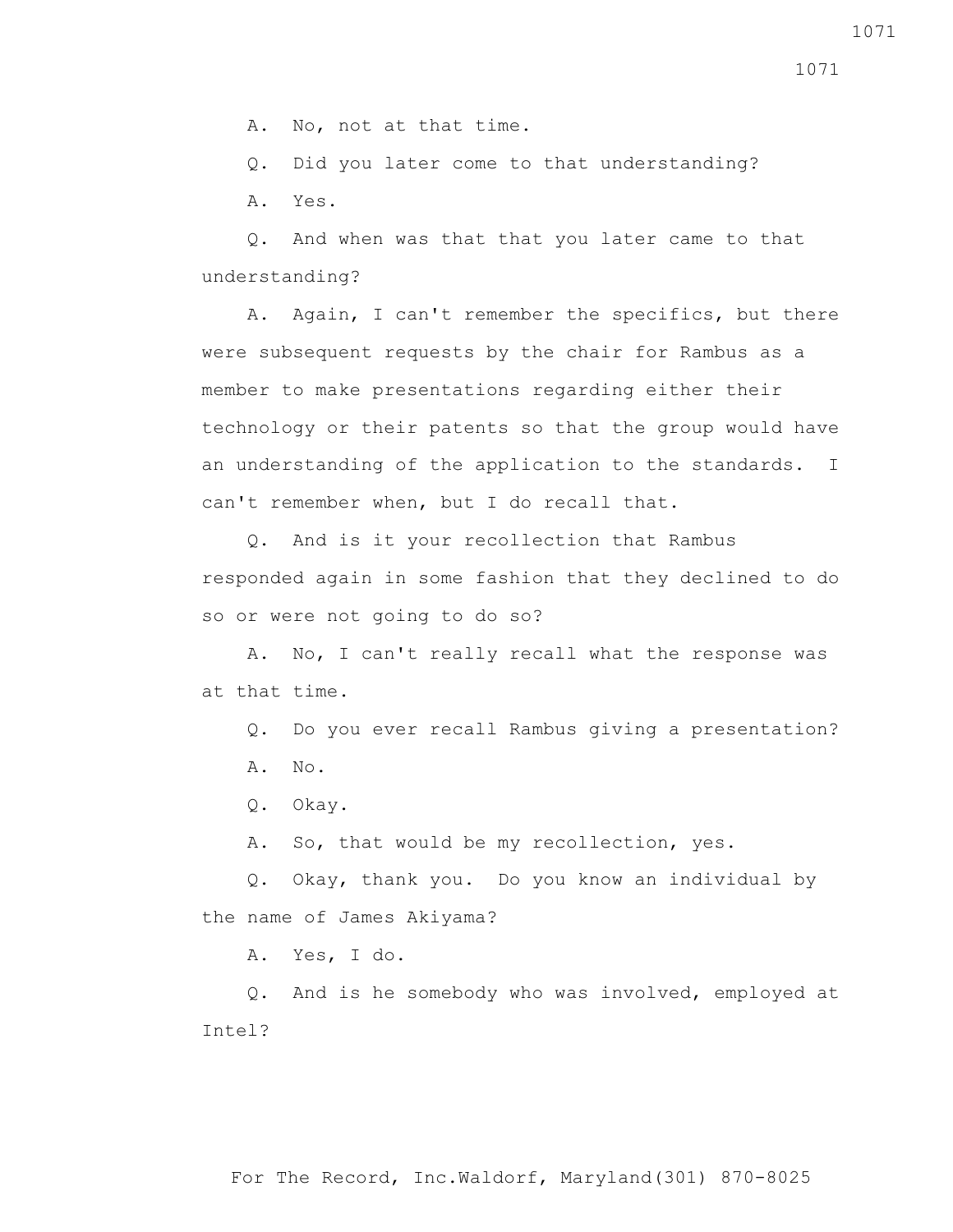A. Yes, he is.

 Q. And is he somebody that's involved with the Intel/Rambus relationship?

A. Yes, he would have had involvement with that.

 Q. And did you ever talk with him about his understanding as to the extent of intellectual property or patents that Rambus had?

 A. Not directly, except that I did have some conversations, and this would have been -- this would have been relatively late in my alignment with the group in Oregon. I do remember James discussing a number of things about what I knew about the technology and from JEDEC and so forth. And that he had the intent at the end of this to give Rambus a direct call, I think it was, or to some -- maybe he went through another channel, but at any rate, he wanted some clarification on certain items. And we did not discuss and delineate each one of those items.

 Q. Let me see if I can show you a document, see if that at all jogs your recollection. I will show you RX-920. Now, you won't have seen this document before, I don't think, Mr. Calvin, I'm not suggesting that you did. It's an email chain and it was produced to us by Micron, but I want to just see if it jogs your memory at all about conversations that you had with Mr. Akiyama or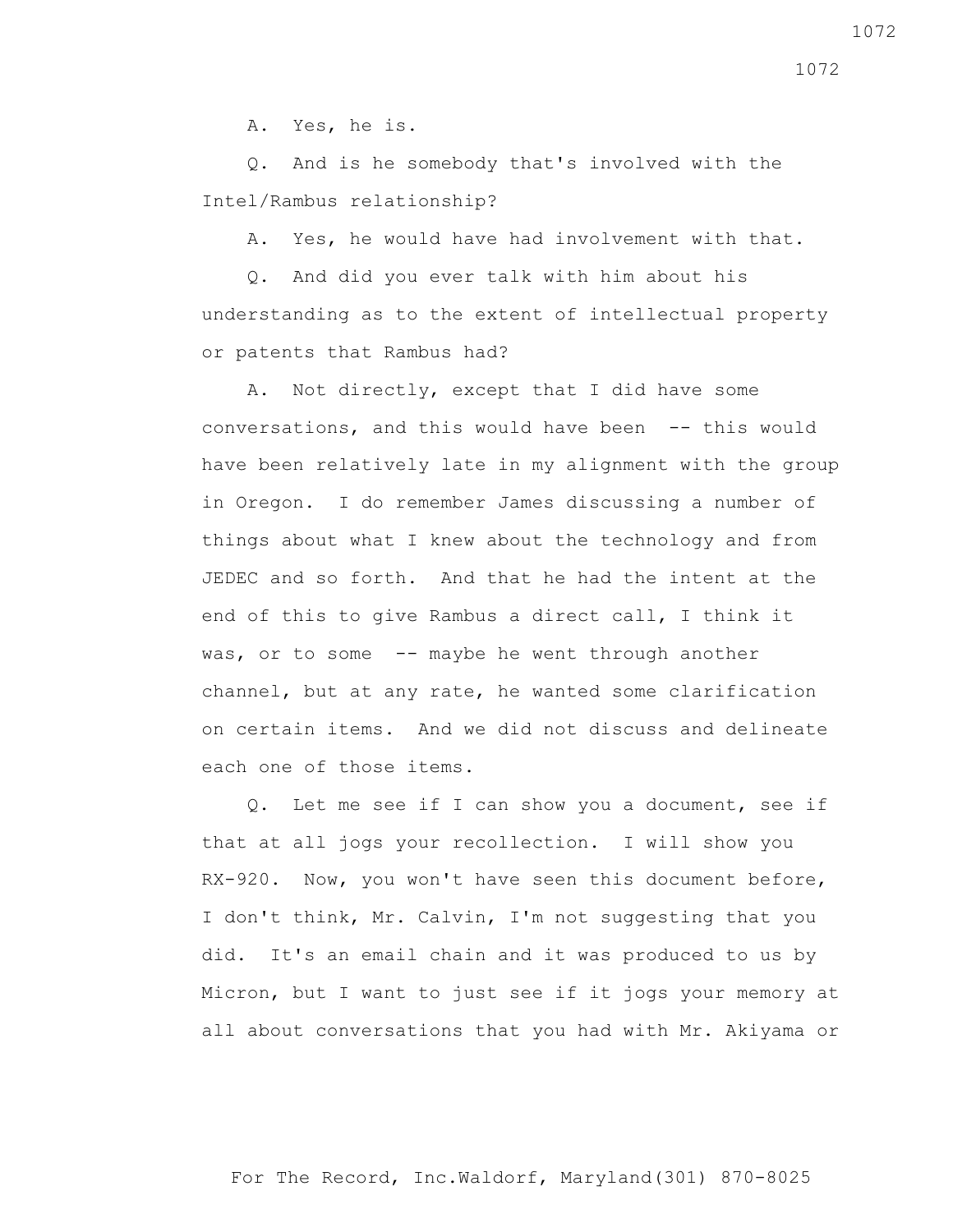the time frame. I just want to draw your attention to the second email down, and see if I can refresh your recollection with this wording here.

 Do you see where it says, "Rambus feels DDR for any memory is under their patent coverage. James says that Rambus has more IP than Intel has seen."

A. Yes, I see that.

 Q. Do you recall, does this help you at all recall whether when you talked to Mr. Akiyama he told you that it was his understanding that Rambus felt that they had intellectual property or patents or something on DDR?

 MR. SWINDELL: Your Honor, I'm going to object here. Mr. Calvin did not say that his recollection needed refreshing, I think what he said was we did not discuss and delineate each one of those items.

 JUDGE McGUIRE: That is sustained. Let's lay a proper foundation here, Mr. Stone.

BY MR. STONE:

Q. Thank you, Your Honor.

Mr. Calvin, do you have a recollection, independent of Exhibit RX-920, of discussing with Mr. Akiyama whether he had an understanding that Rambus had intellectual property coverage of some sort, or patent coverage, over DDR?

A. No, I do not recall that specific discussion.

1073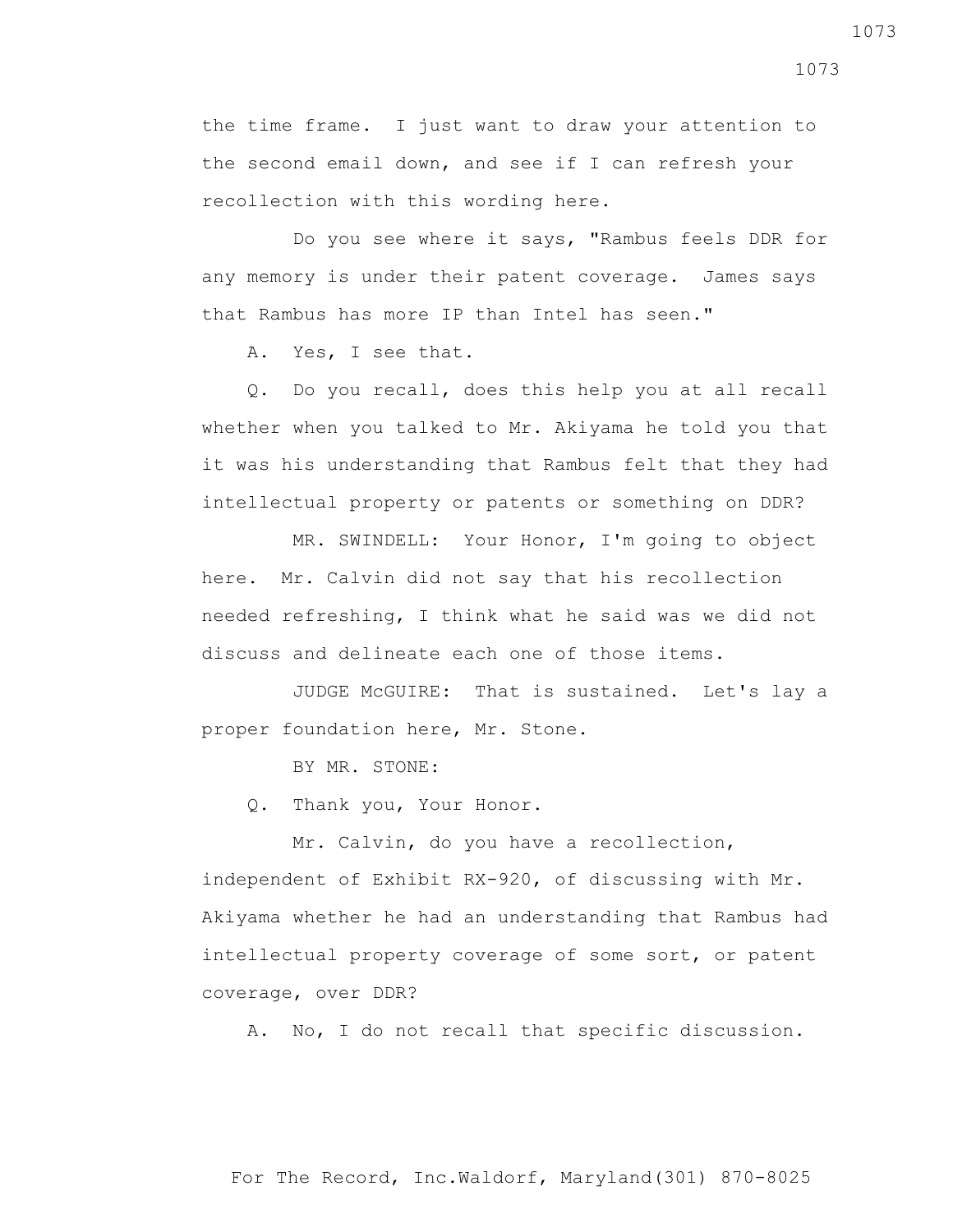1074

 Q. Okay. And does looking at this document at all refresh your recollection as to whether that conversation did or did not occur?

A. No, honestly, it doesn't.

 JUDGE McGUIRE: I'm sorry, I couldn't hear your answer.

THE WITNESS: No, it doesn't.

BY MR. STONE:

 Q. Independent of RX-920, did you have a conversation with Mr. Akiyama in which he described for you the number or extent or the scope of Rambus's intellectual property as he understood it?

 A. We didn't get into that detail level in terms of specific patent coverage.

 Q. Did you have a conversation with him about Rambus's patent coverage after he told you that he was going to give him a call?

 A. No. Again, this April of 1997 was in the transition time. I was sort of getting more and more out of that loop.

 Q. Okay. Were you at a -- I'm going to switch subjects with you, Mr. Calvin. Were you at a JEDEC meeting where Mr. Gordon Kelly of IBM stated to the committee that IBM was not going to make an effort to disclose all of their patents as they might be involved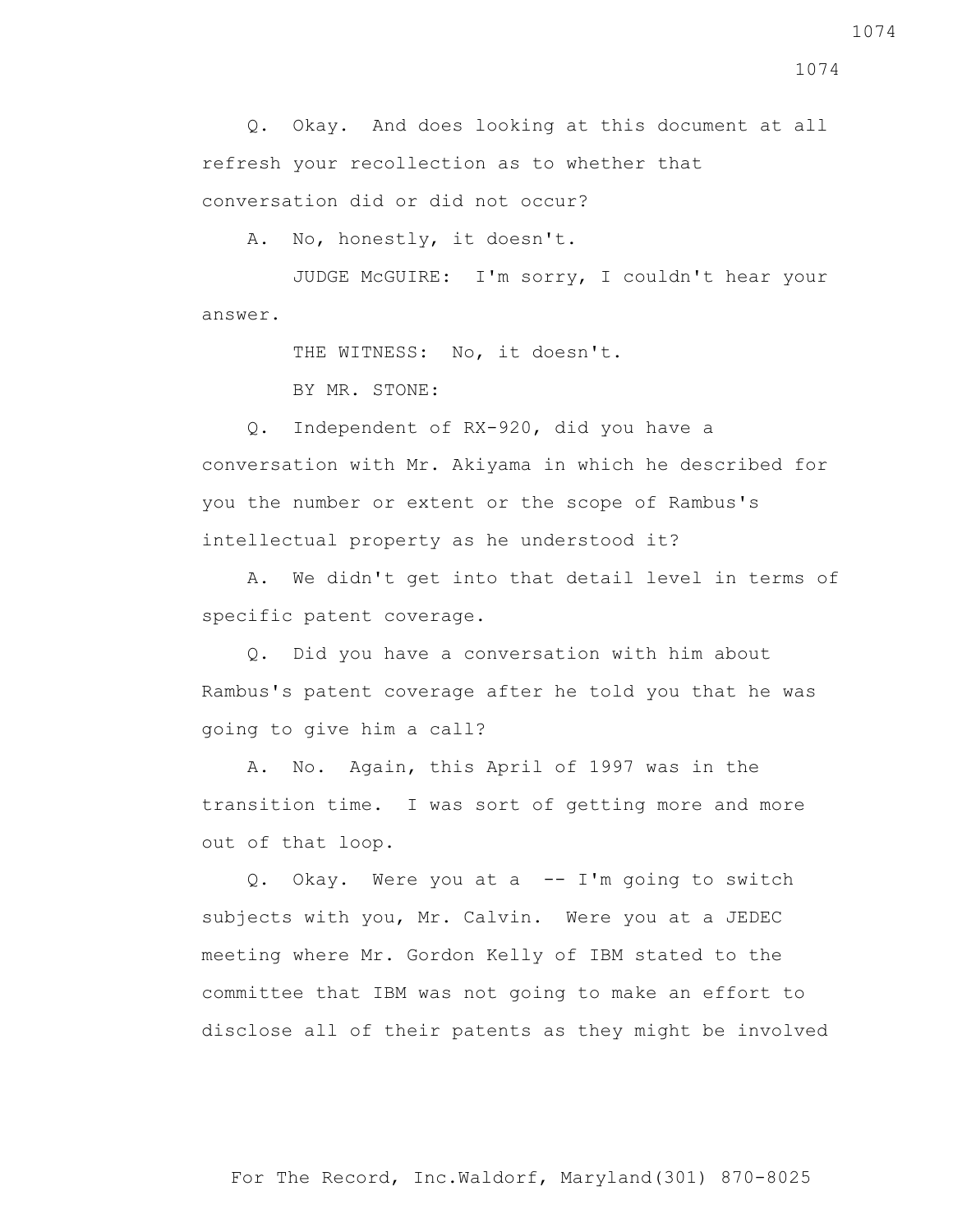with standards then under consideration, or words to that effect? I don't mean to say that's a direct quote.

A. Yes. I remember that specific letter, yes.

 Q. And that's a -- that was presented in writing at the meeting?

A. Yes, it was.

 Q. And at that time, did anyone at the meeting say that Mr. Kelly's statement was inconsistent with their understanding of what JEDEC members should or should not be doing?

 A. I remember that the letter was logged, it was presented by the chair, and comments to the effect of, well, this is an interesting twist, but not -- not specific wording, obviously.

 Q. Is it consistent with your recollection that at that period of time, the way in which various JEDEC members were going to disclose or not disclose patents was evolving?

A. It was -- it was evolving to some degree. I think maybe even his letter touched on some of the points which maybe hadn't been -- I can't recall the specifics, but --

 Q. You were still a JEDEC member in July of '96, weren't you?

A. Yes, I was.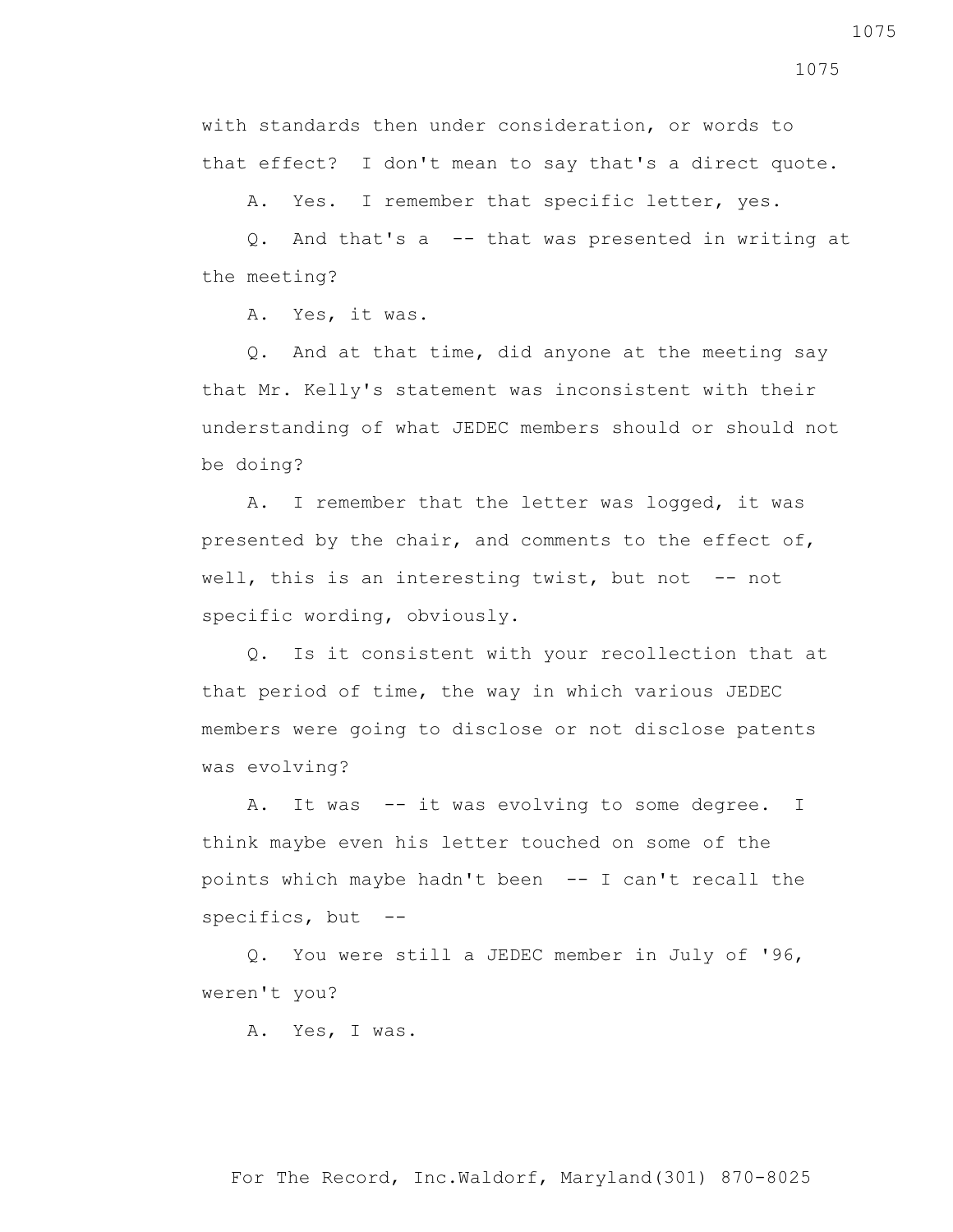Q. Let me show you a document from that time frame. Let me show you what's been marked as RX-742. Directing your attention to RX-742, Mr. Calvin, can you identify this as a copy of a document that you received some time around July of 1996?

A. I did not directly receive it, no.

Q. Did you see a copy of it around that time?

 A. I believe it was shown in the context of the initial overview at the first level meeting.

 Q. And do you recall when this particular document was shown at the meeting, if anyone said that this document incorrectly described the patent policy of JEDEC?

A. I would think that if -- I don't recall those comments being made; however, that doesn't mean that they weren't.

 Q. And was it shown at the meeting by Mr. Townsend as part of his introductory presentation?

A. That's what my recollection would be, yes.

Q. Thank you.

I have no further questions, Your Honor.

 JUDGE McGUIRE: Okay, thank you. At this time, we will entertain the redirect by complaint counsel.

 MR. SWINDELL: Can I have just a minute, Your Honor?

1076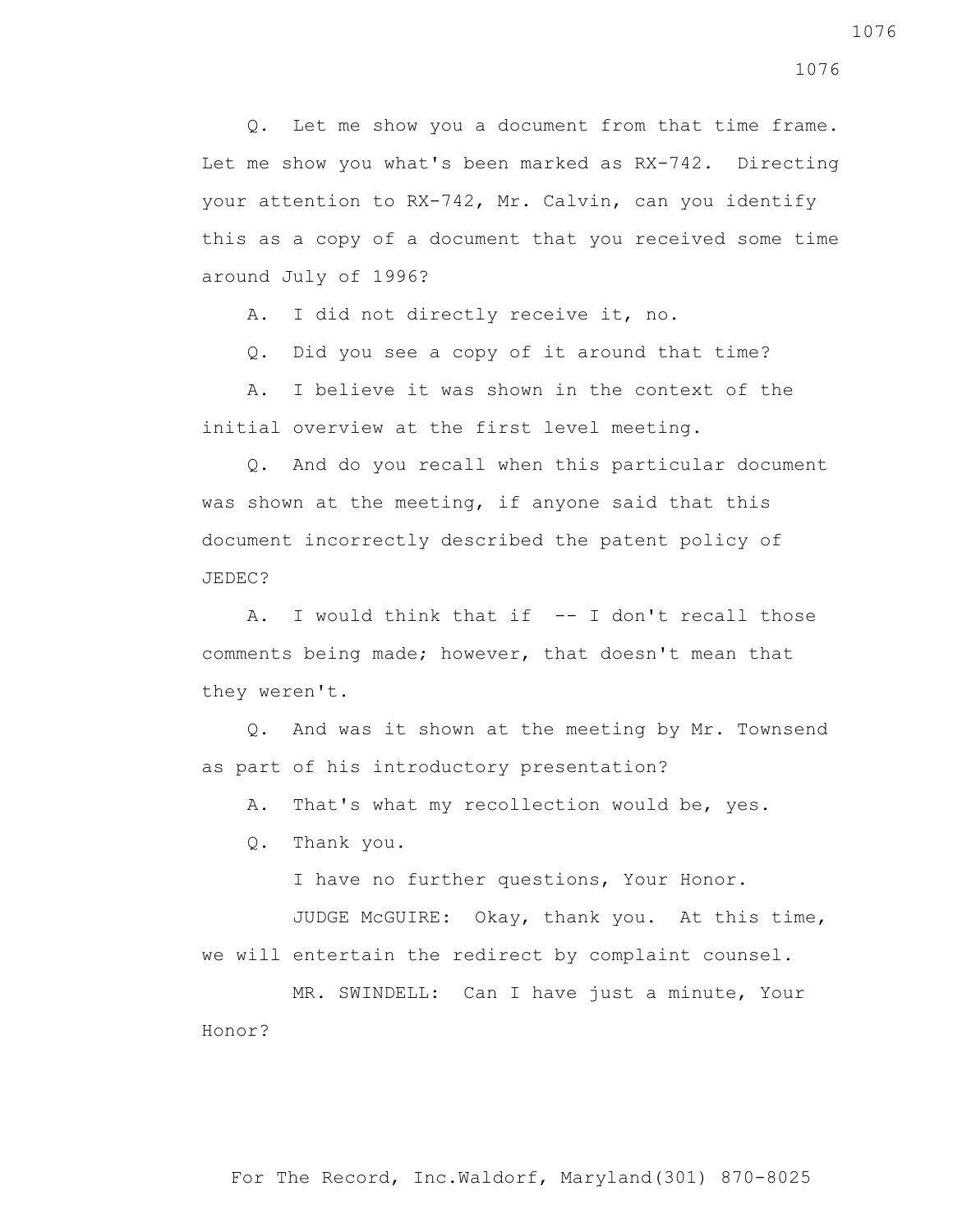JUDGE McGUIRE: Yeah, sure, go ahead. Do the parties want to take a break, just a short five-minute break?

 MR. SWINDELL: I think five minutes would be more than sufficient.

 JUDGE McGUIRE: Let's go off record for five minutes.

 **(Whereupon, there was a brief recess in the proceedings.)**

JUDGE McGUIRE: On the record.

 MR. SWINDELL: Complaint counsel does not have any further questions at this time.

 JUDGE McGUIRE: Okay, thank you. Then do you intend at this hour to call your next witness?

MR. OLIVER: No, Your Honor, we do not. Mr. Calvin's testimony did not go as long as we anticipated.

 JUDGE McGUIRE: All right, then, sir, Mr. Calvin, you are excused.

THE WITNESS: Thank you.

 JUDGE McGUIRE: Thank you very much for your testimony today.

 Can I inquire of the testimony tomorrow as to who you intend to call tomorrow?

 MR. OLIVER: Yes, Your Honor. We intend to call Mr. Henry Becker of Infineon, and also Mr. Desi Rhoden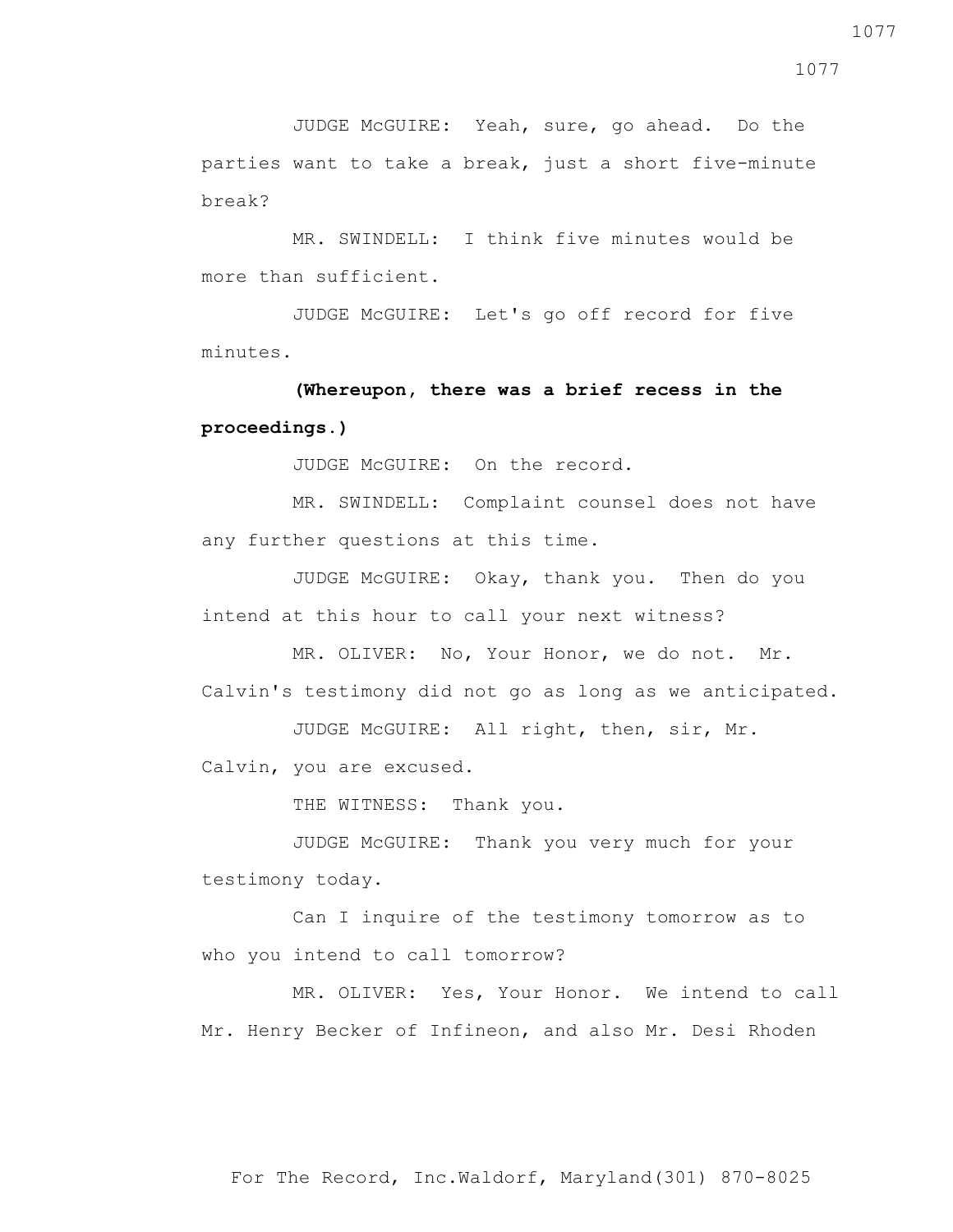for the completion of his testimony.

 JUDGE McGUIRE: Anything you want to add to that, Mr. Stone?

MR. STONE: No, Your Honor.

 JUDGE McGUIRE: Then this hearing is now adjourned until 9:30 tomorrow morning. Thank you.

 **(Whereupon, at 3:36 p.m., the hearing was adjourned.)**

- - - - -